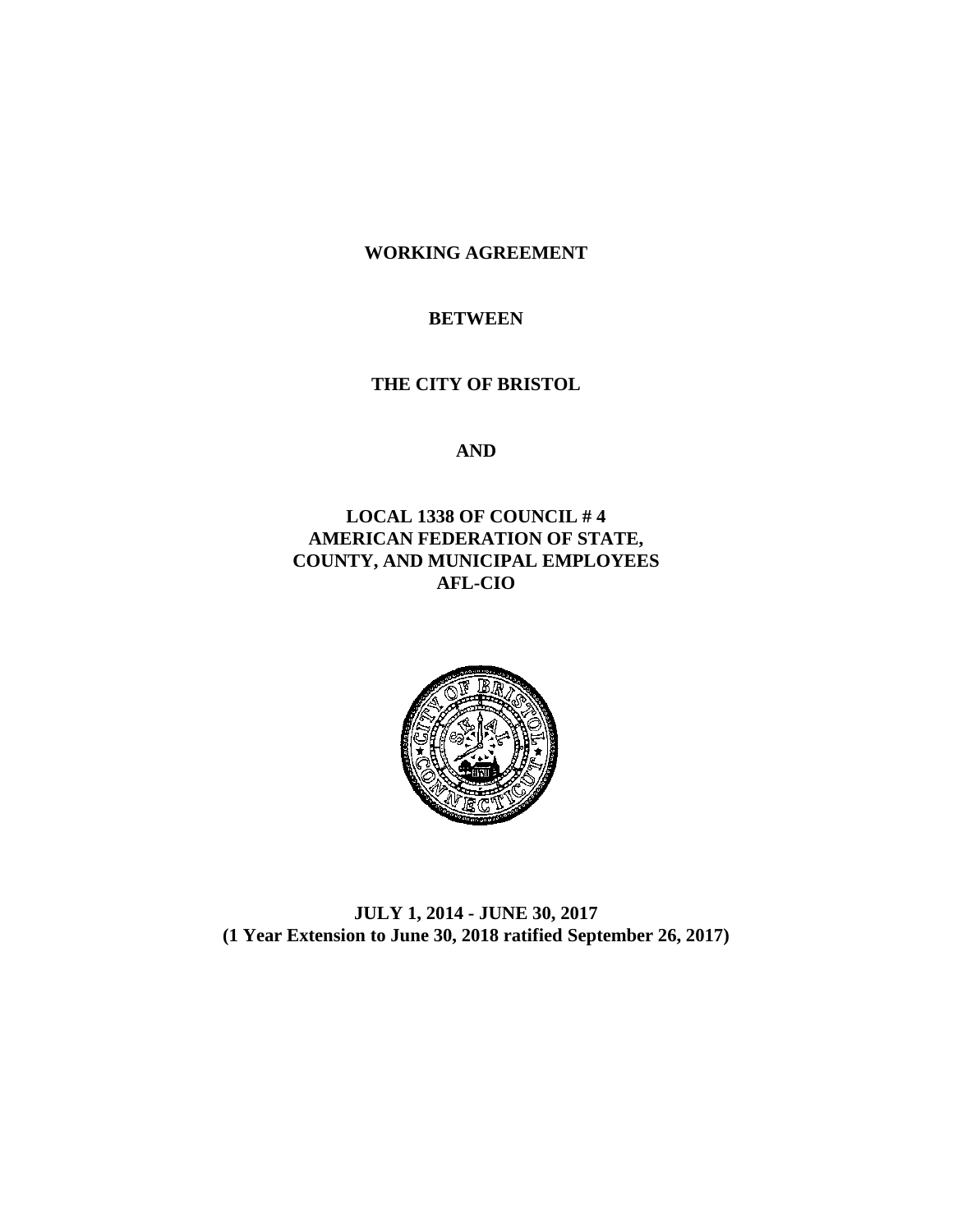# **TABLE OF CONTENTS**

# **ARTICLE PAGE**

|              | APPENDIX A - JTPA/SYEP                           | 49             |
|--------------|--------------------------------------------------|----------------|
|              | APPENDIX B - CONTROLLED SUBSTANCES               | 50             |
|              | APPENDIX C - HEALTH INSURANCE (through 3/31/15)  | 52             |
|              | APPENDIX D - HEALTH INSURANCE (effective 4/1/15) | 54             |
|              | APPENDIX E – HEALTH INSURANCE (effective 1/1/18) | 56             |
|              | CODE & WAGE SCHEDULE - EFFECTIVE JULY 1, 2014    | 35             |
|              | CODE & WAGE SCHEDULE - EFFECTIVE JULY 1, 2015    | 38             |
|              | CODE & WAGE SCHEDULE - EFFECTIVE JULY 1, 2016    | 41             |
|              | CODE & WAGE SCHEDULE - EFFECTIVE JULY 1, 2017    | 44             |
| XXI          | <b>CONTRACT WORK</b>                             | 29             |
| III          | <b>DUES DEDUCTION</b>                            | $\overline{2}$ |
| <b>XXIV</b>  | <b>DURATION</b>                                  | 32             |
| VII          | <b>GRIEVANCE PROCEDURE</b>                       | $\overline{7}$ |
| IX           | <b>HOLIDAYS</b>                                  | 9              |
| XVIII        | <b>HOURS OF WORK</b>                             | 18             |
| XX           | <b>INSURANCE &amp; PENSION</b>                   | 26             |
| XIV          | <b>JURY DUTY</b>                                 | 16             |
| VI           | <b>LAYOFFS</b>                                   | 5              |
| XII          | LEAVE WITH PAY AND SPECIAL LEAVE                 | 14             |
|              | MEMORANDUM OF AGREEMENT                          | 48             |
|              | MEMORANDUM OF AGREEMENT #1                       | 47             |
| XIII         | <b>MILITARY LEAVE</b>                            | 15             |
| XXIII        | <b>MISCELLANEOUS</b>                             | 30             |
| XXII         | NO DISCRIMINATION                                | 29             |
| <b>XVII</b>  | NO STRIKE, NO LOCKOUT                            | 18             |
| XV           | PERFECT ATTENDANCE DAYS                          | 16             |
|              | <b>PREAMBLE</b>                                  | $\mathbf{1}$   |
| V            | <b>PROMOTIONS</b>                                | 3              |
| $\mathbf I$  | <b>RECOGNITION</b>                               | 1              |
| IV           | <b>SENIORITY</b>                                 | $\overline{2}$ |
| XI           | <b>SICK LEAVE</b>                                | 12             |
| XXV          | <b>SIGNATURE PAGE</b>                            | 34             |
| <b>VIII</b>  | STANDARD DISCIPLINARY PROCEDURE                  | 8              |
| <b>XVI</b>   | UNION BUSINESS LEAVE                             | 17             |
| $\mathbf{I}$ | <b>UNION SECURITY</b>                            | $\mathbf{1}$   |
| X            | <b>VACATIONS</b>                                 | 10             |
| <b>XIX</b>   | <b>WAGES</b>                                     | 23             |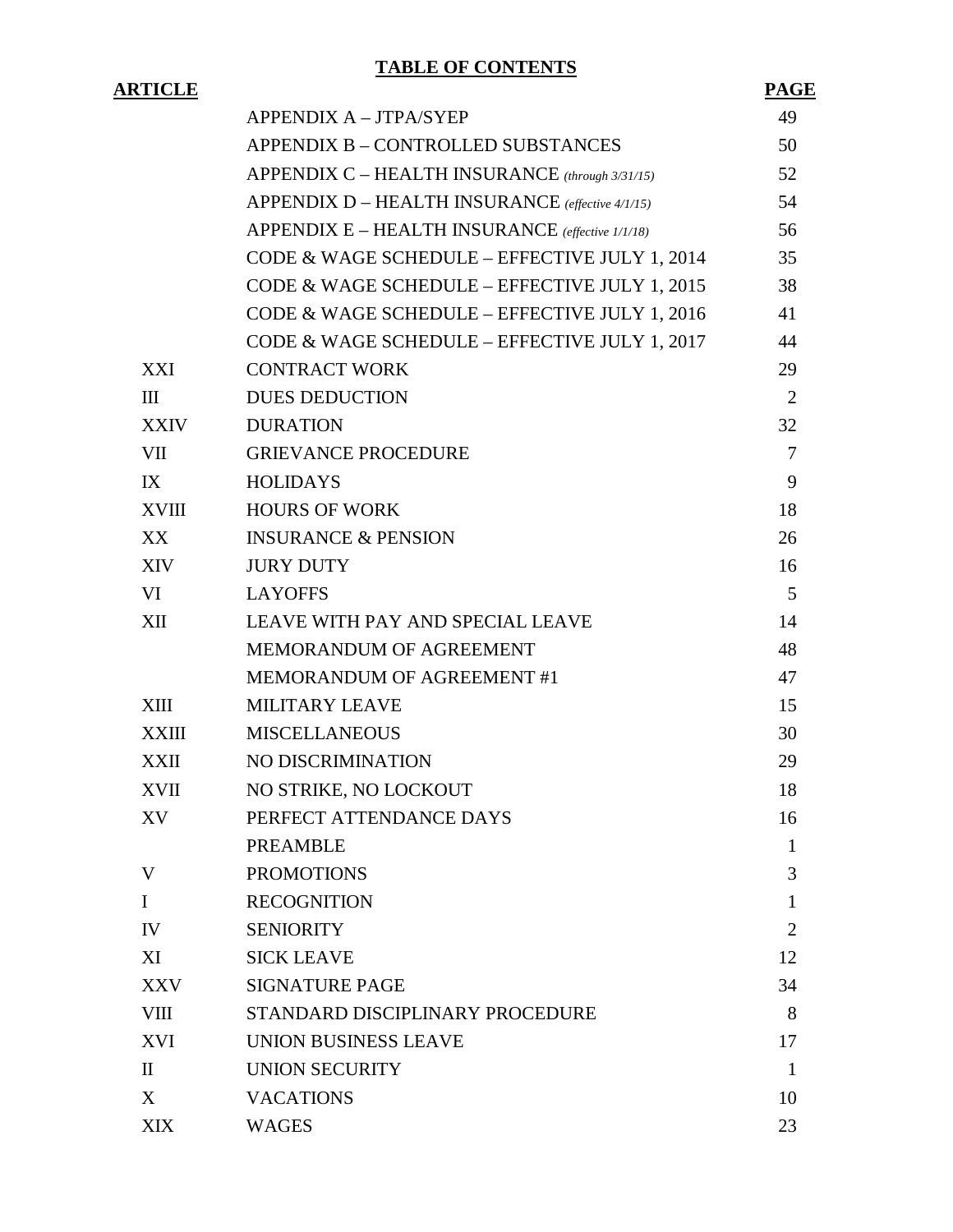#### **PREAMBLE**

This Agreement is entered into by the City of Bristol, hereinafter referred to as the City, and Local 1338 of Council #4, AFSCME, hereinafter referred to as the Union. Nothing contained herein shall usurp the right of the City of Bristol to manage the working force covered by this Agreement, except as modified by this Agreement.

#### **ARTICLE I RECOGNITION**

#### **Section 1:1**

The City recognizes the Union as the representative for the sole purpose of collective bargaining by the employees of the Public Works Department (including Water Pollution Control), the Park Department, and the Water Department, excluding supervisors, clerical, temporary, emergency employees and/or elected officials employed by the City of Bristol, Connecticut and that said Union is the sole and exclusive bargaining representative of all such employees for the purpose of collective bargaining with respect to rates of pay, wages, hours of employment and other conditions of employment.

#### **ARTICLE II UNION SECURITY**

#### **Section 2:1**

It shall be a condition of employment that all employees of the City who are covered by this Agreement, and who are members in good standing of the Union on the day that said Agreement becomes effective, shall either remain members in good standing or pay to the Union a service fee equivalent to the cost of Union representation. It shall also be a condition of employment that all other present employees covered by this Agreement, and all new employees covered by said Agreement and hired on or after the effective date of said contract, shall on or before the thirtieth (30th) calendar day following such employment, or the thirtieth (30th) calendar day following said effective date, whichever occurs later, either become and remain members of the Union in good standing, or pay to the Union a service fee equivalent to the cost of Union representation.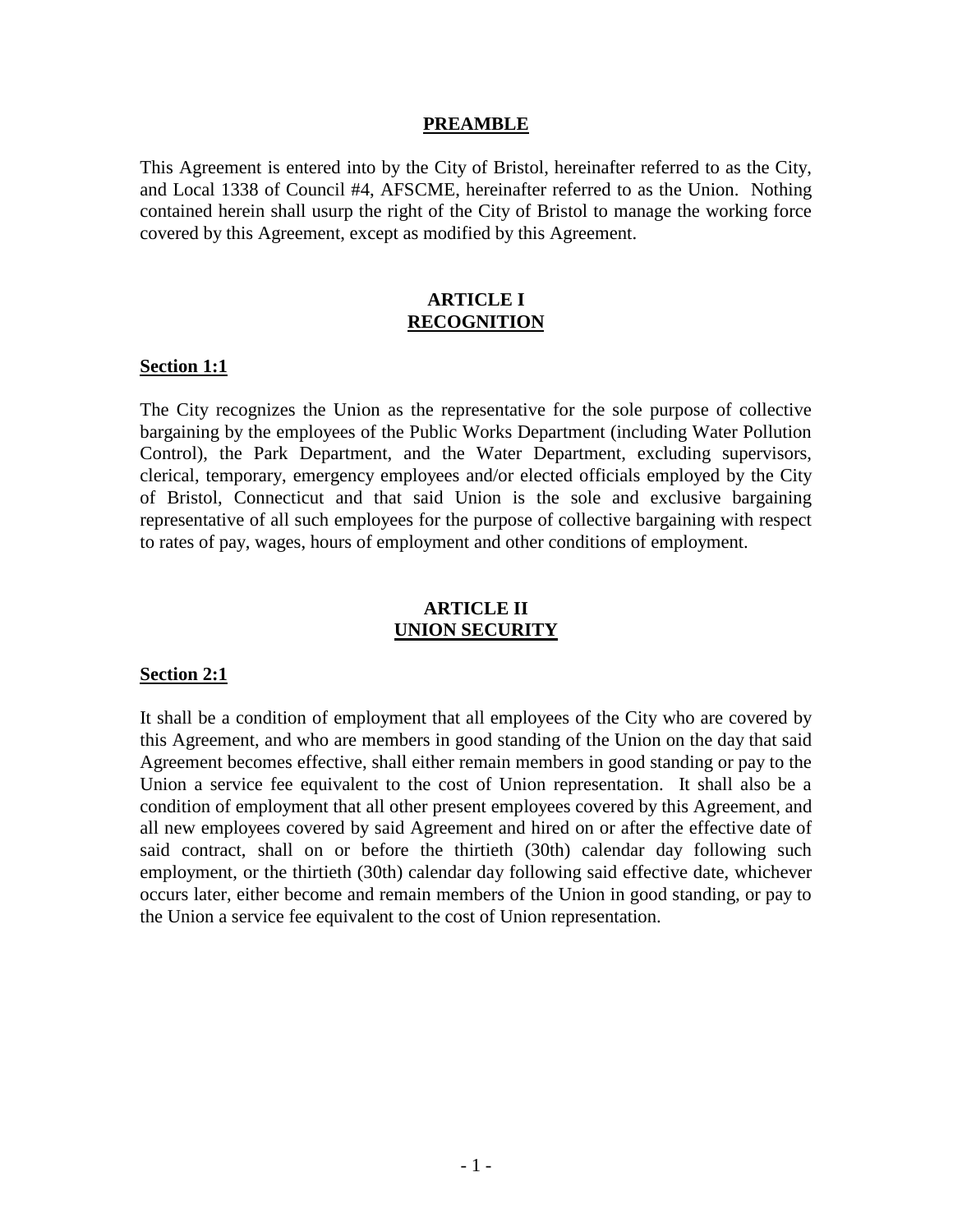#### **ARTICLE III DUES DEDUCTION**

#### **Section 3:1**

The City is authorized to deduct once a week, Union dues of members of Local 1338 or service fees. Such deductions shall be made only after said member has signed a request form furnished by the Union, authorizing the City to deduct said Union dues or service fees. The amount of dues or service fees to be deducted shall be determined by the Union by written notice to the Personnel Department with the Union being totally responsible for amount requested. Any change in the amount of dues or service fees deducted will not become effective until thirty (30) days after receipt of such written request.

#### **ARTICLE IV SENIORITY**

#### **Section 4:1**

"City Seniority" shall mean the total length of continuous City Service.

#### **Section 4:2**

"Department Seniority" shall mean the total length of continuous department service. For the purpose of this Article, Water Pollution Control shall be treated as a separate department under the Department of Public Works.

#### **Section 4:3**

Any temporary or emergency employee, who is employed for any period beyond one hundred twenty (120) working days and the continued employment is in accordance with the provisions of this contract, shall be granted seniority rights which shall begin with the original date of employment.

#### **Section 4:4**

The City shall establish a department seniority list and it shall be brought up to date on or about January 30 and June 30 of each year and delivered to the Secretary of the Union. With respect to new employees, the Union will be notified within thirty (30) days of an individual's hire, of the employee's name, title, department, and date of hire. The Union will also be notified within thirty (30) days of an employee's termination.

## **Section 4:5**

Seniority shall be lost in the event of voluntary or involuntary termination of employment. In the event of layoff, seniority shall not continue to accumulate, but in the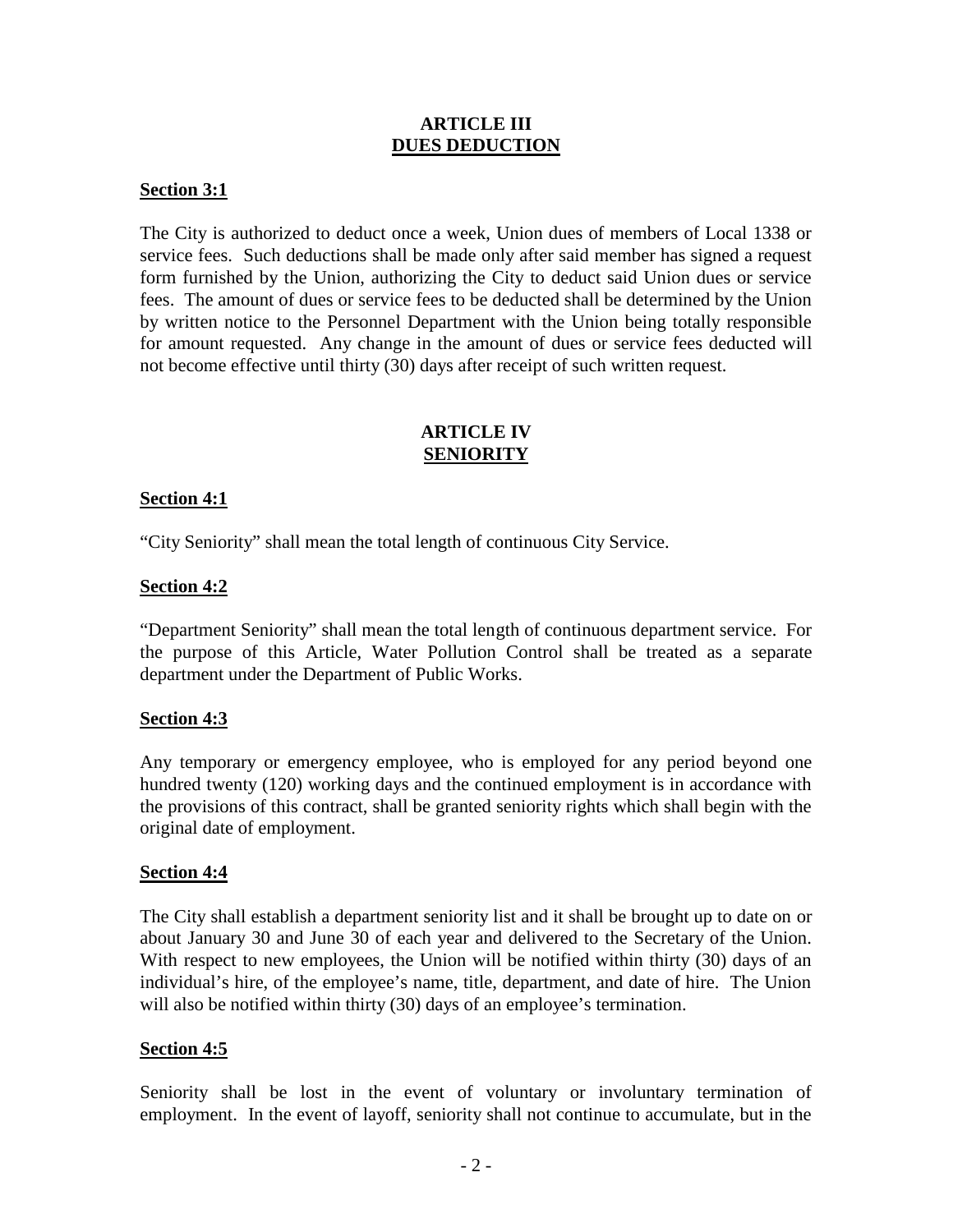event an employee returns to work within the period of his recall rights, he shall be credited at the time of recall with the same seniority he had as of the date of his layoff.

# **Section 4:6**

New employees shall serve a probationary period of ninety (90) working days. During this probationary period the employee can be terminated by the City if it desires. Such employee shall not be entitled to seniority rights but shall be subject to all other provisions of this contract, except to process a grievance for termination. Upon receiving permanent appointment, the employee shall be granted seniority rights which shall be dated retroactively to the date of initial employment. If a probationary employee signs for and is selected for a new position, the initial ninety (90) working day probationary period shall restart on the date that the employee begins his/her new position.

# **Section 4:7**

This Agreement is negotiated on the basis of the job descriptions and duties as they exist on the effective date of the contract. In the event the job descriptions, qualifications, or duties for any position in the bargaining unit are changed, or a new position is created, the City shall notify the Union prior to the implementation of such change or new position, and upon request the parties shall meet to negotiate the rate of pay for such changed or new position. No change in any job description shall have the effect of disqualifying any employee who is already an incumbent in that job classification.

## **Section 4:8**

In the event that the City reorganizes its operations so that its employees in the bargaining unit are changed from the jurisdiction of one department to the jurisdiction of another, the parties shall meet to discuss the effects of such change with respect to seniority and other conditions of employment. Unless and until such discussions result in an agreement, however, such employees shall retain whatever seniority rights they had under the previous organizational structure.

#### **ARTICLE V PROMOTIONS**

# **Section 5:1**

Whenever a vacancy occurs in a position covered by the bargaining unit, notice of such vacancy shall be posted on all designated department bulletin boards in locations outside of City Hall and on one designated bulletin board within City Hall for a period of three (3) working days. Any non-bargaining unit jobs in departments covered by Council #4, AFSCME contracts will also be posted, but the remainder of this Article shall not apply.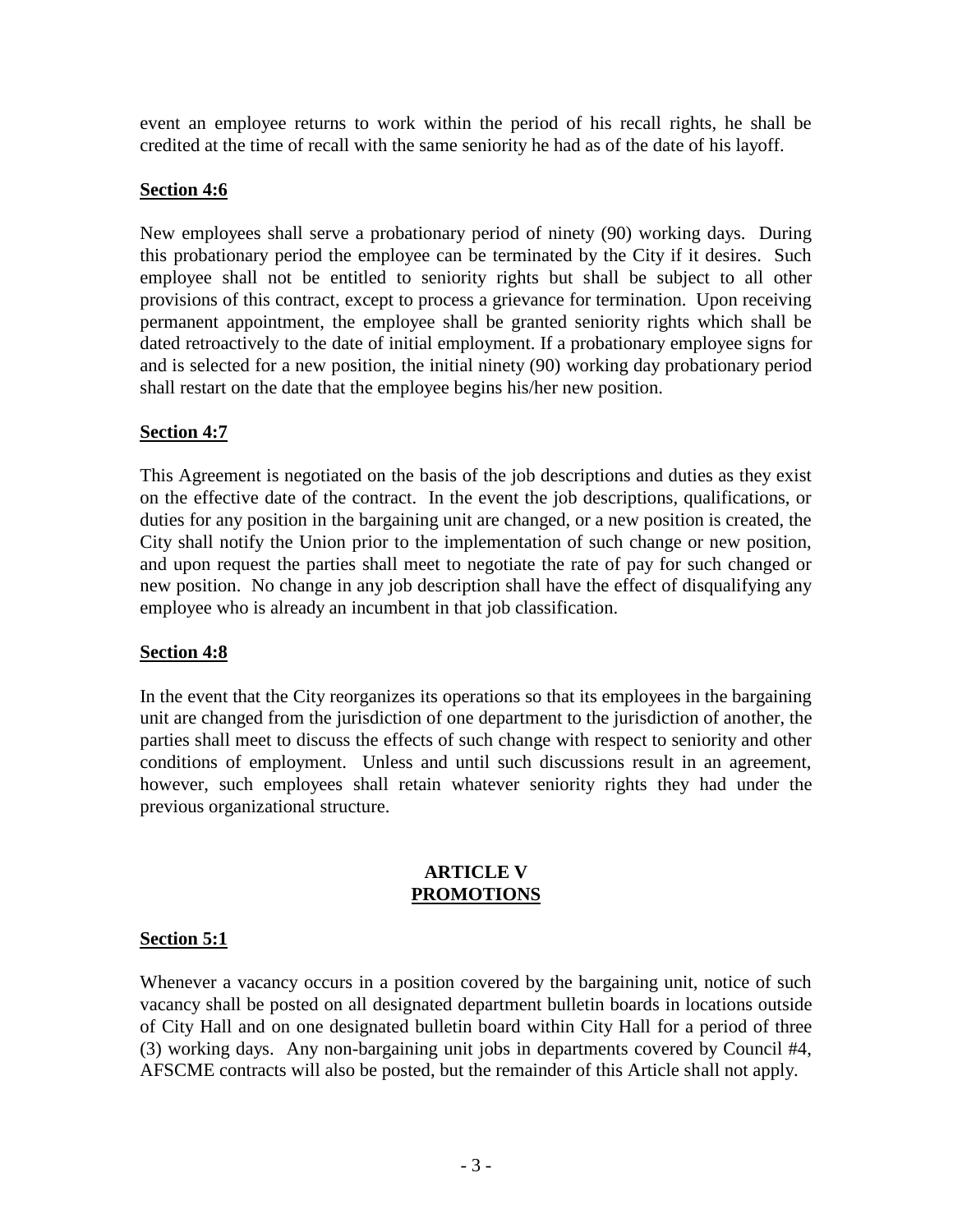## **Section 5:2**

At the expiration of the posting period, the City shall select among the applicants in the following order:

# **Section 5:2.1**

Employees within the department. If two or more such employees can demonstrate qualifications for the job, department seniority shall be the determining factor. "Qualifications" shall mean previous experience, demonstrated skill, or other evidence of ability to do the job in a satisfactory manner without additional training beyond normal supervision.

# **Section 5:2.2**

Employees in any other department in the bargaining unit. If two or more such employees are equal in qualifications for the job, bargaining unit seniority shall be the determining factor.

# **Section 5:2.3**

Employees in any other bargaining unit represented by Council #4, AFSCME. The City shall select the most qualified employee among such applicants.

## **Section 5:2.4**

After following the above procedures, the City may fill the position in any manner it desires.

## **Section 5:3**

Any employee may make application only by himself or through his department Union Steward by proxy.

## **Section 5:4**

Under normal circumstances the selected employee taken from the postings shall assume his new duties within five (5) working days after his selection.

## **Section 5:5**

When such employee assumes his new position, he shall serve a probationary period of thirty (30) working days. Should the City determine it necessary to have additional probationary time they shall notify the Union and the employee in writing and shall be allowed up to thirty (30) additional working days. An employee in the probationary period wishing to return to his former position shall do so within ten (10) working days of assuming his new position but only after serving at least five (5) working days in the new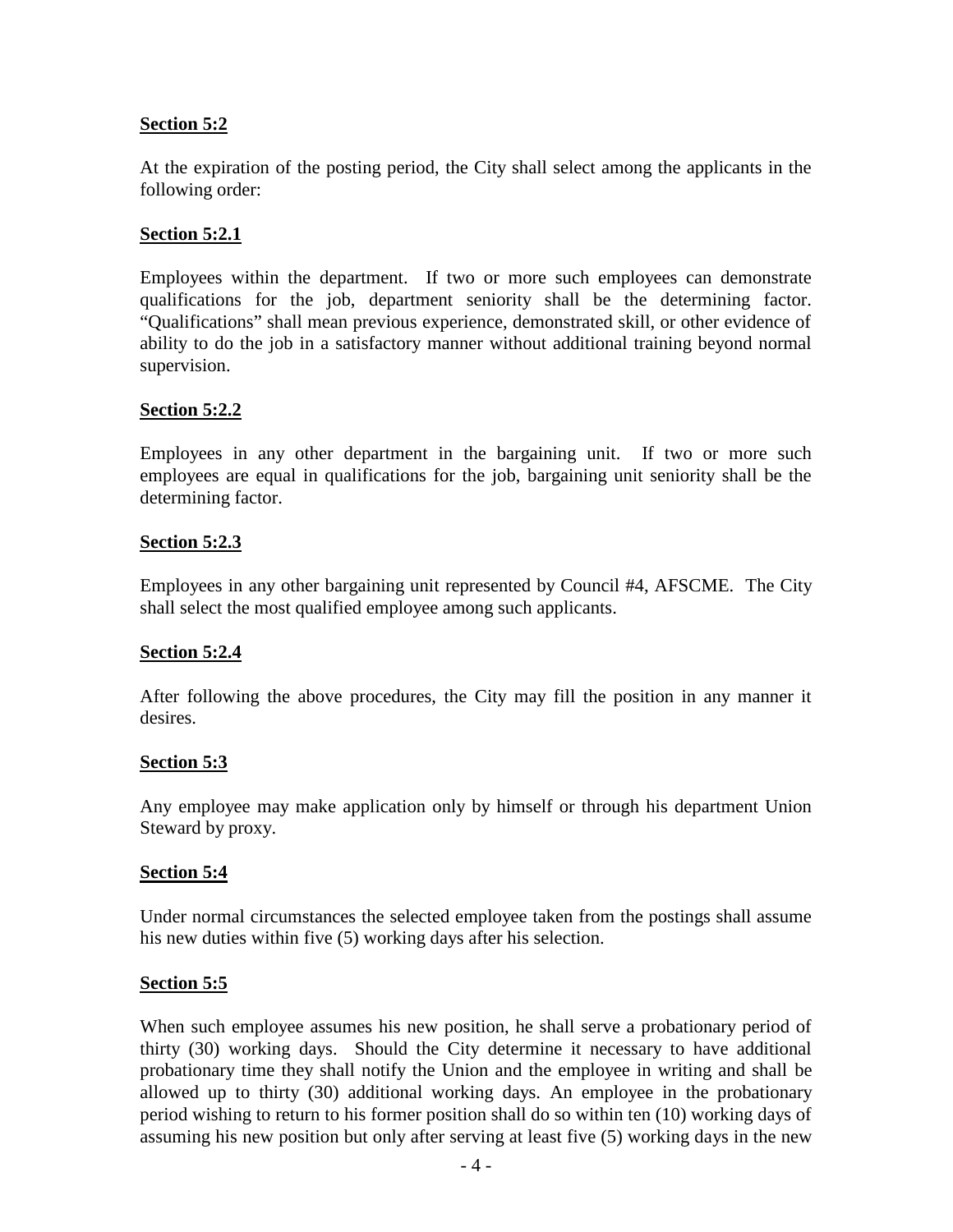position. The right to return to a former position within the ten (10) working days but only after serving at least five (5) working days in the new position extends to employees who have taken a position in another bargaining unit represented by Council #4.

# **Section 5:6**

During any probationary period the appointee shall demonstrate and prove to the complete satisfaction of the City that his qualifications fully meet the job requirements of the vacant position to which he was appointed.

# **Section 5:7**

Should the employee's services be deemed unsatisfactory by the City either during or at the end of the probationary period he shall revert to his former classification and position together with his former rate of pay except that he shall suffer no loss of departmental seniority in his former position.

# **Section 5:8**

The determination and decision as to the ability of an employee to meet job requirements shall rest with and be the sole responsibility of the City. Any employee whose ability has been determined to be unsatisfactory by the City during any probationary period other than his original probationary period or any extension thereof shall be entitled to hear and to review with or without his Union Steward, the reasons for such unsatisfactory determination and if still aggrieved shall have the right to file a grievance.

## **Section 5:9**

Any employee who applies for and is selected to fill a vacancy and who completes the probationary period for the new position may not apply for his old classification for one (1) year from the date of his selection.

## **ARTICLE VI LAYOFFS**

## **Section 6:1**

When it becomes necessary to reduce the force, or a job is eliminated, layoffs will be according to departmental seniority and the qualified employee with more seniority may bump a less senior employee in an equal or lower classification if scheduled for layoff or job elimination.

Notwithstanding the above paragraph an employee may bump to a position he/she held in a higher paying Code in the same department so long as he/she previously passed probation in that position, is still qualified, and has more departmental seniority than the current incumbent.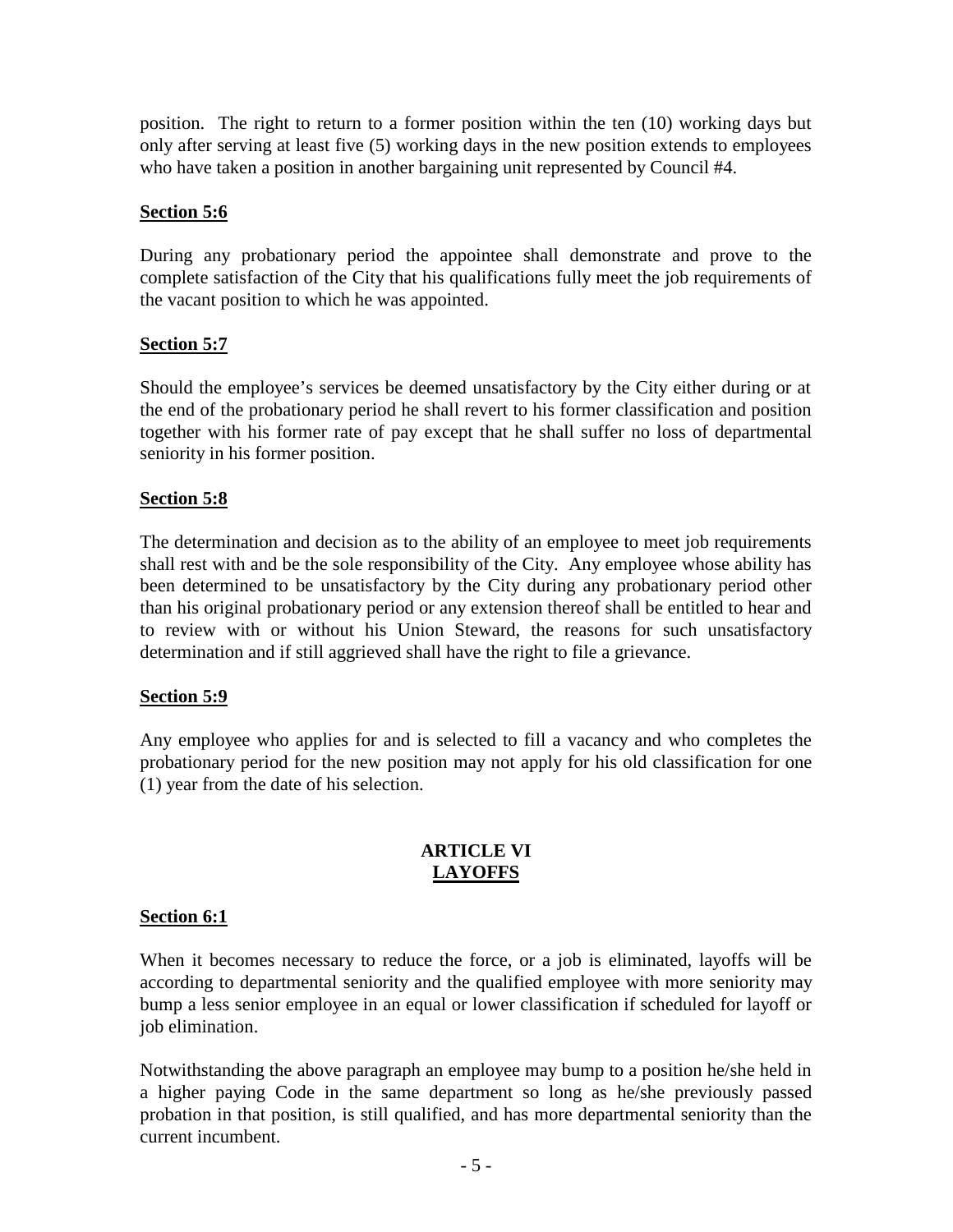Should no bumping opportunities exist within the same department, an employee may bump to a position held by the least senior employee (by bargaining unit seniority) from amongst all code 8 or 9 positions from the remaining departments within the bargaining unit provided they are qualified as determined by the Personnel Director. In the event that bargaining unit seniority for the least senior code 8 and 9 employees is equal, city seniority shall apply, followed by department seniority if necessary. Such bumped code 8 or 9 employee shall have no bumping rights.

Prior to the City's decision to lay off employees, the City agrees to discuss possible alternatives to layoffs with the union leadership. Such discussions shall not constitute bargaining and any decision to lay off employees shall remain the sole discretion of the City. At no time either at the time of a layoff or during a layoff will the City contract out the primary duties of any employees that are laid off.

# **Section 6:2**

When layoffs become necessary in any department, after the layoff of new probationary employees (employees having worked for the City less than ninety (90) days) employees shall be laid off in order of their department seniority, provided that the employees retained are able to satisfactorily perform such work as remains available.

# **Section 6:3**

Any employee who is laid off shall retain recall rights in accordance with his seniority for a period of three (3) years from the date of his layoff. Recall rights shall apply to the employee's former classification or any classification in an equal or lower job code which he is qualified to perform. An employee shall lose all recall rights if he rejects recall to his former job classification or to another job in the same code, but shall not lose recall rights for refusing recall to a lower job code, and shall not lose recall rights to his original job by accepting recall to any other job. An employee also shall not lose recall rights for refusing recall because of temporary verified physical incapacity. The recall rights of this section apply only to non-probationary employees.

# **Section 6:4**

For purposes of this Article, Union Officers and Stewards shall have top seniority, and shall not be affected by any layoff in their department provided they are qualified to perform one of the remaining jobs in their department or in the case of a Union Officer, one of the remaining jobs in the bargaining unit.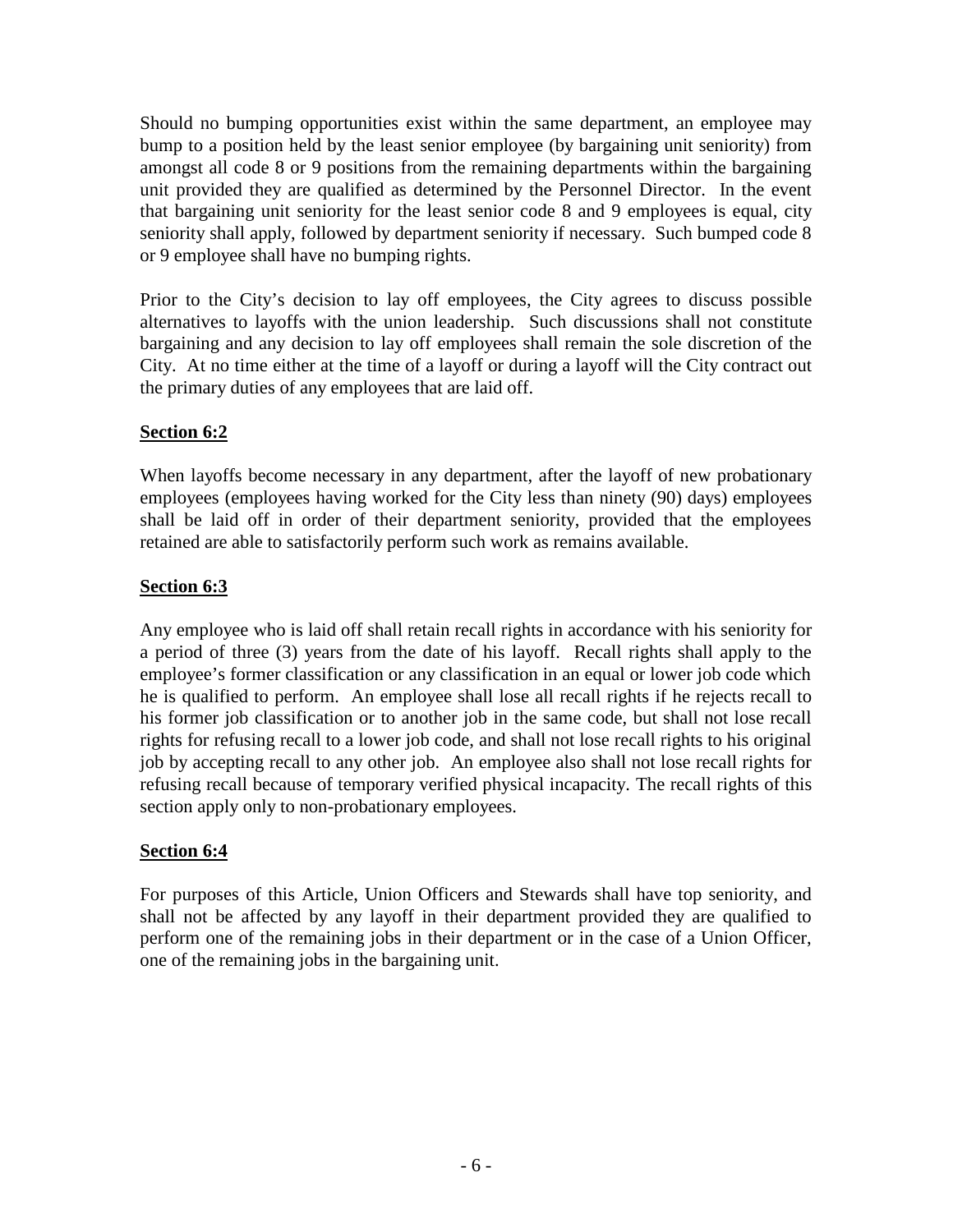#### **ARTICLE VII GRIEVANCE PROCEDURE**

#### **Section 7:1**

The following represents the Grievance Procedure which will be utilized consistent with all steps of the procedure that may be needed to conclude any alleged grievance as it pertains to this contract. A grievance for purposes of this procedure shall be considered to be an employee(s) or Union complaint concerned with a discharge, suspension or other disciplinary action, a charge of favoritism or discrimination, misinterpretation, misapplication or violation of matters relating to the Articles and Sections in this Agreement, and/or City Work Rules. The only grievances that will be recognized are those that are initiated within ten (10) working days of the alleged infraction. It is understood that either the employee, the Union, or the City can represent themselves, and/or have representation of their choice.

#### **Section 7:1.1**

**Step One** -- The aggrieved shall orally discuss the alleged grievance with his responsible supervisor. Such oral grievance shall be orally settled within two (2) working days or it shall be reduced to writing by the aggrieved.

#### **Section 7:1.2**

**Step Two** -- The aggrieved must submit the written grievance to the Department head within five (5) working days of the first step answer if it is not satisfactorily settled at the first step. The grievance must be answered in writing within five (5) working days of receipt of the grievance.

#### **Section 7:1.3**

**Step Three** -- Should the grievance not be settled satisfactorily at step two, it shall be submitted to the Mayor or his designee within five (5) working days of step two answer. A meeting shall be scheduled within ten (10) working days of receipt of request and the Personnel Director shall answer grievance in writing within ten (10) days of the meeting.

#### **Section 7:1.4**

**Step Four** -- Should the grievance not be settled to the satisfaction of either party, it shall be submitted to the Connecticut State Board of Mediation and Arbitration for resolution in accordance with its rules and procedures, or in cases of termination, the matter may be submitted to the American Arbitration Association at the City's discretion. If the City elects to submit the matter to A.A.A., the City will pay the cost of the Arbitrator. Such submission must take place within twenty (20) working days of the third step answer, or such answer shall be deemed final. Nothing herein shall prevent either side from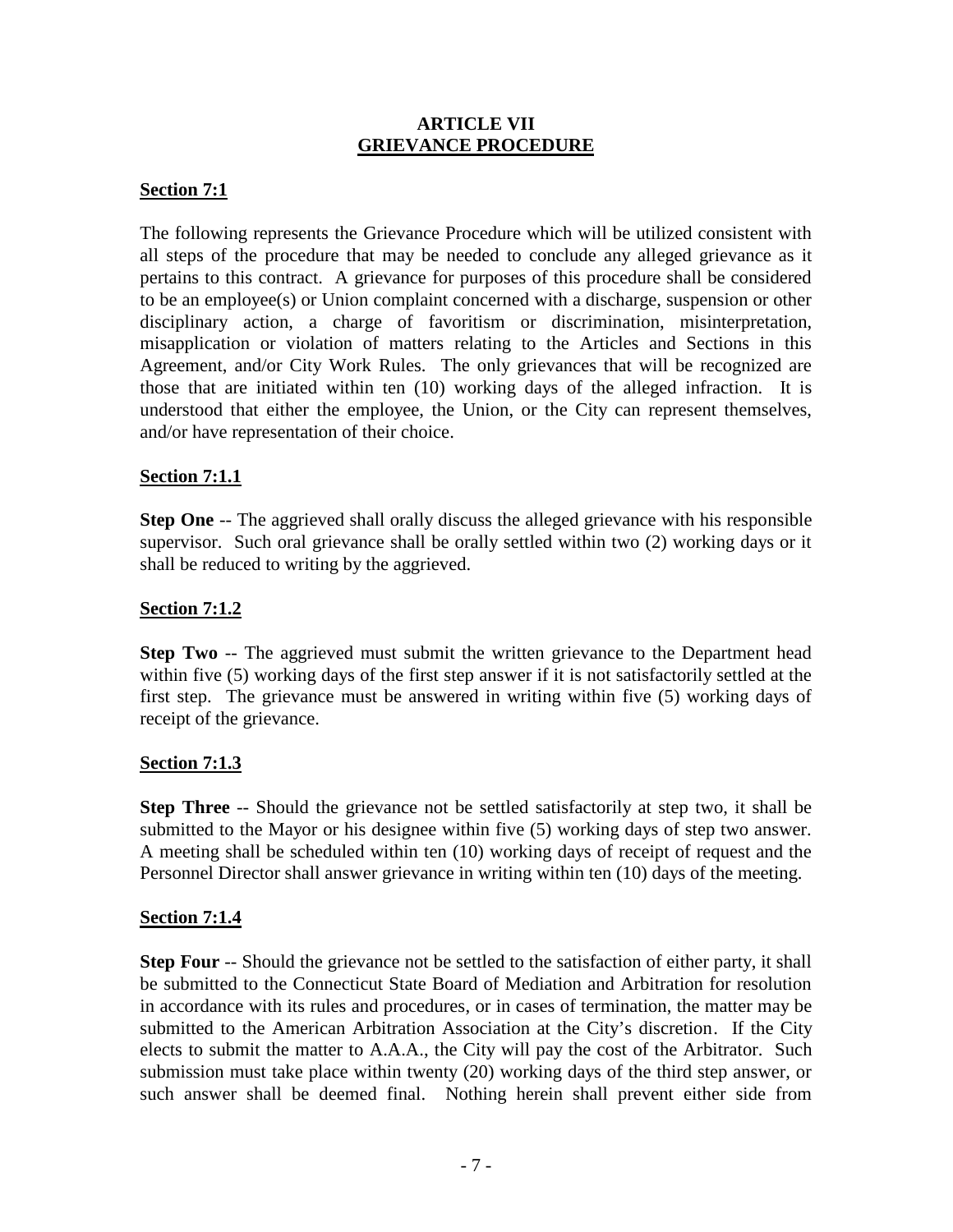withdrawing its petition to arbitration providing both sides agree the issue has been resolved, in which case, this issue cannot be resubmitted.

#### **Section 7:2**

Reasonable extension of time at the second, third, or fourth step of the grievance procedure shall be granted upon request by either the City or the Union, provided that such request is made within the time limit of the step. Failure of the City to respond in writing at any step of the grievance procedure within the appropriate time limit shall be considered a denial of the grievance and entitle the union to move to the next step of the grievance procedure.

#### **ARTICLE VIII STANDARD DISCIPLINARY PROCEDURE**

#### **Section 8:1**

No employee shall be discharged, suspended, or issued an oral or written warning without just cause. Any employee who has been discharged shall, if he so requests, be granted an interview with his Union Representative before he is required to leave the premises.

#### **Section 8:2**

An occasional or not serious infraction warrants no more formal action than an oral warning. Before any formal action as a result of repeated infractions, an oral warning must be made to acquaint the employee with the problem, either with or without the presence of a Steward.

#### **Section 8:3**

A continuance of infractions or one serious infraction warrants this first official action, namely, a written warning in the presence of a Steward as to the nature, time and date of the violation, with a copy to be given to the Union and a copy retained in the department file.

#### **Section 8:4**

Another repeat of an infraction or a more serious infraction warrants a minimum of one (1) day suspension without pay up to fifteen (15) days suspension without pay. This shall be the maximum period, but may be lessened if in the opinion of the Department Head is justified.

## **Section 8:5**

Further repetition of infractions or one very serious infraction warrants the third and final action, namely, outright dismissal from the employ of the City with the resulting loss of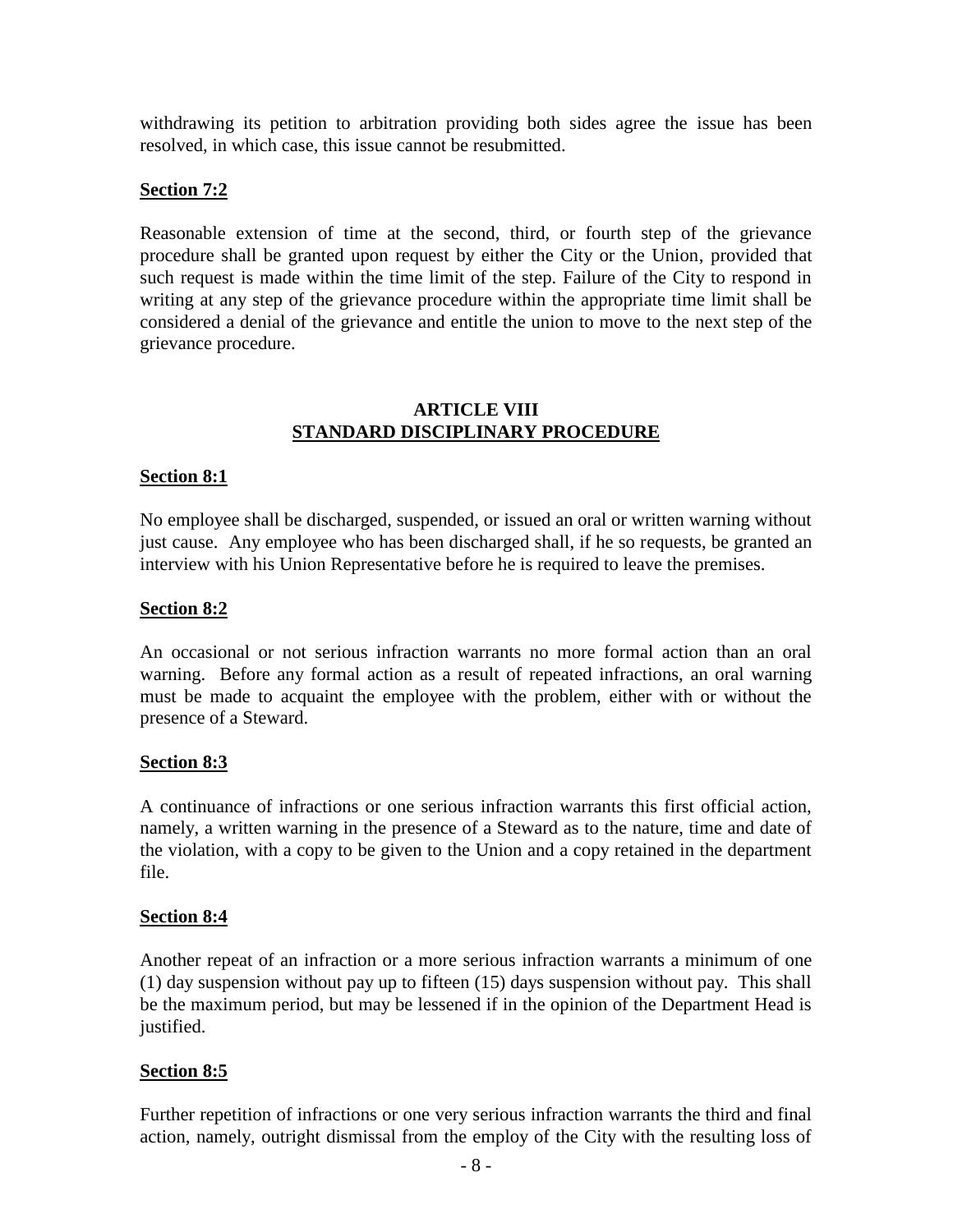all rights. Any serious offense warrants immediate dismissal. Because of the seriousness of the consequences, all Department Heads are cautioned to use discretion and maximum powers of reasoning in such cases; however, the final decision rests with the City. An employee need not have to be processed through all of the disciplinary steps for each different violation. If he is part-way along in the procedure for one type of violation and another type of violation occurs which warrants disciplinary action, it shall occur as the next step. Depending on the relative seriousness of any offense, disciplinary action may begin at any step in the procedure.

## **Section 8:6**

All oral warnings shall be stricken from the records and an employee's slate wiped clean if there is no violation for a period of six (6) months from the last entry. All written warnings shall be stricken from the records and an employee's slate wiped clean if there is no violation for a period of one (1) year from the last entry. After a suspension period, an employee's record will be cleared if there is no further violation for a period of two (2) years from the date of the last suspension. However, evidence of written warnings or suspensions may be used to rebut an employee's claims about his disciplinary history.

# **Section 8:7**

As used in this Article, the terms "Union Representative" and "Steward" shall mean the Department Steward if available, or in his absence the Chairman of the Grievance Committee, or in his absence the Union President.

## **ARTICLE IX HOLIDAYS**

## **Section 9:1**

The City shall provide the following paid holidays for its employees:

| New Year's Day         | Independence Day | Day after Thanksgiving        |
|------------------------|------------------|-------------------------------|
| Martin Luther King Day | Labor Day        | $\frac{1}{2}$ Day December 24 |
| Presidents' Day        | Columbus Day     | Christmas Day                 |
| Good Friday            | Veteran's Day    | $\frac{1}{2}$ Day December 31 |
| <b>Memorial Day</b>    | Thanksgiving Day |                               |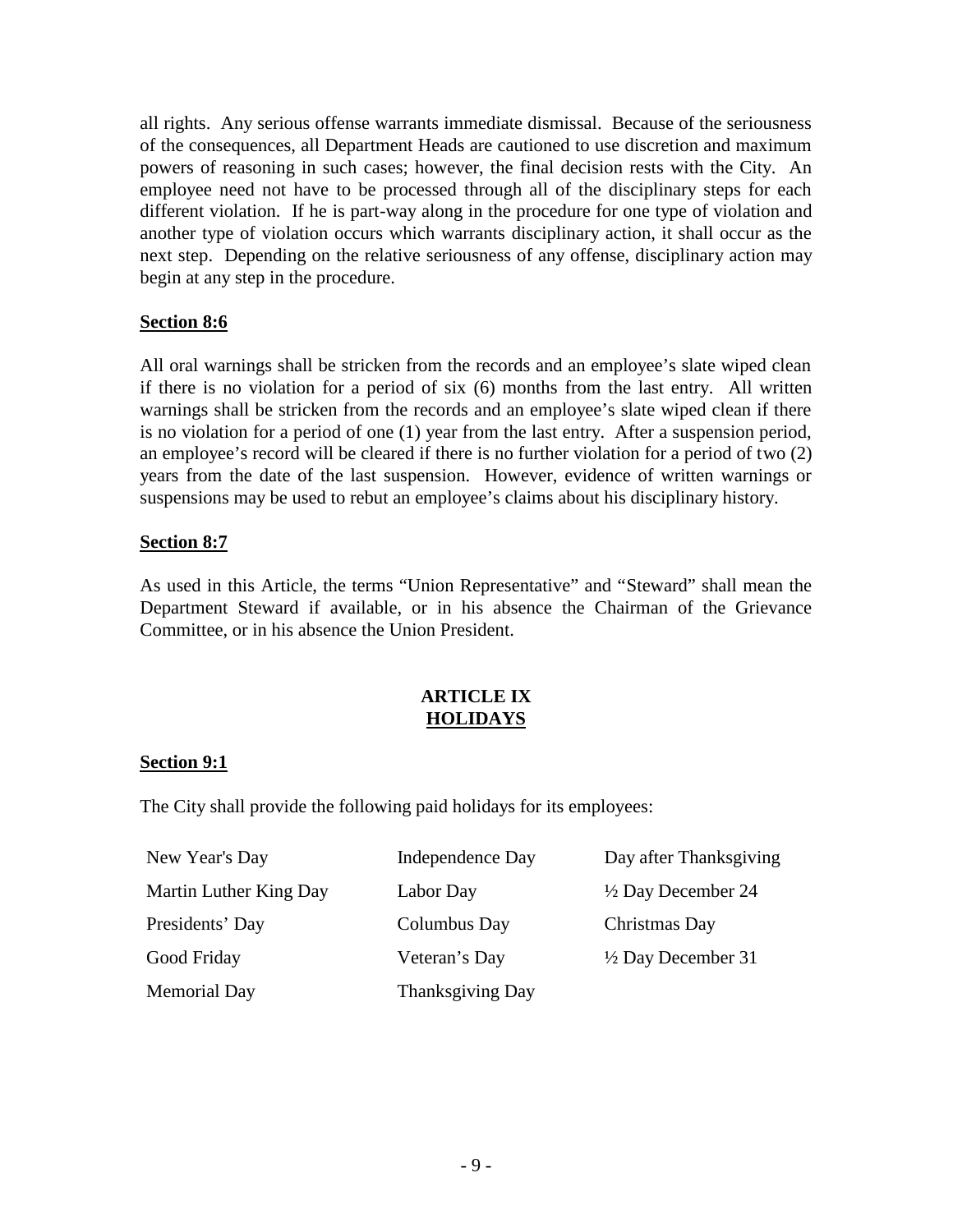#### **Section 9:2**

In the event of any said holiday mentioned above falls on a Saturday, said holiday shall be observed on the preceding Friday. In the event the holiday falls on Sunday, it shall be observed on the following day.

#### **Section 9:3**

Double time shall be paid for all work performed on holidays, plus holiday pay.

#### **Section 9:4**

To qualify for holiday payment an employee shall have worked seven (7) hours the previous working day and seven (7) hours the first working day following the holiday. Paid sick leave time shall be credited as a day worked.

#### **Section 9:5**

If any of the above holidays occur during paid sick leave, the employee shall receive his regular day's pay for the holiday without the day being charged against his sick leave.

## **ARTICLE X VACATIONS**

#### **Section 10:1**

Employees who have from three (3) to six (6) months of continuous employment as of June 30th of any year shall receive one (1) week vacation with pay at their regular rate. Effective upon ratification date of September 26, 2017, employees who have zero (0) to less than three  $(3)$  months of continuous employment as of June  $30<sup>th</sup>$  of any year or zero (0) to three (3) months immediately following the start of a new fiscal year, shall receive one (1) week of vacation the following January  $1<sup>st</sup>$ .

## **Section 10:2**

Employees who have been continuously employed over six (6) months as of June 30th of any year shall receive two (2) weeks vacation with pay at their regular rate.

#### **Section 10:3**

Employees who have been continuously employed from six (6) years as of June 30th of any year, shall receive three (3) weeks vacation with pay at their regular rate.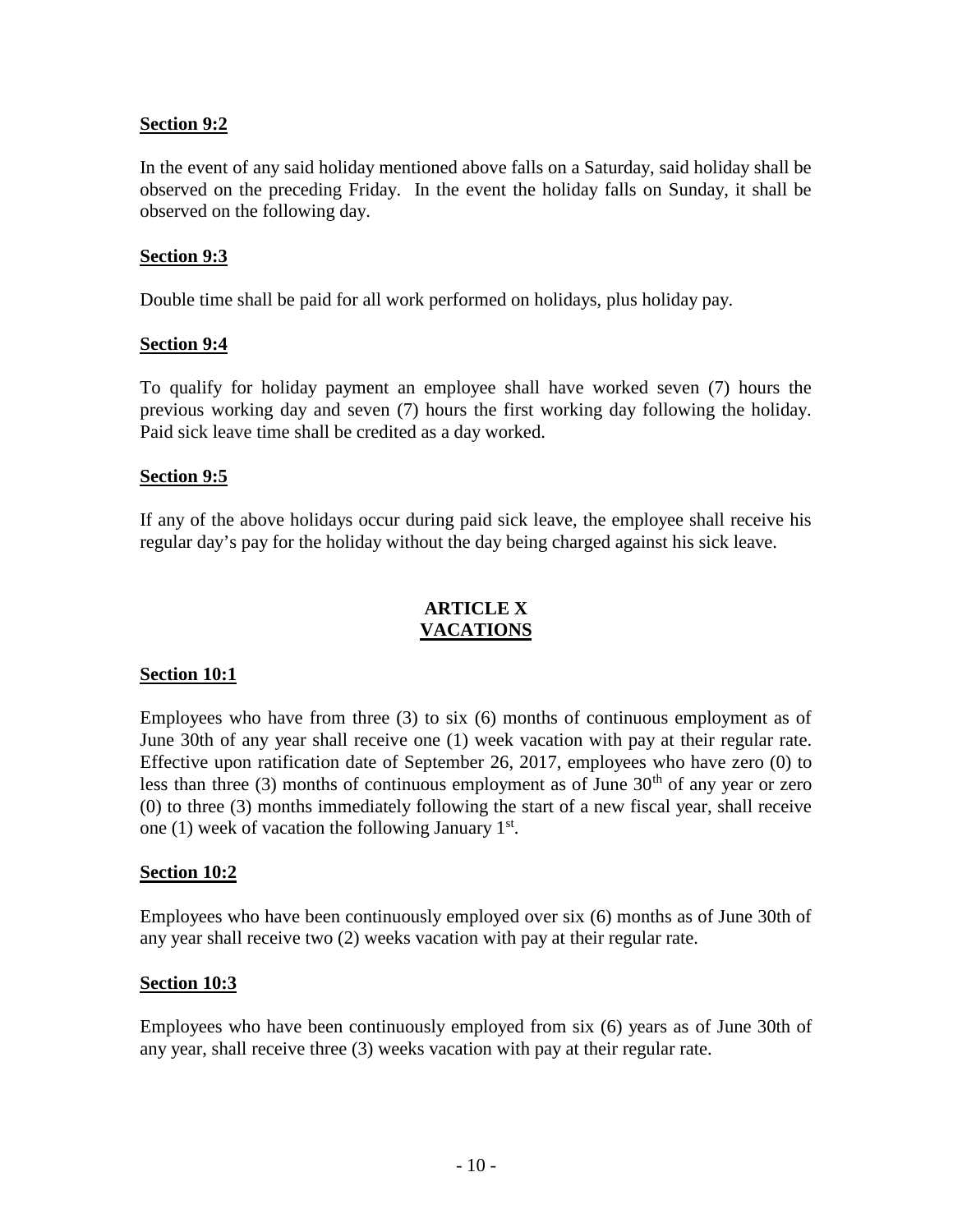# **Section 10:4**

Employees who have been continuously employed from eleven (11) years as of June 30th of any year, shall receive four (4) weeks vacation with pay at their regular rate.

# **Section 10:5**

If a paid holiday should occur during any employee's paid vacation, he shall be entitled to one (1) extra vacation day with pay which shall be taken as an extension of the vacation unless the employee notifies the Department Head prior to such scheduled vacation that he does not elect to take the extra vacation day at that time.

# **Section 10:6**

The Department Head shall determine and schedule the vacation period for each employee eligible for vacation. Consideration shall be given, where possible, to the preference of the employee as to the time of his vacation according to seniority. Vacation time may be taken in no less than one (1) day units except that no more than two (2) weeks of vacation may be taken in one-half (1/2) day units.

# **Section 10:7**

An employee may carry over vacation credits that he/she earns in a given year into the next fiscal year. Such carry over must be used or forfeited by the next June  $30<sup>th</sup>$ .

## **Section 10:8**

Service with other departments of the City shall be counted in computing vacation eligibility, but employment must be continuous in all cases.

## **Section 10:9**

The term vacation shall be defined as a period of time not in excess of four (4) regular work weeks in any one budget year which full pay is granted. It shall be in no manner construed as the payment in lieu of regular work.

## **Section 10:10**

An employee who retires or voluntarily resigns (with at least one (1) year of service) before his/her vacation period in any year shall be eligible for a vacation pay-out on a prorated basis provided that he/she has provided at least four (4) four weeks advance written notice in the case of retirement or two (2) weeks advance written notice for a voluntary resignation. If an employee dies, payment for pro-rated vacation and unused vacation time shall be paid to an employee's estate at the employee's regular rate as death benefits. An employee who retires, resigns, is laid off or discharged shall be paid their balance of unused vacation time.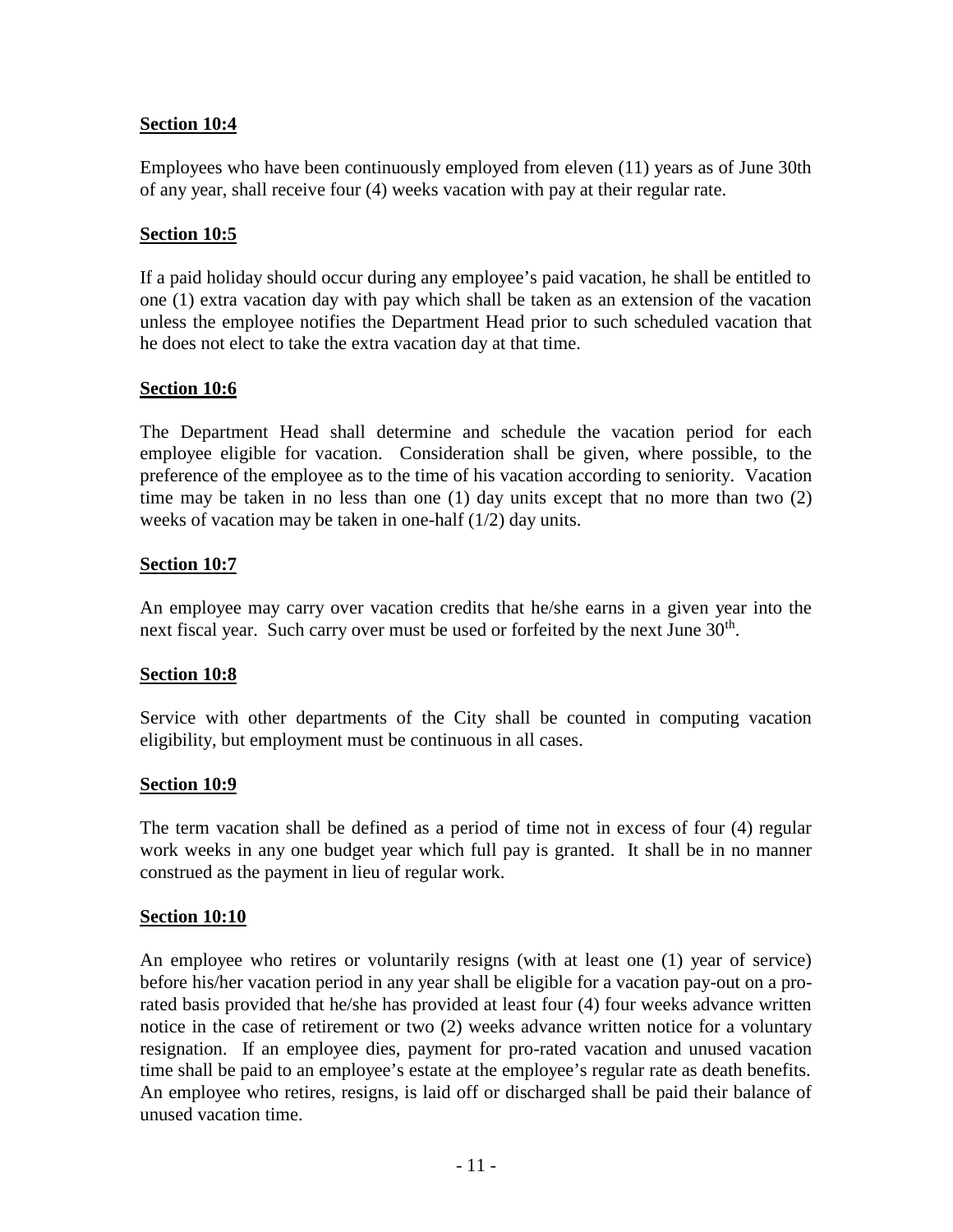#### **Section 10:11**

The normal vacation period shall be from July 1, to June 30, of each year.

#### **ARTICLE XI SICK LEAVE**

#### **Section 11:1**

Sick leave shall be considered as absence from duty with pay for illness or injury as covered in this Article, except when directly traceable to employment by an employer other than the City of Bristol. The City shall ensure that eligible employees covered under the CT Paid Sick Leave Bill (Yardman/Custodian and Yardman/Dispatcher) may use their vacation, GPL and perfect attendance time under the same conditions as provided for in the Act unless they have already exhausted 40 hours of time, during the calendar year that they are seeking to use such leave, utilizing regular sick leave. In any case, sick time shall be used for an employee's own illness or injury. Eligible employees, who have exhausted their applicable accrued time off as specified in this Agreement, and require time off for any purpose under the Act, may request and shall be granted pro-rated vacation time which, together with other accrued time used for such purposes in the pertinent calendar year, may not exceed forty hours in such calendar year; such advanced vacation time shall be deducted from the next fiscal year's vacation accrual. For prorated paid leave of three or more consecutive days, the City may require reasonable documentation that leave is taken for the purpose permitted under this agreement.

#### **Section 11:2**

Eligibility for sick leave payments shall be computed from the date an employee is appointed a full time employee. Employees shall call in, on or before their assigned starting time or they shall not receive sick leave credit for said day, unless the reason for tardy notification is deemed satisfactory by the Department Head. The accumulation and payment of sick leave shall be made as covered in this Article.

#### **Section 11:3**

An employee who has been on the payroll for less than six (6) months will receive no sick leave.

#### **Section 11:4**

An employee who has been on the payroll for six (6) months but less than one (1) year shall be paid for absence of not more than five (5) working days, deducted from the twelve (12) working days specified in Section 11:5.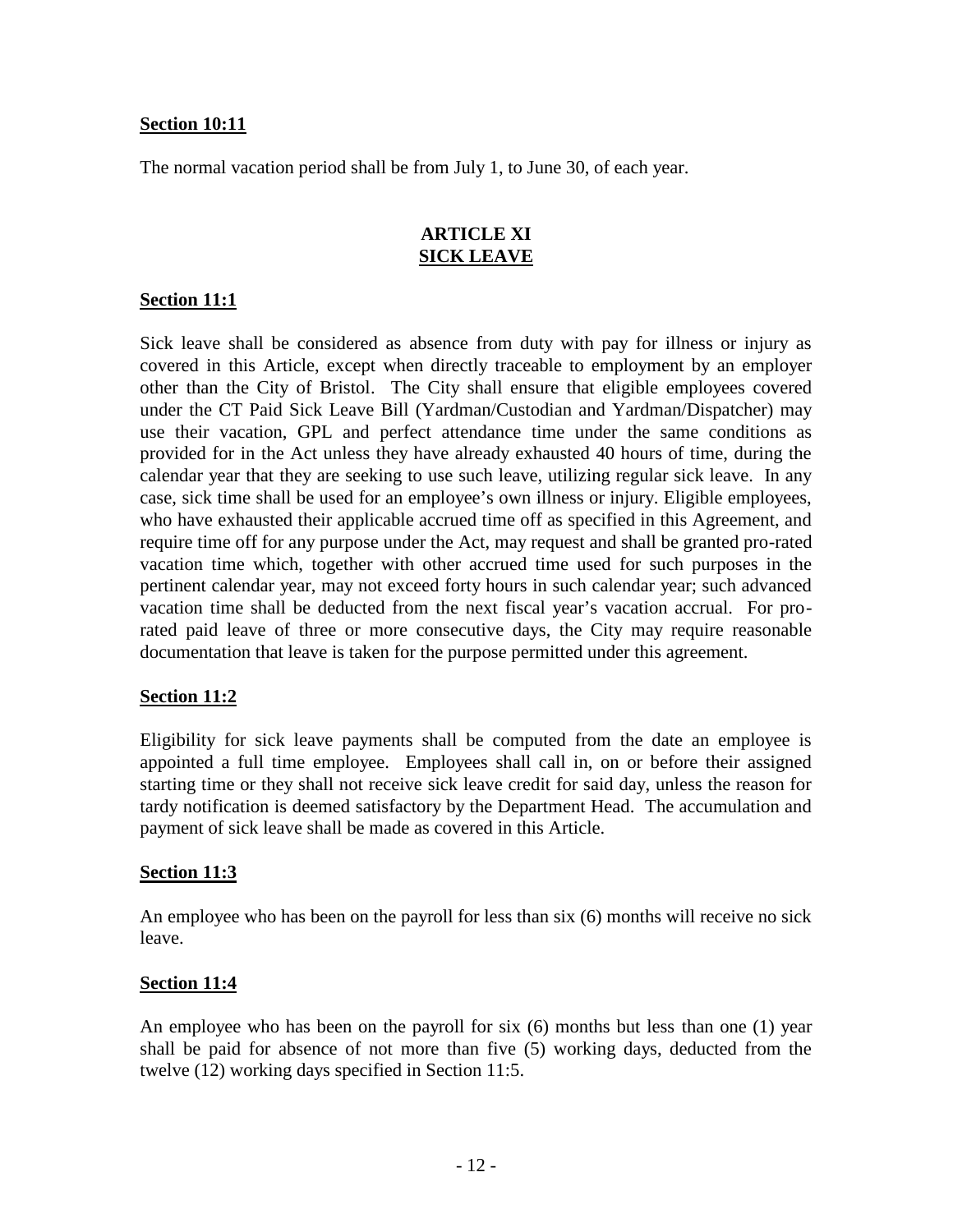## **Section 11:5**

An employee who has been on the payroll continuously for more than one (1) year but less than five (5) years shall receive twelve (12) working days sick leave credit each year on the anniversary date of his employment, subject to the provisions of 11:8.

# **Section 11:6**

An employee who has been on the payroll continuously for five (5) years or more shall receive eighteen (18) working days sick leave credit each year on the anniversary date of his employment, subject to the provisions of 11:8.

# **Section 11:7**

Unused sick days shall continue to accumulate until such time as two hundred (200) working days are achieved which shall be the maximum credits allowable for any employee. For employees hired after December 1, 2010, unused sick days shall continue to accumulate until such time as one hundred seventy-five (175) working days are achieved which shall be the maximum credits allowable for any employee.

# **Section 11:8**

Sick leave benefits shall commence with the second consecutive sick day of each sick absence starting with the fourth individual illness in the employee's anniversary year.

## **Section 11:9**

After the expiration of sick leave days and voluntary use of vacation time (including donated vacation time, employee may receive Short Term Disability benefits under the terms of the approved policy for up to thirteen (13) weeks at sixty percent (60%) of the weekly rate of basic earnings capped with a weekly maximum of \$250.

## **Section 11:10**

A medical certificate shall be required and reason for an absence consisting of more than three (3) consecutive working days at the employee's expense. Should a medical certificate be required by the City for absence of three (3) consecutive days or less, it shall be paid for by the City.

## **Section 11:11**

If an employee is approved for return to work without a physician's certificate he shall return to work immediately if scheduled. Should an employee require a physician's approval, he shall not return to work until approval is given by said physician and it is received by the responsible Department Head or Supervisor in charge.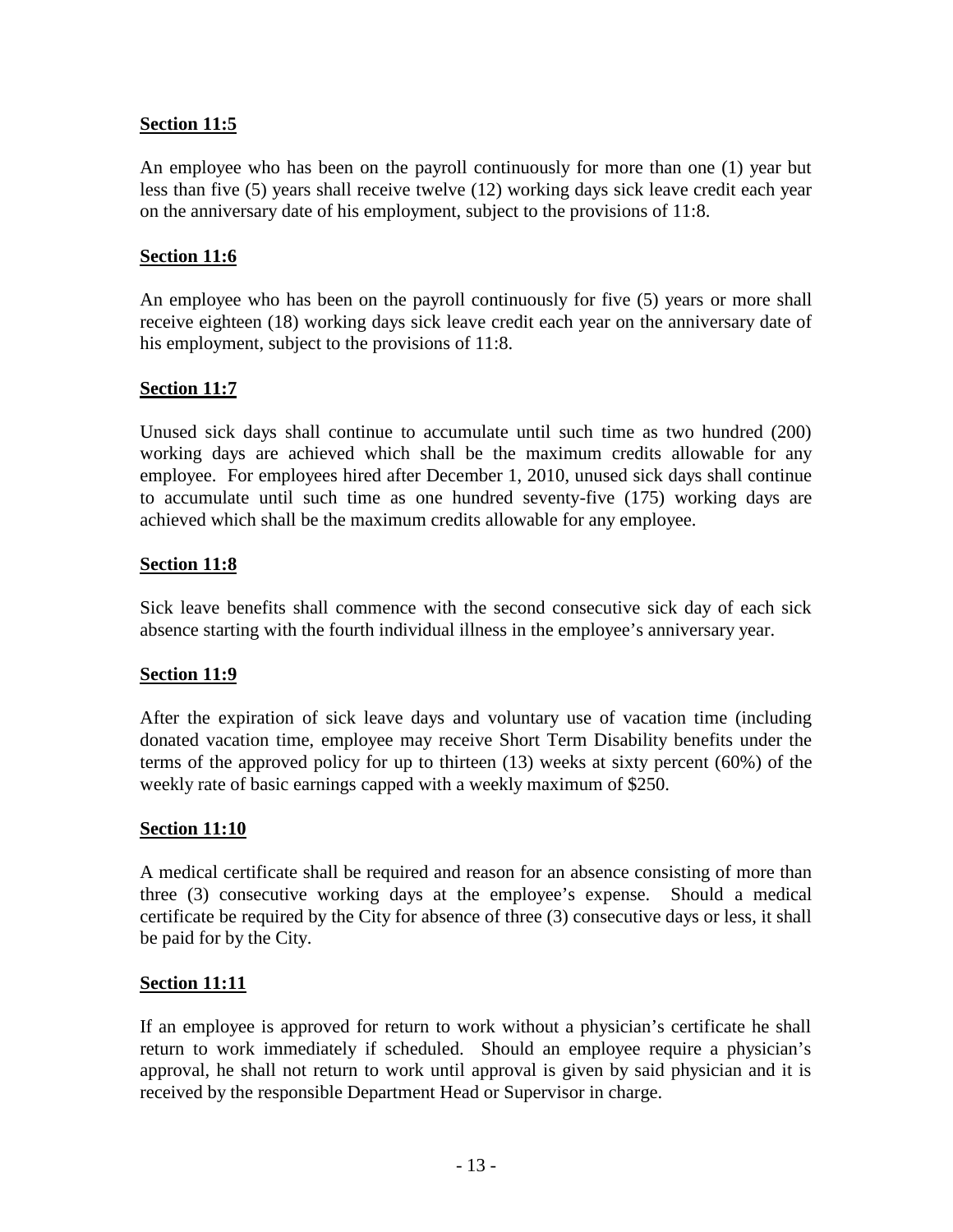## **Section 11:11.1**

A status statement, once per month, from the employee's doctor shall set forth the approximate time the employee's absence is expected to continue.

# **Section 11:12**

It shall be the right of the City through any Department Head and/or Director of Personnel to indicate existing abuses of sick leave. In such case the Department Head and/or Director of Personnel shall produce records and proof of sick leave abuse to the employee involved and inform the employee the manner in which the abuse is to be handled. This action can be subject to the grievance procedure as outlined.

# **Section 11:13**

Upon retirement or death of an employee, forty-five (45%) percent of all unused sick leave shall be paid to the employee, or next of kin, whichever is applicable.

## **ARTICLE XII LEAVE WITH PAY AND SPECIAL LEAVE**

## **Section 12:1**

Each employee is entitled to two (2) personal leave days with pay per year (July 1 through June 30) which must be requested of and granted by the Department Head. Any personal leave time not used by June 30 of each year is forfeited. Employees hired on or after May 1<sup>st</sup> shall not receive granted personal leave until the next fiscal year.

## **Section 12:2**

A leave of absence without pay for good cause may be granted not to exceed one (1) year. A request for leave of absence must be made in writing by the employee, with the explanation of reasons therefore and showing dates from and to on the request and presented to the Department Head. If approved, the Department Head will so indicate by signing the employee's request. The request for leave shall be then sent for final approval to the Director of Personnel. It is understood that leaves of absence will not be granted to specifically pursue other full time paid employment.

## **Section 12:3**

A properly authorized leave of absence shall have no effect on the employee's length of service, or any other benefit based on length of service, except that no additional leave time or other benefits shall continue to accrue after thirty (30) days of such leave. Any employee who wishes to retain group insurance coverage after thirty (30) days of such leave must do so at his own expense. Upon the return to work of the employee, the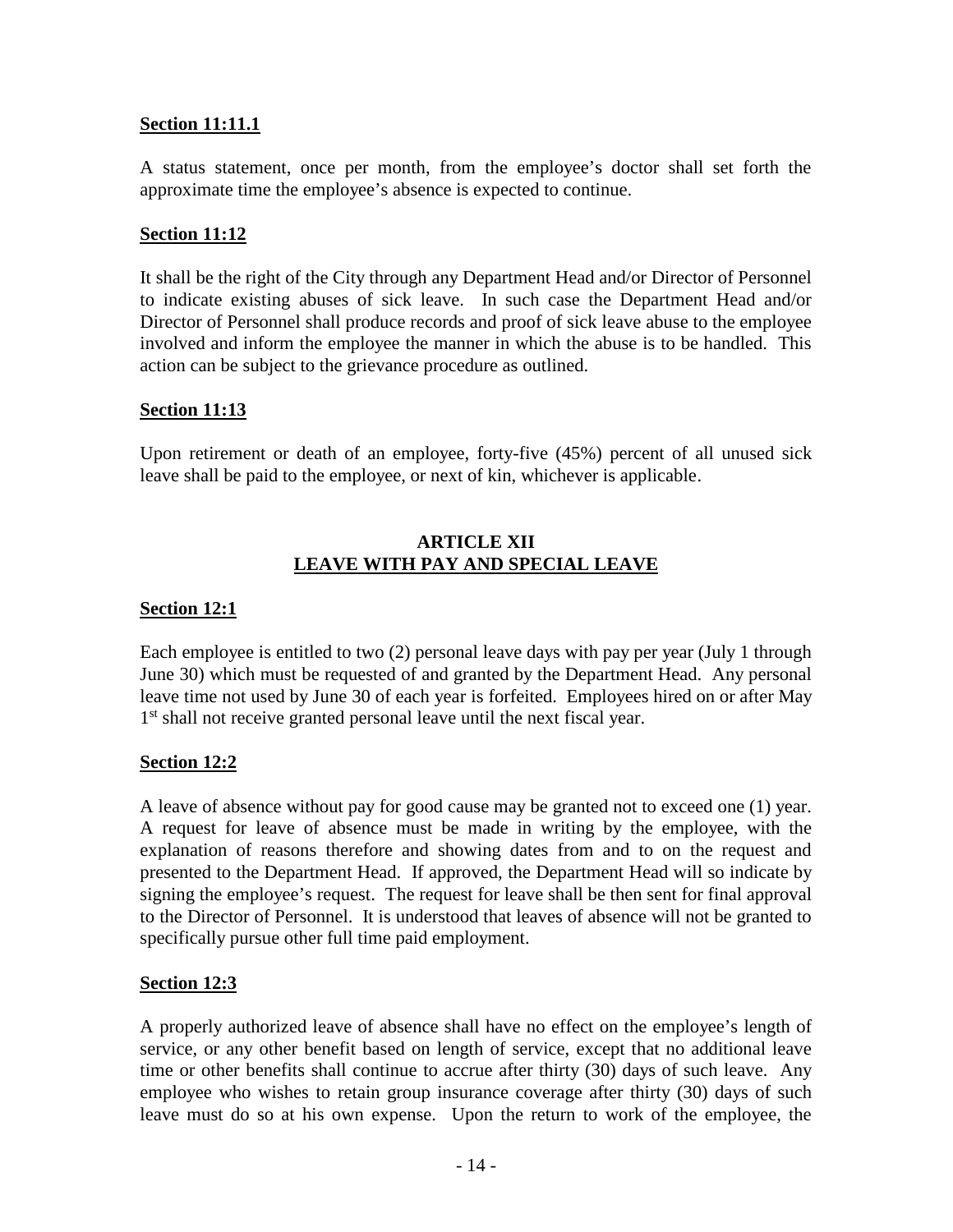Department Head shall notify the Personnel Department giving all necessary information to effectuate the employee's return to work.

# **Section 12:4**

The City will grant three (3) regular working days, with pay in case of death in the immediate family for bereavement. For the purposes of this Section, the immediate family is defined as spouse, child, parent, brother, sister, mother-in-law, father-in-law or any member of the household. Time taken must be in conjunction with the date of the funeral or memorial service.

# **Section 12:5**

The City will grant one (1) day's pay on the day of the funeral should said funeral fall on a regular work day, for the grandparents or grandchildren, aunt, uncle, niece, nephew, brother-in-law, sister-in-law, son-in-law or daughter-in-law of the employee and the employee's spouse. The City may request proof of attendance if they desire.

# **ARTICLE XIII MILITARY LEAVE**

# **Section 13:1**

An employee departing for military service shall, upon written request, receive payment for unused vacation time accrued to his credit and such employee's seniority rights shall not be impaired during his period of military duty. **Section 13:2**

## An employee who reports to the City following his honorable release from military service in compliance with USERRA regulations, shall be returned to a position as required by USERRA.

# **Section 13:3**

Military leave for members actively participating in military reserve activities, including the National Guard, shall be granted an amount specified by Connecticut Statute. Pay for these weeks shall be the difference between their current military pay for that training period and their normal straight time City pay, if any. Proof of the above must be furnished.

## **Section 13:4**

It is understood that any employee working elsewhere prior to claiming his pre-service position may be denied reemployment as set forth in USERRA regulations.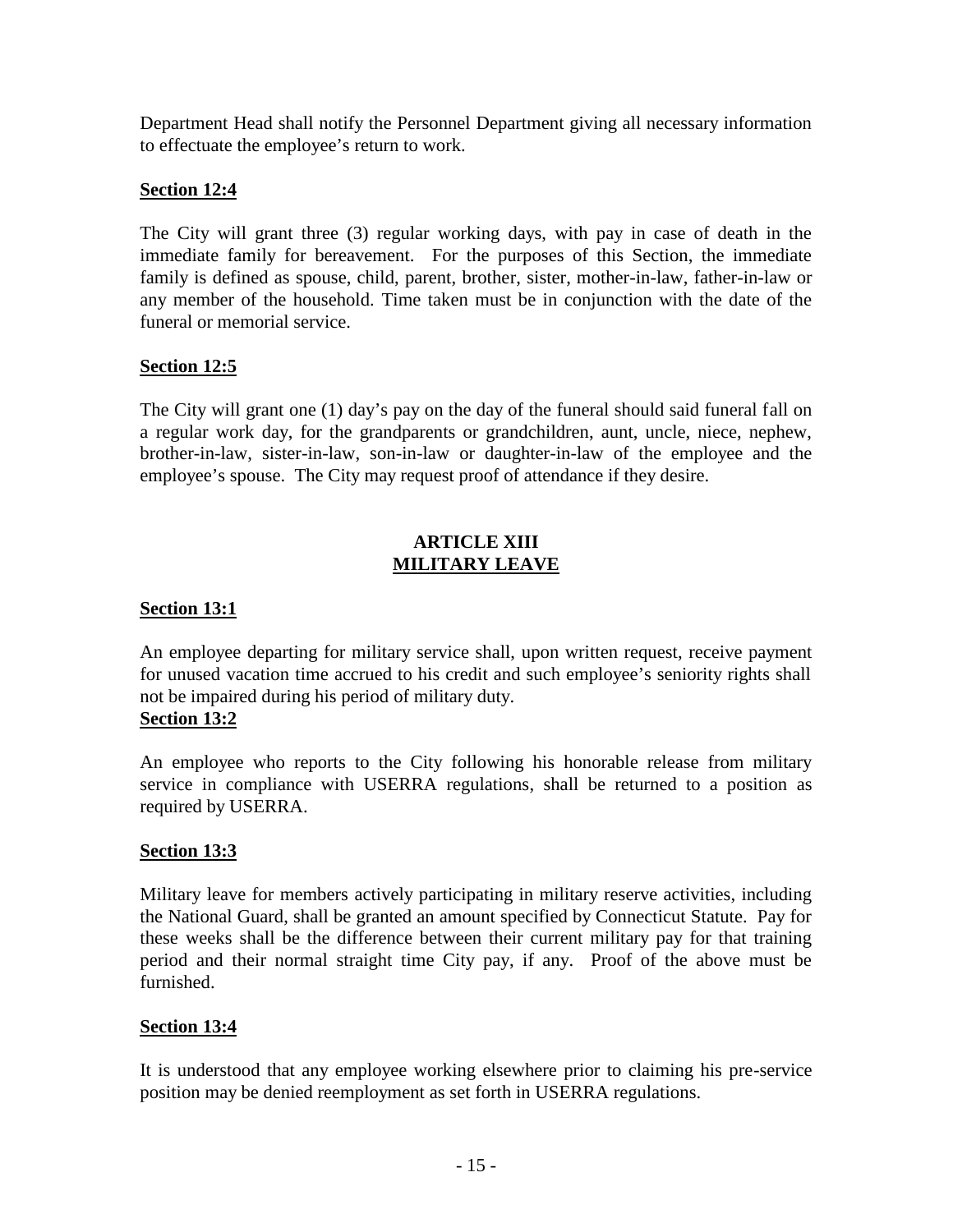## **ARTICLE XIV JURY DUTY**

#### **Section 14:1**

The City shall deduct from an employee's regular straight time pay the amount of any payment received by the employee for demanded service on any State or Federal Jury. Employees serving on said juries must file proof of jury duty tenure and all necessary monetary statements to the Department Head.

#### **ARTICLE XV PERFECT ATTENDANCE DAYS**

#### **Section 15:1**

Perfect attendance time shall be granted for perfect attendance under the following conditions:

#### **Section 15:1.1**

Each calendar quarter of perfect attendance shall earn any employee one (1) day vacation to be taken within one year (12 months) from the time earned. The calendar quarters shall begin January 1, April 1, July 1, and October 1, of each year.

#### **Section 15:1.2**

Any employee who has four (4) consecutive quarters of perfect attendance shall receive two (2) additional days earned vacation to be taken within one year (12 months) from the time earned.

#### **Section 15:1.3**

Any lost time in a given quarter shall constitute a break in continuity of perfect attendance unless it is allowable time off as covered in 15:1.4.

#### **Section 15:1.4**

The following leave time shall be considered earned toward perfect attendance:

- a. Earned Vacation
- b. Perfect Attendance Days
- c. Days covered by Workers' Compensation
- d. Funeral Leave and Bereavement Leave
- e. Personal Leave with pay as stated in Section 12:1 (Effective July 1, 1996)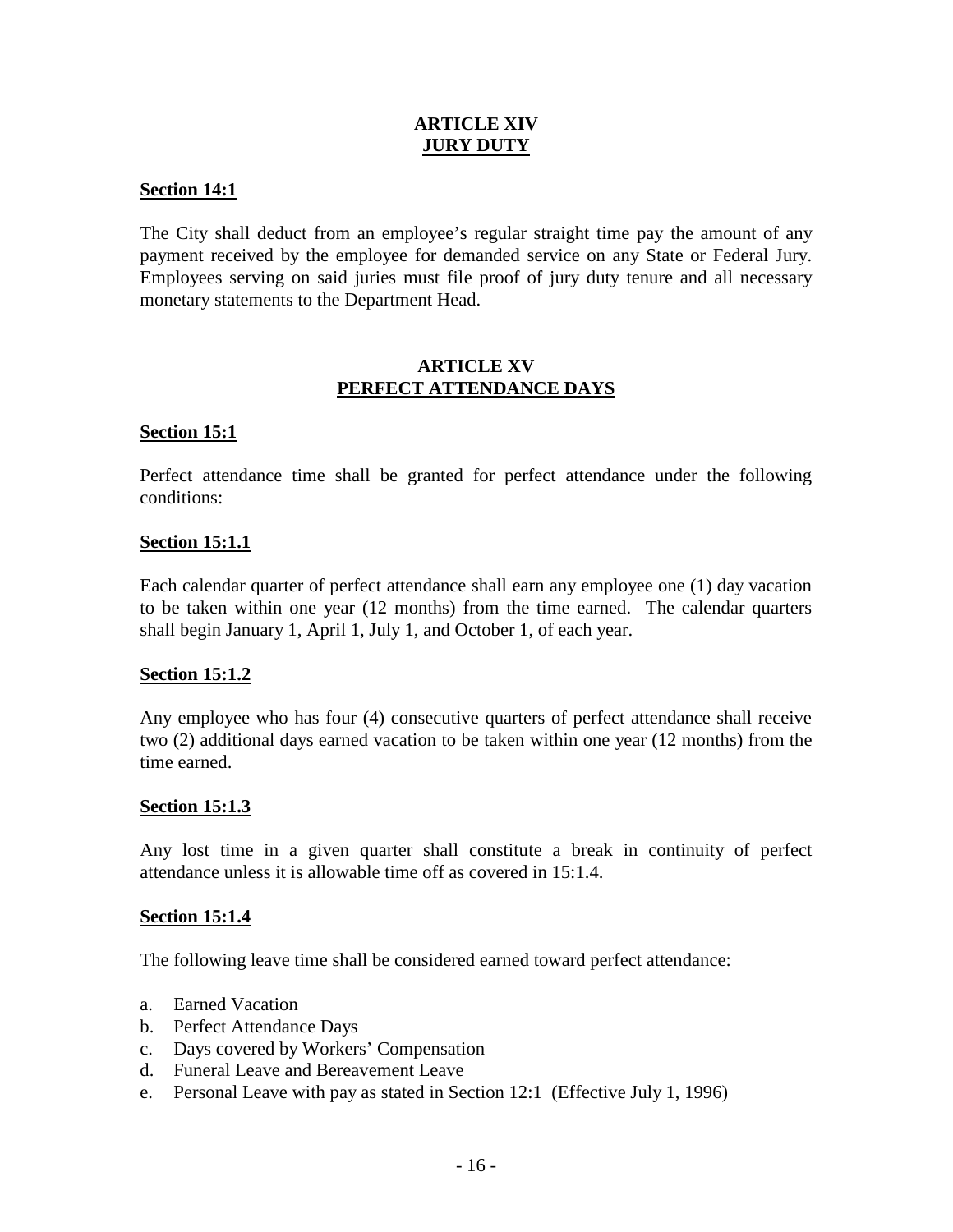#### **Section 15:1.5**

Perfect attendance days may be taken only upon request submitted to the employee's supervisor by the end of the employee's previous shift. Approval shall not be unreasonably withheld. Perfect attendance days must be taken in no less than one-half  $(\frac{1}{2})$  day units.

#### **ARTICLE XVI UNION BUSINESS LEAVE**

#### **Section 16:1**

A total of twenty-five (25) man hours per week without loss of pay shall be allowed Stewards and other Union Officials for the purpose of investigating grievances (effective July 1, 1996). Meetings at any formal step of the grievance procedure which are mutually scheduled by the Union and the City shall not count against the twenty-five (25) hour total. In adjusting first step grievances, during regular working hours, the Union Grievance Committee shall consist of not more than two (2) Union Officials and the grievant. In adjusting second, third and fourth step grievances during regular working hours, the Union Grievance Committee shall consist of not more than two (2) Union Officials and the grievant. In the event of unusual circumstances, the Union may request to the Personnel Director to have three (3) Union officials at Step 4 meetings. If more time is needed by the President of the Union, the Director of Personnel may grant him, upon request, sufficient time to carry out the provisions of the Agreement. Any employee engaging in union business during working hours must notify his Department Head by noon of the previous workday (or as soon thereafter as he has notice himself), must clear with his immediate supervisor before leaving the job, explaining general reason, approximate length of time and destination of grievance site, and must punch out and punch in upon departure and return. Whenever necessary and mutually agreeable, the Negotiating Committee of the Union shall meet with Officials of the City on contract procedures or other matters of mutual concern during regular working hours without loss of pay; however, the City shall not pay wages for more than six (6) members of this Committee.

## **Section 16:2**

Time off with pay up to a maximum of one hundred twenty (120) hours, per contract year, accumulatively, shall be allowed all accredited delegates to the State Labor Convention and the National Labor Convention. Names of delegates must be submitted to the Department Head in writing, with a copy to the Personnel Director.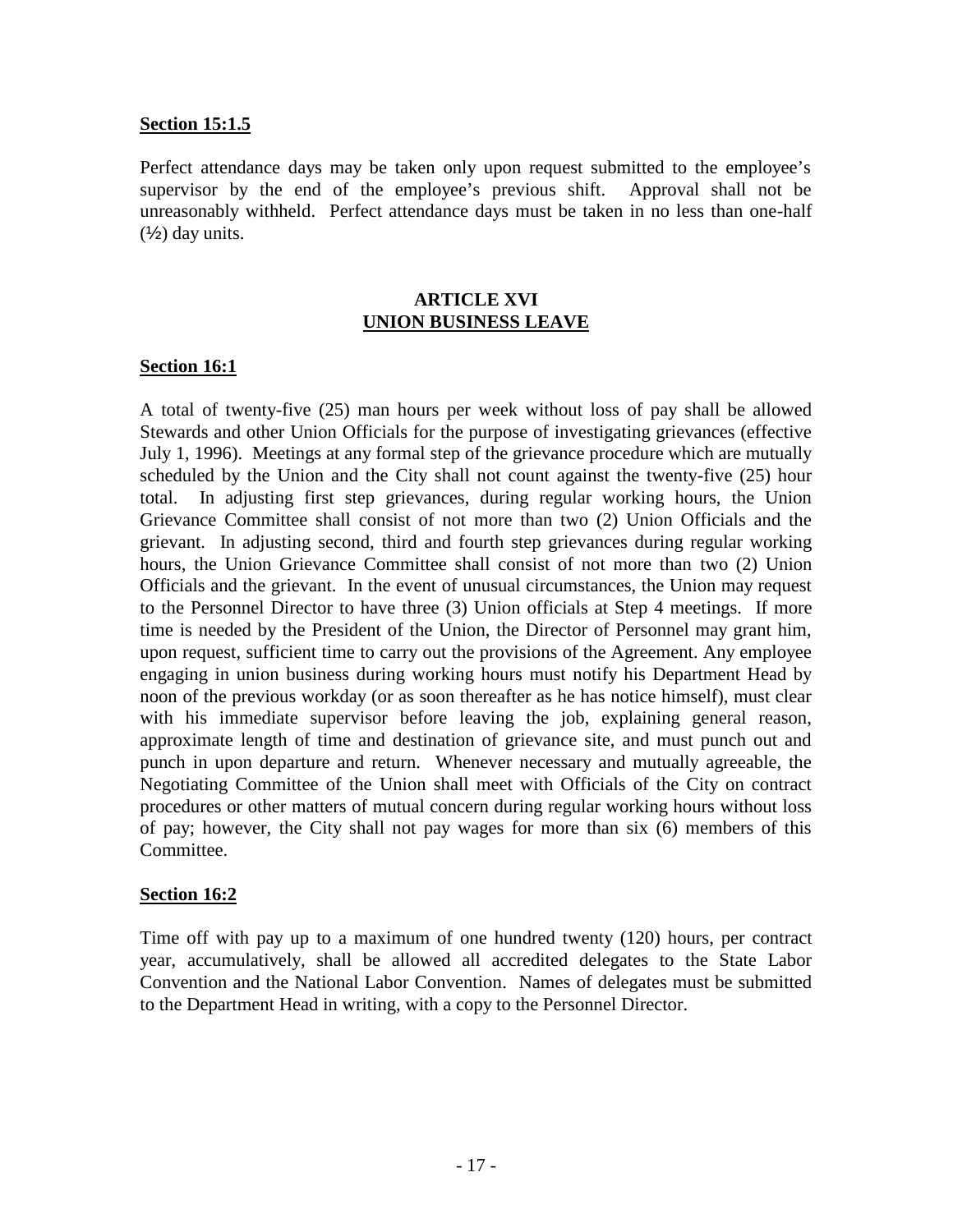#### **ARTICLE XVII NO STRIKE, NO LOCKOUT**

#### **Section 17:1**

The Union agrees that during the length of this Agreement, it will not call nor support any work stoppage, slowdown, or strike in any of the services of the City. The City agrees that there shall be no lockout of employees during the life of this contract.

#### **Section 17:2**

The City will not require employees, as a condition of continued employment, to cross any picket line established on, in front of, or at the premises of any private employer. However, in the event of a refusal to cross such a picket line, the City may accomplish the necessary work by any other means at its disposal, including the use of supervisors.

#### **ARTICLE XVIII HOURS OF WORK**

#### **Section 18:1**

The established work day shall consist of eight (8) consecutive working hours except that during such hours there shall be a one-half  $(1/2)$  hour meal period without pay. Effective September 1, 1981, the workday shall be eight (8) consecutive working hours including a one-half (1/2) hour meal period with pay (thereby ending the shift one-half (1/2) hour earlier), providing:

#### **Section 18:1.1**

All employees shall eat their meal between 12 noon and 12:30 P.M., including travel time, setup and breakdown time, if any.

#### **Section 18:1.2**

If employees leave their work site, they may travel not more than two (2) miles from their work site or, in the case of a crew covering a designated area, not more than two (2) miles from the center of that area, and in any event may only travel to a City facility or public restaurant.

#### **Section 18:1.3**

The City may elect to terminate this provision and return to a one-half (1/2) hour lunch period without pay, upon giving ten (10) days written notice to the Union, in which event the parties shall meet to negotiate ways of eliminating unreasonable travel, setup and breakdown time before and after the lunch period.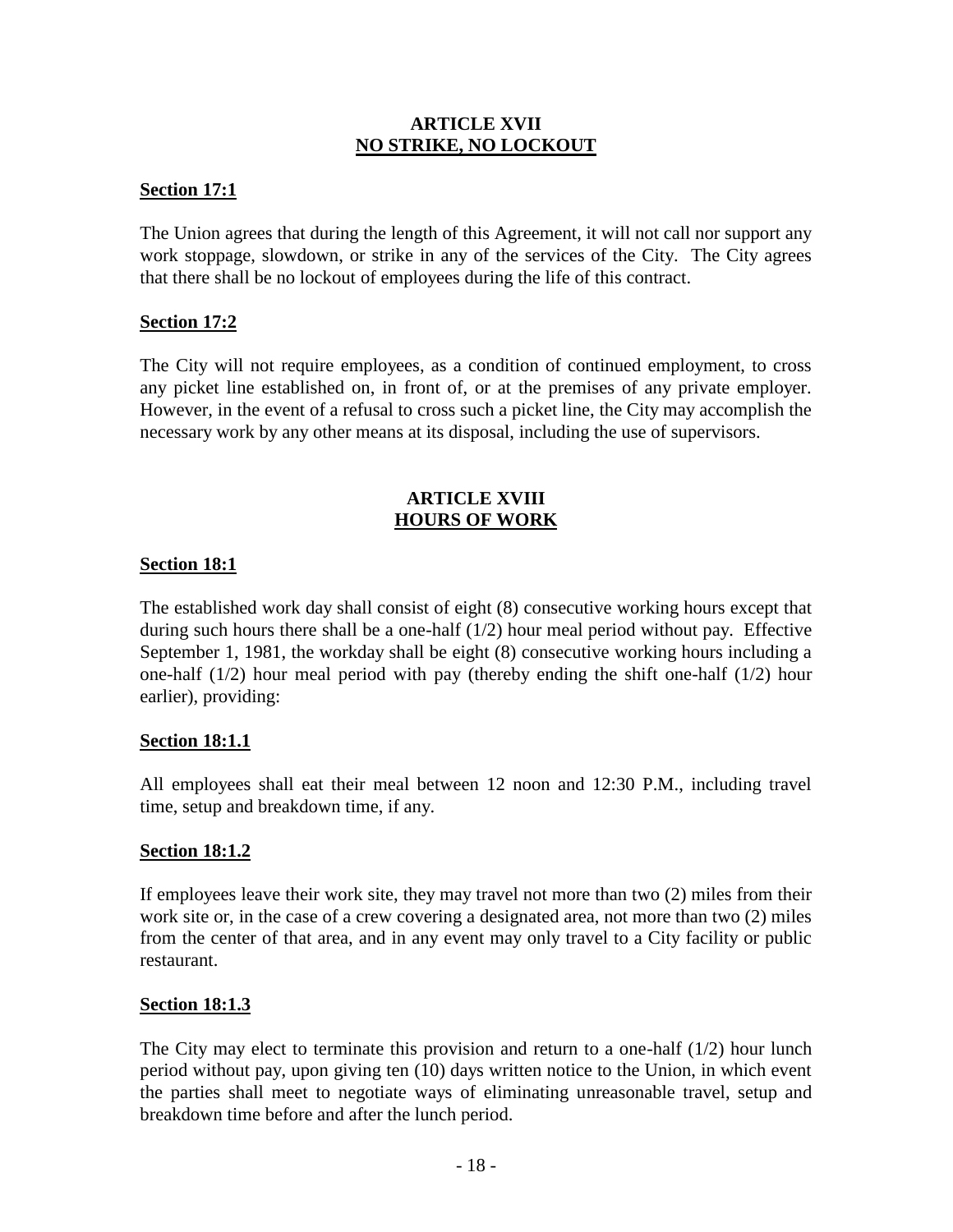# **Section 18:2**

The starting time for the established work day shall be 7:00 A.M., except the established work day for operators of the Water Filtration Plant (Water Department), the operators of the Water Pollution Control Plant (Sewer Department), the sanitation and street sweeping detail, the yardmen, traxcavator or compactor operators, meter men and the Park Yard Attendant at the Park and Recreation Department shall be determined and fixed by the Department Head. The work day of the Solid Waste Division may begin at 6:00 a.m. and end at 2:00 p.m. as necessitated by weather conditions. In lieu of 18:3 below, such affected employees will be notified of such schedule change by 3:00 p.m. of the preceding calendar day.

# **Section 18:3**

The Department Head shall prepare and post a work schedule covering the above excepted Department employees. Any change in such schedule must be posted seven (7) days in advance.

# **Section 18:3.1**

Effective for the Water Pollution Control Plant only the Department Head shall prepare and post a work schedule for Senior Process Operators and Process Operators. Any changes in the actual work schedules or change in the shift assignment of employees working such schedule must be posted seven (7) days in advance. The City intends to maintain the actual work schedules for at least a ninety (90) day period. The City intends to change shift assignments when training is being conducted and to fill scheduled vacancies.

# **Section 18:4**

The established work week shall consist of five (5) consecutive work days, Monday through Friday (except where a different schedule is currently in effect), the total of which shall not exceed forty (40) working hours. The rate of pay for hours worked in excess of the established work day or work week shall be at the rate of one and one-half (1-1/2) times the employee's regular hourly rate.

## **Section 18:5**

The rate of pay for hours worked on a Sunday, provided such Sunday is not part of the employee's regularly established work week, shall be at the rate of two (2) times the employee's regularly established hourly rate. Such rate, however, shall apply only to the hours starting at midnight Saturday and ending at midnight Sunday.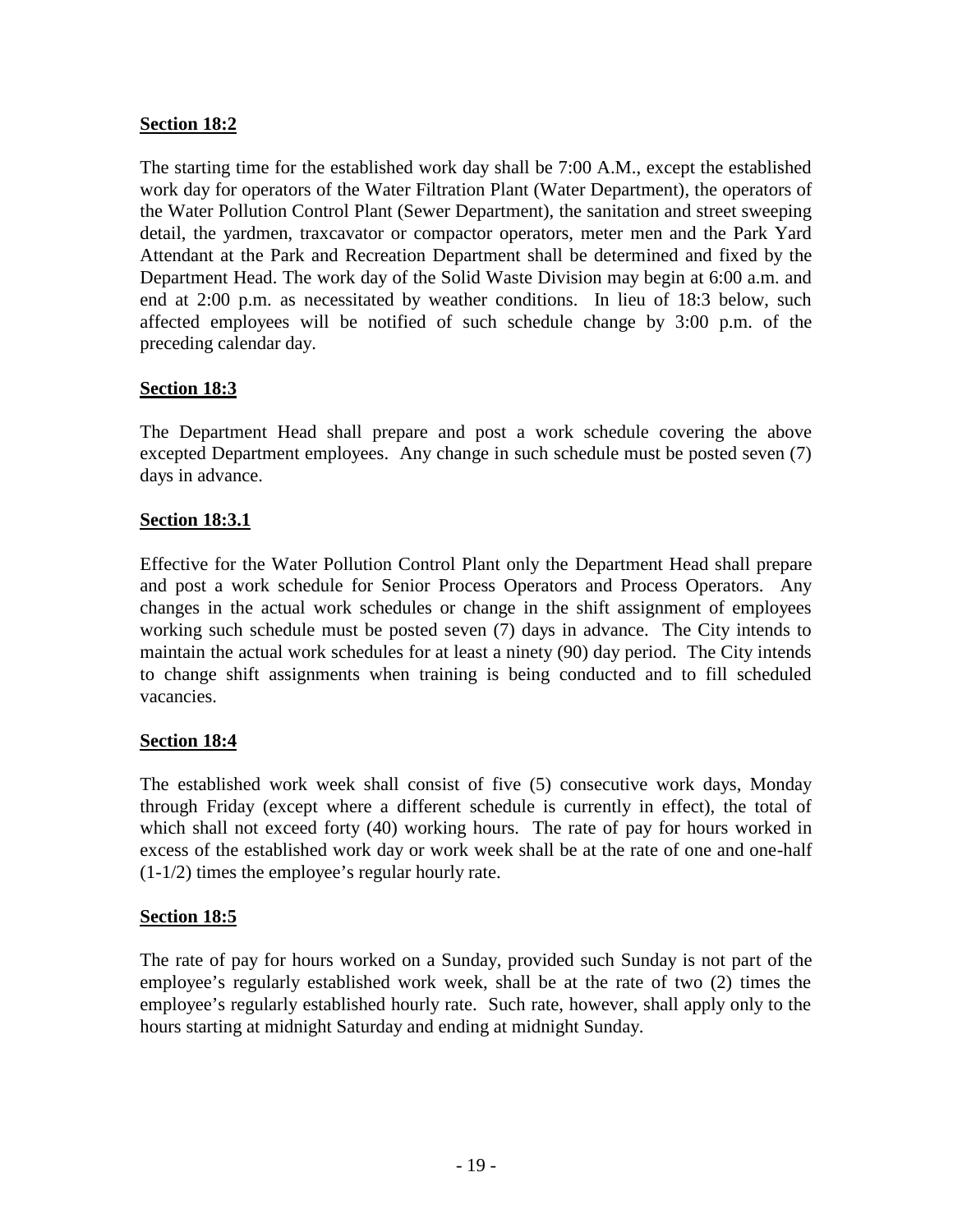#### **Section 18:6**

If an employee is required to work on a holiday as named in this contract his rate of pay for such hours shall be at the rate of two (2) times his regularly established hourly rate and shall be in addition to his regular established holiday pay. Such rate, however, shall apply only to the hours starting at midnight of the night before said holiday, and ending at midnight of such paid holiday.

#### **Section 18:7**

When an employee shall be called for work before or beyond the hours of his established work day he shall be paid at the rate of one and one-half  $(1-1/2)$  times his regularly established hourly rate starting from the time he enters duty by ringing the time clock. He shall receive a minimum of four (4) hours pay. The employees under the above conditions may be required to work the four (4) hours covered by the clause setting the four (4) hour minimum.

#### **Section 18:8**

When an employee is called in to work before or after the hours of his regular work day, he shall be paid at the appropriate overtime rate for such hours worked starting from the time he enters duty by ringing the time clock. Such employees shall receive a minimum of four (4) hours pay at one and one-half  $(1-1/2)$  times his regularly established hourly rate, but he may be required to work such four (4) hours. The four (4) hour minimum does not apply to overtime worked continuously after the employee's regular shift hours or to scheduled overtime. For purposes of this section, scheduled overtime is defined as overtime scheduled within two (2) hours of the beginning of the regular shift and is contiguous to the start of the shift. Such scheduled overtime shall be announced prior to the end of the shift before such scheduled overtime occurs. If call-in work is not completed before the employee's regular shift hours begin, he shall revert to his regular hourly rate, but shall still be eligible for the four (4) hour minimum as compensation for work completed prior to the start of the shift. However, if an employee works his regular shift, and continues to work until the start of his next regular shift, he shall not revert to his regular hourly rate for that next regular shift, and instead shall continue to be compensated at overtime rates.

#### **Section 18:9**

Overtime shall be distributed equally within each classification in each of the following: Solid Waste, Streets and Maintenance, and Equipment Maintenance Divisions of the Public Works Department; Filter Plant, Watershed, Construction, and Meter Shop Divisions of the Water Department; Water Pollution Control (Sewer) Department; and Park Department. Only overtime worked by an employee within his classification and his Department or Division as listed above shall be included in computing overtime for equalization purposes. It is understood that overtime in each classification shall be within twenty-five (25) hours during a fiscal year and any employee shall be compensated at his regular hourly rate for the number of hours required for such equalization. Refusal of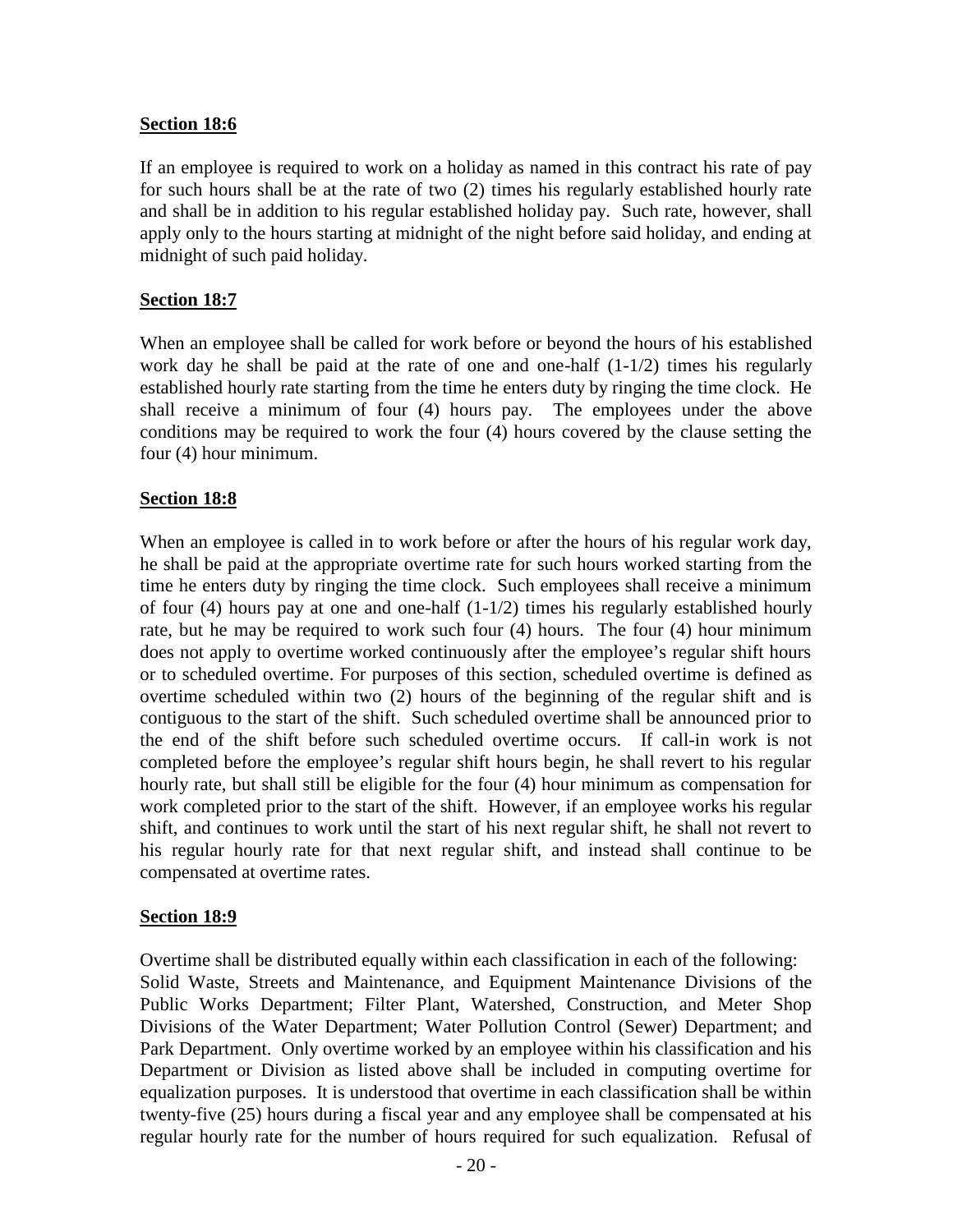overtime or inability to be available for overtime shall be considered hours worked in computed equalization.

## **Section 18:9.1**

Employees changing classification shall be entitled to the overtime work of their new position for which they are qualified during their probationary period, and shall be charged with the average number of overtime hours worked by other employees in their new classification on the first day of assignment to the new classification.

# **Section 18:10**

Employees may sign lists posted during the month of May each year to indicate the classifications (other than their own) in which they are willing to work overtime. Such posted lists shall indicate that the overtime opportunities shall become effective by each July 1st annually. Having signed such lists, an employee is expected to be available for overtime. When the City has called an employee once for a given overtime operation and the employee has refused or been unable or unavailable to work overtime, the City is not required to call the same employee again for the same operation, unless the call is for his own classification. However, an employee who accepts a call for overtime in one classification shall still be considered available for overtime in a higher classification if such opportunity occurs during the same overtime operation. The City will make a good faith effort in filling overtime assignments. However, in the event that an error is made in scheduling of an overtime assignment, such employee shall be made whole by being offered the next available overtime opportunity in the missed classification after first exhausting incumbents in that classification.

# **Section 18:11**

Employees shall be assigned overtime outside their classifications and their Departments or Divisions as listed above only if sufficient manpower cannot be obtained within the classification where the overtime work is needed, and then only in the following order:

## **Section 18:11.1**

Qualified employees in other classifications in the same Department or Division as listed above, by departmental seniority.

## **Section 18:11.2**

Qualified employees in other divisions (if any) in the same Department, by departmental seniority.

# **Section 18:11.3**

Any other qualified City employee.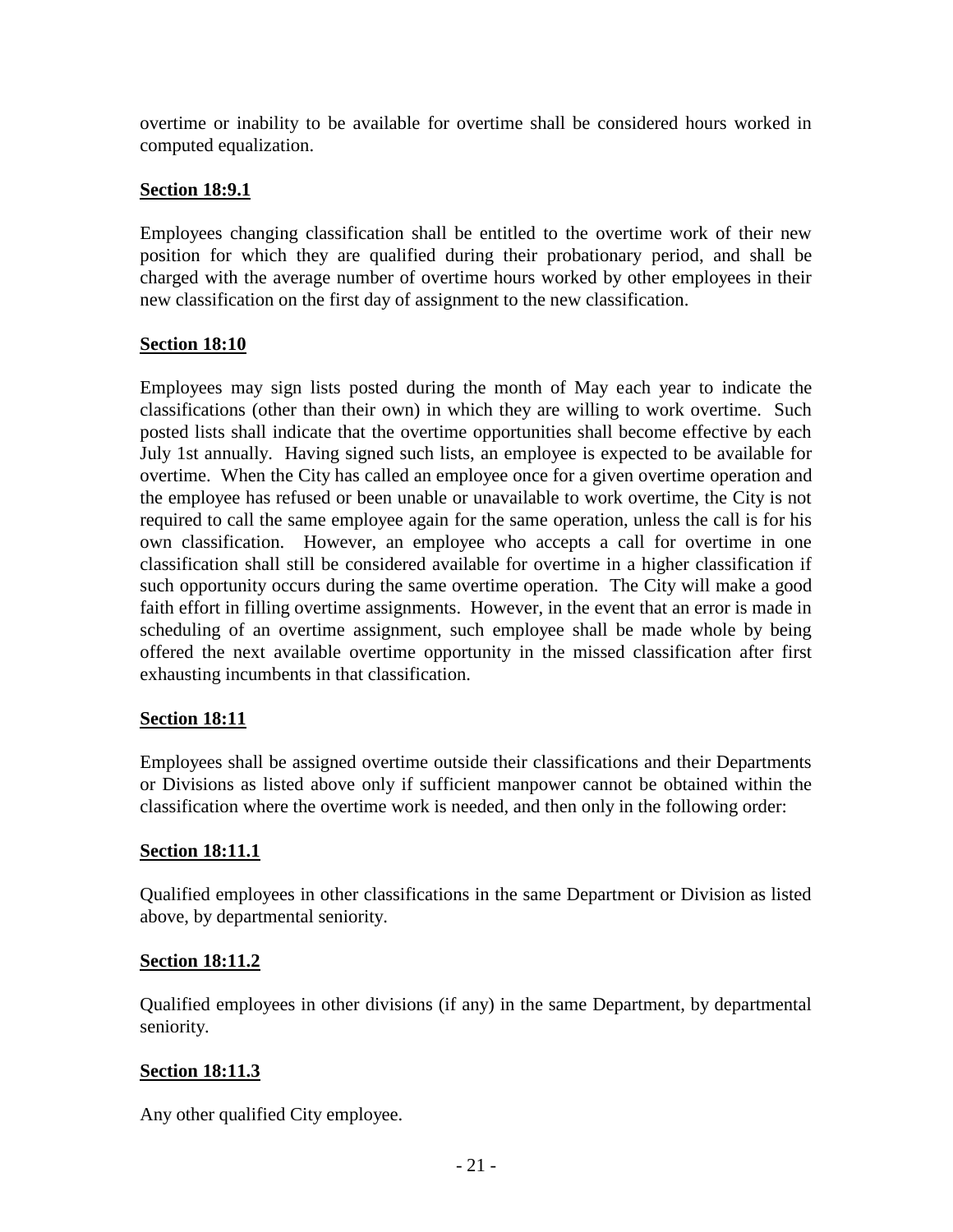## **Section 18:12**

Overtime work performed by an employee in a classification other than his own classification shall be compensated at overtime rates based on the rate for the classification in which the work is performed, at the same step the employee has attained in his regular classification.

# **Section 18:13**

An employee who is absent from duty for any reason other than Perfect Attendance, Vacation, Jury Duty, GPL or Bereavement leave on his regularly scheduled work day shall not be considered available for overtime or emergency work, and shall be so recorded, until he returns to duty. If an employee is absent due to Perfect Attendance, Vacation, Jury Duty, GPL or Bereavement leave and is unavailable for overtime or emergency work, it shall be his responsibility to notify his supervisor in advance. Regardless of the reason for the absence, the City can request said employees to work in emergencies where the City cannot obtain sufficient qualified employees.

When an operation extends beyond the scheduled workday, qualified employees who are working will be given the opportunity to fill the overtime needs first. In the event that overtime needs are not filled by qualified employees who are working or if additional needs arise, employees absent for the above qualifying reasons shall be considered available for call-in in accordance with standard call-in procedures. It is understood that an employee absent for a qualifying reason above will not be considered to fill his own scheduled work assignment.

## **Section 18:14**

Non-bargaining personnel can perform work duties within the scope of their responsibilities provided bargaining unit employees are not affected by such work performance of said non-bargaining employee. A permanent cutback of personnel shall not be considered as affecting bargaining unit employees.

## **Section 18:15**

The Park Department shall use full time park employees when available, for the department's ice skating and sliding programs. It is understood that recreational help in all other programs shall be used in the same manner as has been the practice.

## **Section 18:16**

There shall be no pyramiding of overtime, however, an employee shall be entitled to the highest rate of pay permitted under any applicable section of this Article.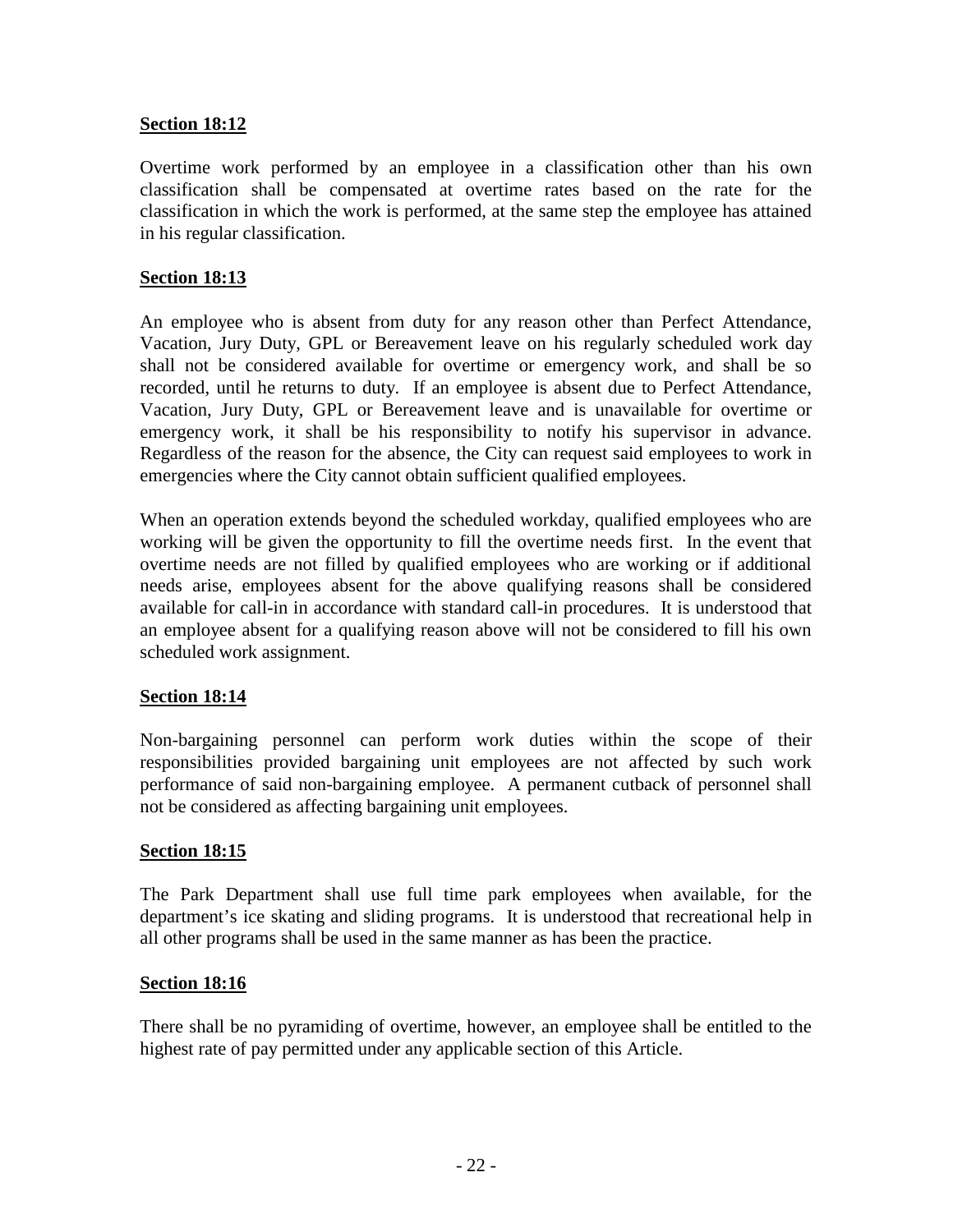## **Section 18:17**

The parties recognized their mutual interest in assuring that qualified employees shall first be offered any overtime work and be available to accept such overtime assignment within any reasonable length of time. In any event in case of an emergency, the City reserves the right to fulfill its responsibility to the public but only after it has given full recognition to priorities set in this Article and such priorities have failed to provide available manpower as may be dictated by the emergency.

## **ARTICLE XIX WAGES**

# **Section 19:1**

Effective and retro-active to July 1, 2014, the salaries at all classifications and steps on the salary schedule shall be increased by 1.9%.

Effective July 1, 2015, the salaries at all classifications and steps on the 2014-2015 salary schedule shall be increased by \$275. Effective July 1, 2015, following application of the aforementioned \$275, each step on the 2014-2015 salary schedule shall be increased by one and nine-tenths percent (1.9%).

Effective and retro-active to July 1, 2016, the salaries at all classifications and steps on the 2015-2016 salary schedule shall be increased by two and eight-tenths percent (2.8%).

Effective and retro-active to July 1, 2017, the salaries at all classifications and steps on the 2016-2017 salary schedule shall be increased by two and five-tenths percent (2.5%).

## **Section 19:2**

On promotion, an employee will be paid at the lowest step of his new position which is greater than the pay for the step he had attained in his previous position, and he shall start accumulating time toward step advancement in his new job as of the date of his promotion; except that an employee previously fully qualified as determined by the overtime list shall be paid the top step of the position. Effective December 9, 2014, an employee whose position has been upwardly reclassified shall be paid in his/her new Code at Step 3 on the salary schedule.

## **Section 19:3**

If an employee accepts a position in a different classification in the same code, he shall be paid at the same step he had attained in his previous classification, and time served at such step in his previous classification shall count toward step advancement in his new classification.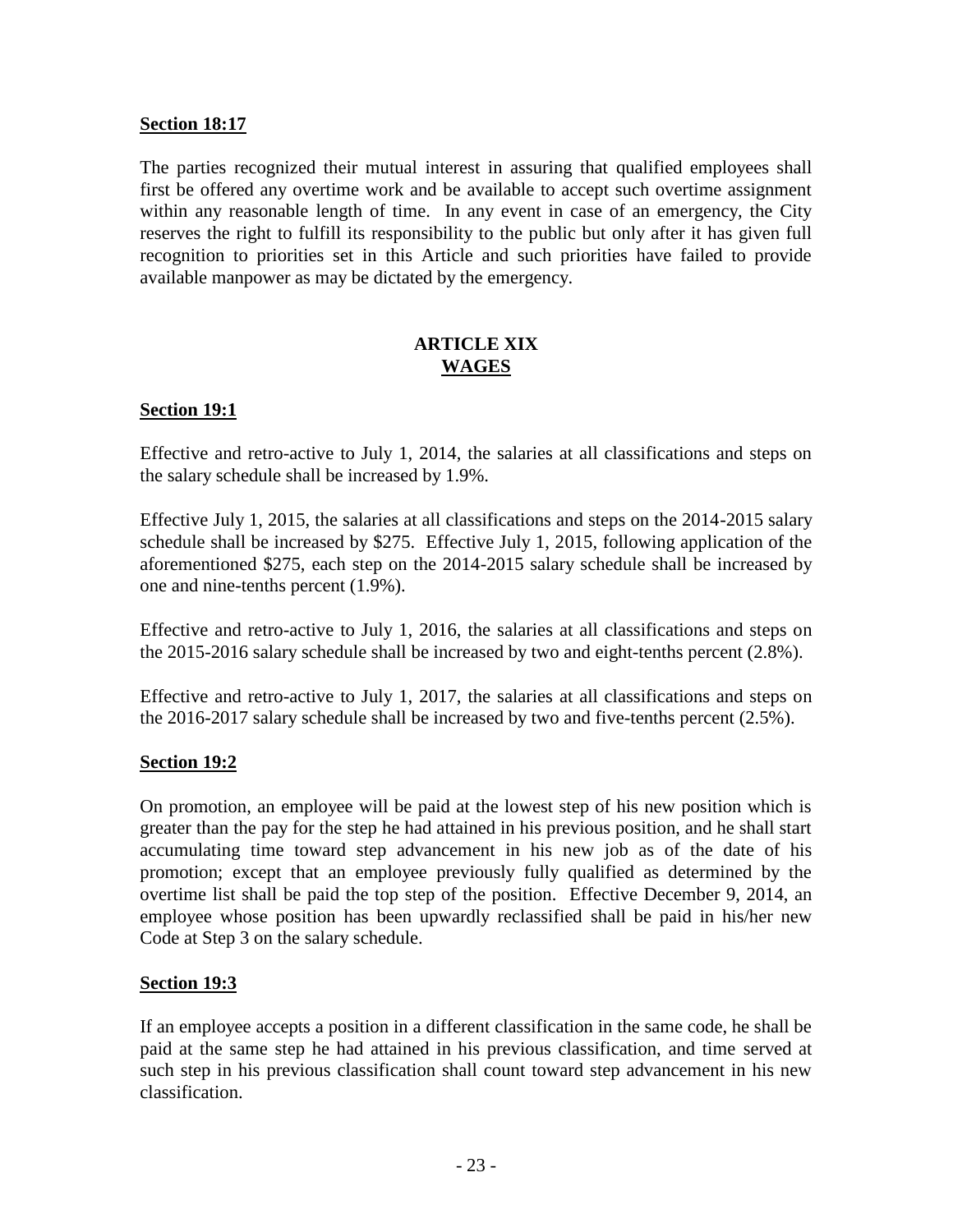## **Section 19:4**

Whenever a Department Head or Foreman requests an employee to perform work temporarily in a classification higher than his own, the Department Head may insist that the employee be given a four (4) hour period at his regular rate of pay in which to qualify for the higher classification. If the employee is continued in the higher classification, he shall be compensated based on the rate of pay for such higher classification, at the same step the employee has attained in his regular classification. It shall not be necessary for any employee to qualify more than once for any higher classification. Should a temporary opening occur prior to or after the start of a shift, qualified employees in lower codes in the same department (except in the Water Department which will be filled by division) may apply and the senior applicants shall be chosen, except that if it is determined that an employee in an equal or higher code has no work for the day, and if he has more seniority than the most senior applicant in the lower codes, he shall be placed in the highest code in which there is a vacancy prior to any upgrading. While an employee is temporarily assigned to an equal or lower code under the preceding sentence, no other employee will be assigned to perform the duties of his classification, except in the case of an emergency. Should the temporary opening not be filled by seniority, the least senior qualified employee available shall assume said opening. The City shall be the sole judge in determining if a temporary opening is to be filled or not. It is understood that the terms "higher code" and "higher classification" as used in this section refer to higher "paying" codes or classifications; and the term "lower code" as used in this section refers to lower "paying" codes.

## **Section 19:5**

When the City needs sanitation collectors, it will assign laborers from the Solid Waste Division by inverse seniority to work as sanitation collectors at Code 5 pay. If additional collectors are needed, it will assign other available personnel from within the Solid Waste Division by inverse seniority. If additional laborers are still needed, the City shall assign laborers from the Street Maintenance Division by inverse seniority. If all laborers are so assigned, and the City still needs additional sanitation collectors, it will assign other employees in the Streets Maintenance and Equipment Maintenance Divisions by inverse seniority to work as sanitation collectors at their regular rate of pay. This provision shall not be construed to supersede contractual provisions regarding the filling of vacancies in positions other than sanitation collector.

## **Section 19:6**

Employees transferred or requesting transfer to a lower code shall retain the same step in the lower code as they had in the higher code, but shall continue accumulating time toward advance to the next step as of the effective date of the new position.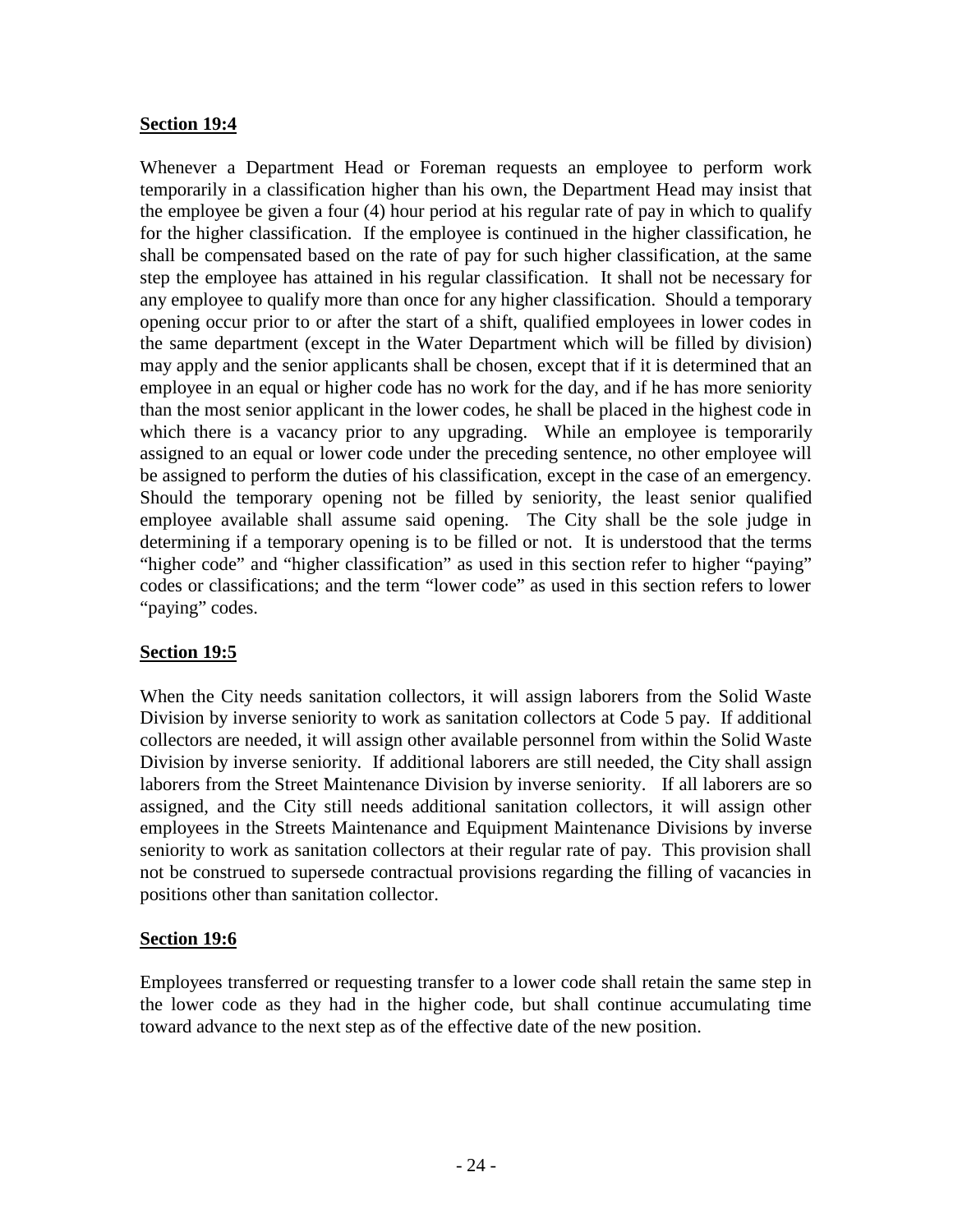# **Section 19:7**

A twelve percent (12%) shift differential shall be paid to employees assigned to the second or third shift. This differential shall be included in computing pay for any day on which no work is performed but pay is received.

# **Section 19:8**

Should the City select an employee from the bargaining unit to act in the capacity of Supervisor for the mechanics in the Public Works Garage, it shall pay Code 9A per hour that such employee functions in such capacity. It is understood that said position will not be considered within the purview of the Article in this Agreement entitled "Promotions" and said selection shall be made by the City, with consideration toward seniority.

## **Section 19:8.1**

Should the City select an employee from the bargaining unit to perform Lead Person duties for the Park Department, Public Works Department, Water Department, or Water Pollution Control Department, it shall pay Code 9A per hour for the time that said employee acts in such capacity. If the City elects to utilize this option for the purpose of aiding a Supervisor with work crews, said employee(s) shall receive their general direction from the Supervisor in charge. It is further understood that said position(s) shall not be considered within the purview of the article in the Contract entitled "Promotions" and the City shall select the senior qualified employee(s) from within their respective Department. This clause shall not impact practices in Departments where Group Leaders are currently in effect and the City shall continue the existing practices with regard to compensation and placement of employees in Group Leader positions.

## **Section 19:9**

Effective July 1, 1996, when a full snow removal or sanding operation is in effect, the City will assign four (4) bargaining unit employees to act as group leaders at Code 9 pay. These assignments will be filled first from among qualified group leaders in the Street Division, then from among other qualified employees in the Street Division by seniority. The City may continue all other practices relating to the use and supervision of City and hired trucks.

## **Section 19:10**

When the Laboratory Technician is absent from work, qualified bargaining unit employees within Water Pollution Control shall fill the position in accordance with Section 19:4 above. In the absence of qualified substitutes, the City may assign a supervisory or temporary part-time employee during such absence to perform those duties mandated by the State Department of Environmental Protection.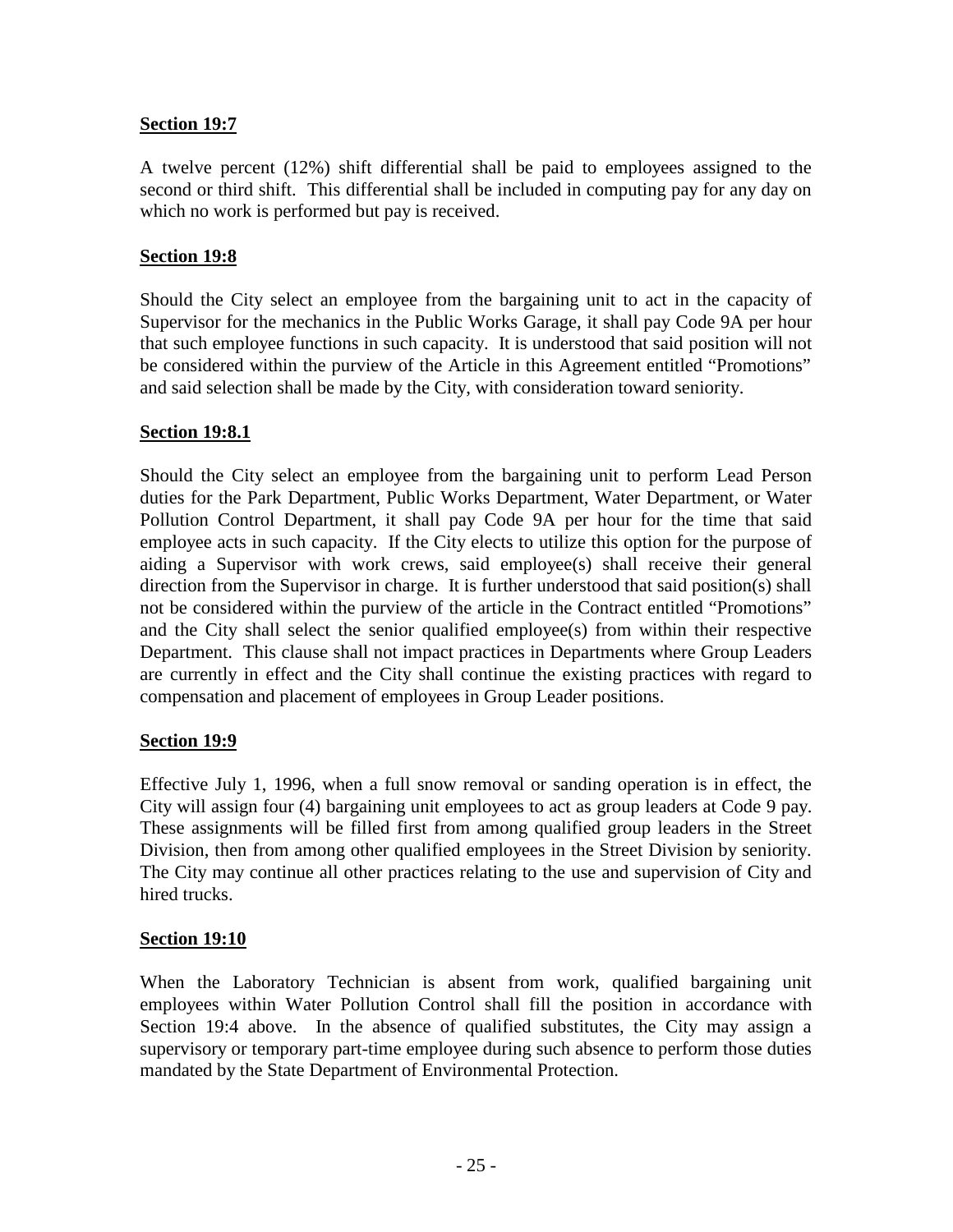#### **ARTICLE XX INSURANCE AND PENSION**

#### **Section 20:1**

The City of Bristol shall pay for eligible employees and enrolled dependents, including dependent children to age 25 (currently age 26 subject to Federal Affordable Health Care Act remaining in effect), the full cost of the medical insurance plan, and prescription plan subject to employee cost share; the summary of the medical plan is set forth in Appendix C, D, and E, which are attached hereto. Appendix C, D, and E are for reference purposes only, with the Summary Plan Description on file in the City Comptroller's Office.

## **Section 20:1.1**

Effective and retro-active to July 1, 2014, employees shall pay nine and one-half percent (9.5%) of the cost (fully insured equivalent rate) of medical, prescription and dental insurances for themselves and eligible dependents through a Section 125 pretax salary deduction plan in accordance with the Internal Revenue Code. Effective July 1, 2015, employee cost share shall increase to eleven (11%) percent; except that an employee's cost share shall be reduced by one and one-half (1.5%) percent if during the preceding fiscal year the employee and the employee's enrolled spouse participated in each of the following wellness components: 1) biometric screening, 2) health risk assessment; 3) age appropriate preventive screenings to include annual exam; 4) participation in disease management program for those with diabetes (Type 1 and 2), asthma or COPD, heart disease/heart failure, hyperlipidemia (high cholesterol) or hypertension

Effective and non-retroactive to July 1, 2016, employee cost share shall be ten and three quarters percent (10.75%) of the cost (allocation rate) of medical, prescription and dental insurances for themselves and eligible dependents through a Section 125 pretax salary deduction plan in accordance with the Internal Revenue Code. Effective and retro-active to July 1, 2017, employee cost share shall increase to eleven and three-quarters percent (11.75%) of the cost (allocation rate) of medical, prescription and dental insurances for themselves and eligible dependents through a Section 125 pretax salary deduction plan in accordance with the Internal Revenue Code. Compliance in the wellness program (as defined in the prior paragraph) shall be assumed for fiscal year 2016/2017. Conversion from a fiscal to a calendar year for wellness compliance shall begin with calendar year 2017. July 1, 2017 cost rates assume wellness. Effective July 1, 2018, and thereafter, an employee's cost share shall be increased by fourteen dollars (\$14) per week (pre-taxed) if during the preceding calendar year the employee and the employee's enrolled spouse did not participate in the wellness program.

This section shall also apply during any period of unpaid leave, except where required to pay the full cost as described in Section 12:3.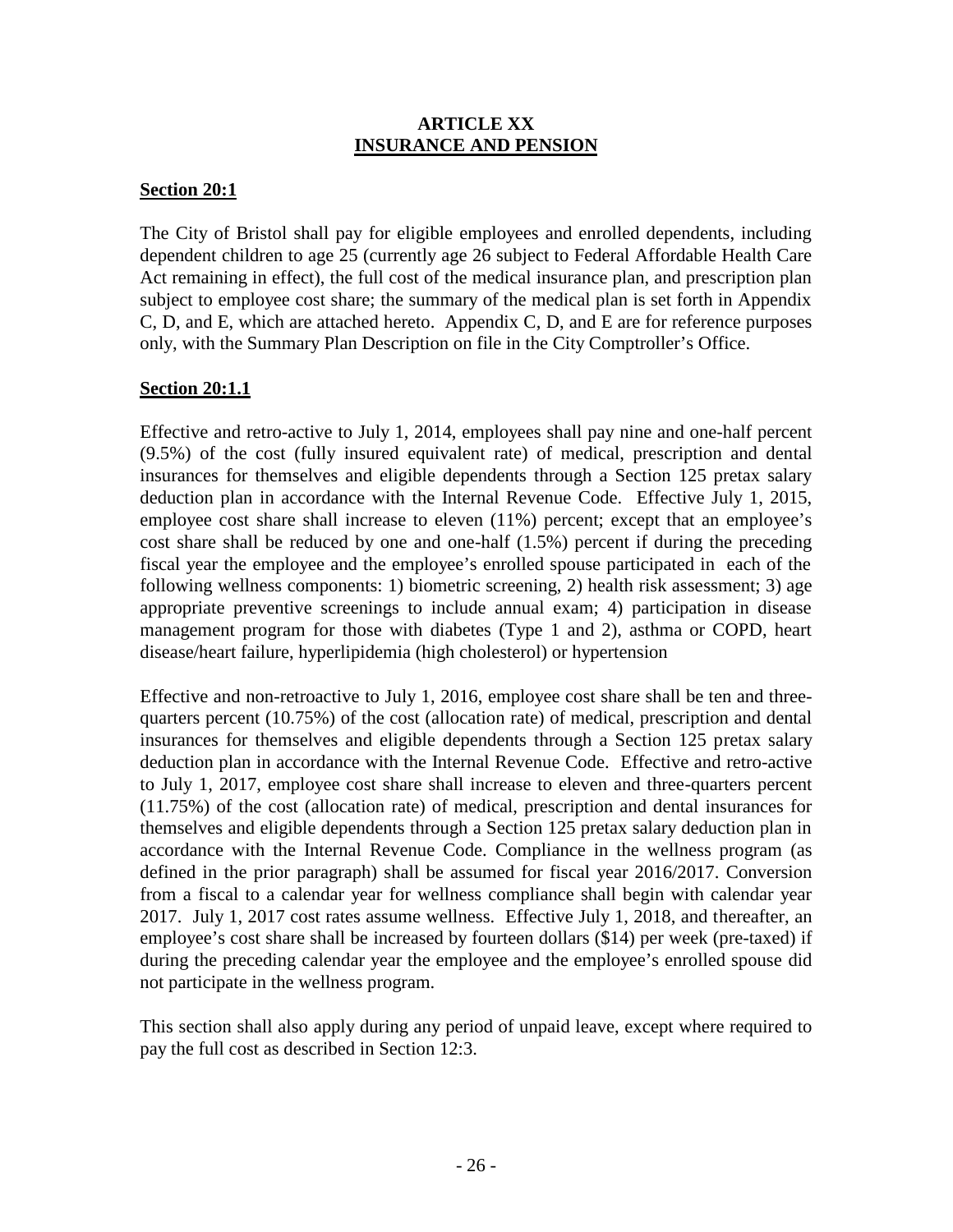#### **Section 20:2**

Subject to 20:1.1, the City shall provide members of the bargaining unit and enrolled dependents, including dependent children to age 25, the Blue Cross Co-Pay Dental Plan which shall include the following:

#### **Section 20:2.1**

Riders A, B, C, and D

#### **Section 20:2.2**

Dependent Child Rider.

#### **Section 20:3**

Effective July 1, 1996, for employees who retire with the combination of age and years of service which entitles them to full retirement benefits, the City will pay the full cost of the health insurance coverage cited in Section 20:1, hereinabove, for the retiree and spouse for the first ten (10) years after the date of retirement, subject to the conditions set forth in Section 20:3.2, Section 20:3.4 and 20:3.5 below.

#### **Section 20:3.1**

Effective for all new employees hired after December 1, 2010 who retire with the combination of age and years of service which entitles them to full retirement benefits, the City will pay the full cost of the health insurance coverage cited in section 20:1, hereinabove, for the retiree and spouse for the first five (5) years after the date of retirement, subject to the conditions set forth in Section 20:3.3, 20:3.4 and 20:3.5 below.

#### **Section 20:3.2**

Effective July 1, 1988, any retiree (or spouse or dependent of a deceased retiree) who wishes to remain enrolled beyond ten (10) years following the date of retirement, may do so at their own expense, carrier permitting.

#### **Section 20:3.3**

For all new employees hired after December 1, 2010, any retiree who wishes to enroll additional dependents and any retiree (or spouse or dependent of a deceased retiree) who wishes to remain enrolled beyond five (5) years following the date of retirement, may do so at their own expense, at group rates**,** carrier permitting.

#### **Section 20:3.4**

The City shall not be obligated to provide coverage for any retiree or spouse who is eligible for comparable health insurance coverage through another employer; provided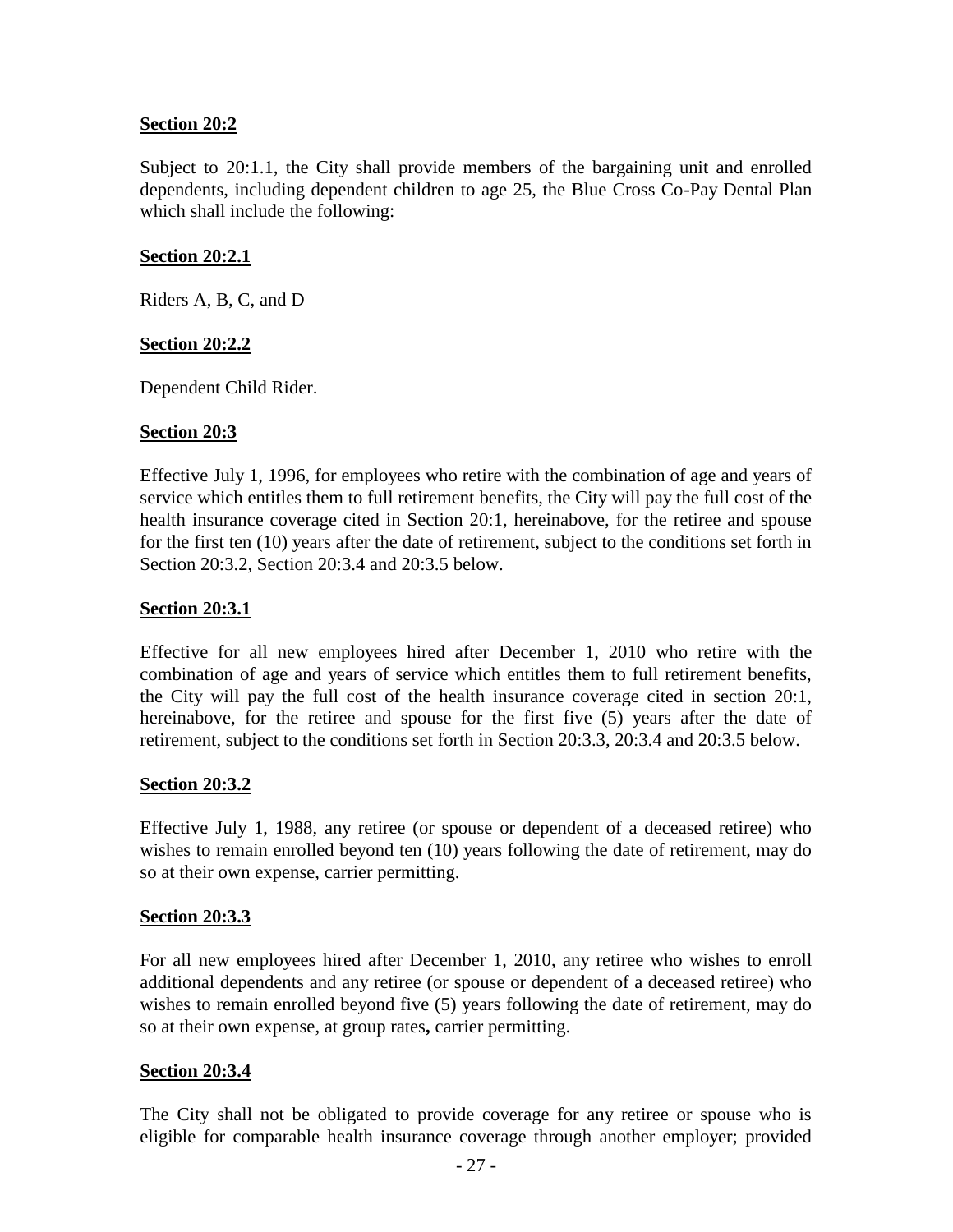that if an employee or spouse is eligible for lesser coverage, or comparable coverage at less than full payment, the City may elect to provide appropriate supplementary coverage or may reimburse the employee's payment in lieu of the above coverage.

# **Section 20:3.5**

The City's plan shall be supplemental to Medicare for any retiree (and spouse) age sixtyfive  $(65)$  or older who is eligible for and enrolled in Medicare Parts A & B.

# **Section 20:4**

Present or similar replacement benefits of equal value, enjoyed by bargaining unit employees, shall be considered part of this Agreement.

# **Section 20:5**

At any time should alternate health insurance become available through the State of Connecticut, MEHIP, or a similar pooling concept which would provide equivalent coverage in terms of level of benefits, numbers of providers, level of administration, and at a lower premium cost to the City and to the employee, then the Union shall, upon request of the City, meet and negotiate possible inclusion into such plan or plans for the bargaining unit.

# **Section 20:6**

The City shall provide and pay for each employee a Term Life Insurance Policy in the amount of \$30,000; which shall increase to \$50,000 effective approximately ninety (90) days from ratification date of September 26, 2017.

## **Section 20:7**

Any City employee who shall suffer personal injury in the performance of his duty and who shall be eligible for payments under the Workers' Compensation Act shall be paid by the City of Bristol, the monetary difference between said City employee's weekly straight time pay (after deducting Social Security and withholding taxes) and the benefits payable to him under the Workers' Compensation Act. Said monetary difference shall be no greater than is paid to the injured employee at the inception of the injury, and shall not be paid for an accumulative total of more than 260 working days of absence due to a particular injury, including recurrences of that injury.

# **Section 20:7.1**

The Union accepts the City's Return to Duty Program and Preferred Provider Network for all workers compensation injuries/illnesses.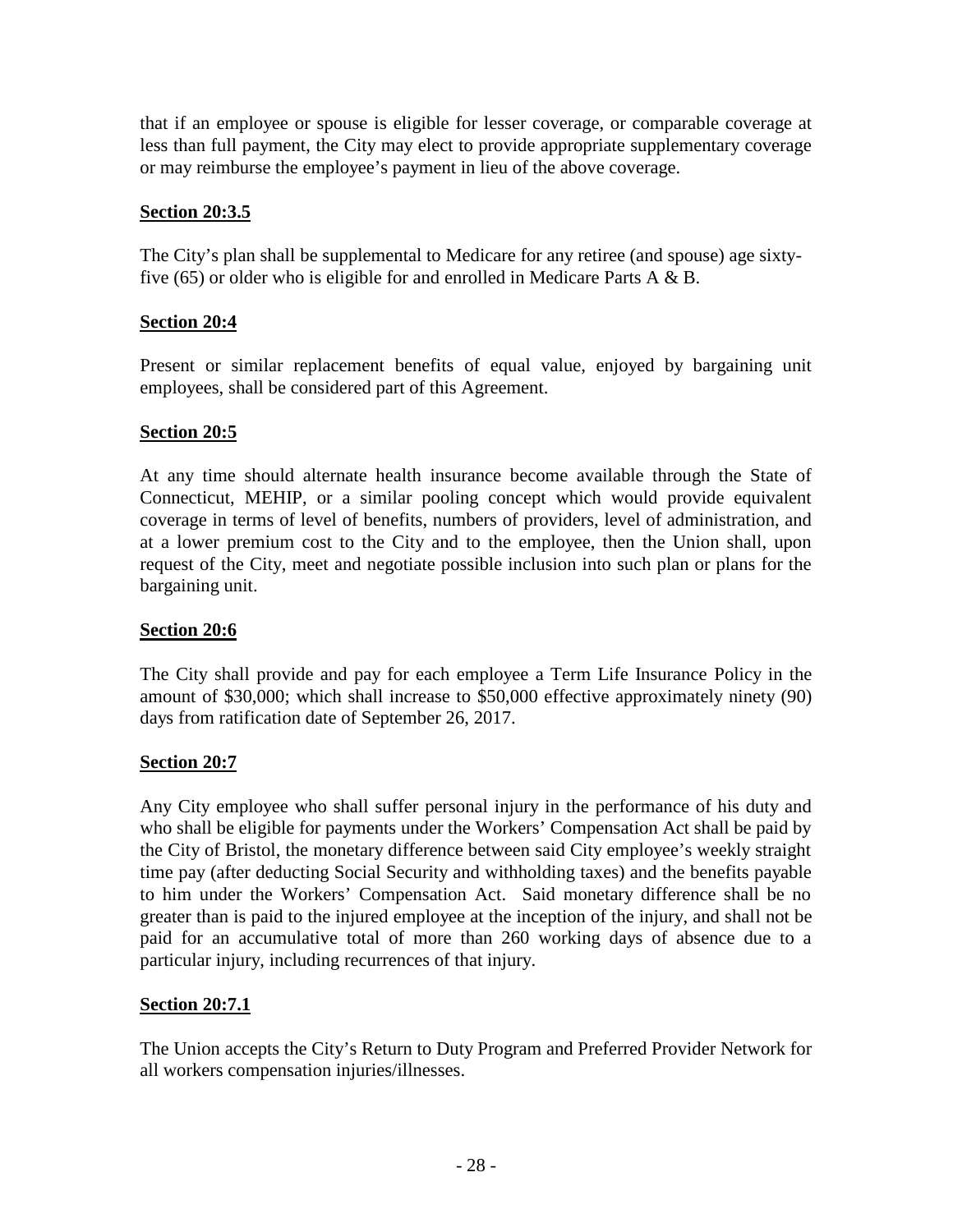#### **Section 20:8**

The existing City Pension Plan will remain in effect (unless changes are required by applicable law). The Normal Retirement Benefits formula for a pension for life shall be two and four tenths percent (2.40%) of "Average Annual Pay" multiplied by the number of completed years of service. Effective December 1, 2010, for pension purposes employees shall contribute six percent (6%) of all pay on a pre-tax basis in accordance with IRS Code Section 414(h)(2). Effective upon the City's creation of a retiree health account in the pension trust as soon as is practical, one and one-half percent (1.5%) of the employee's contribution shall be applied to such retiree health account. In the event that the City's pension actuary annual report recommends that any General City department make contributions to the pension fund, future contributions of the 1.5% employee contribution to the retiree health account shall immediately be directed into the pension fund. Subsequent recommendations of the City's pension actuary annual report that no General City department make contributions to the pension fund shall cause the reapplication of future contributions of one and one-half percent (1.5%) employee contribution to the retiree health account. Such prerogative as may be exercised by the City to make such assignments and determinations of contributions shall not be subject to the grievance or arbitration procedure. The terms of the pension plan shall not be subject to renegotiation for the duration of this agreement. Employee contributions towards the retiree health account shall be irrevocable and non-refundable.

#### **ARTICLE XXI CONTRACT WORK**

#### **Section 21:1**

Work regularly performed by employees covered by this Agreement will not be contracted out if it would result in loss of continuity of employment or opportunities for permanent promotions to job classifications covered by the Agreement.

#### **ARTICLE XXII NO DISCRIMINATION**

#### **Section 22:1**

Both parties agree to continue their policies of not discriminating against any employee on the basis of race, color, religion, age, sex, sexual orientation, gender identity, gender expression, national origin, marital status, residency, or physical disability which is unrelated to the ability of the employee to perform a particular job. As used in this Agreement, masculine or feminine pronouns shall include reference to either sex.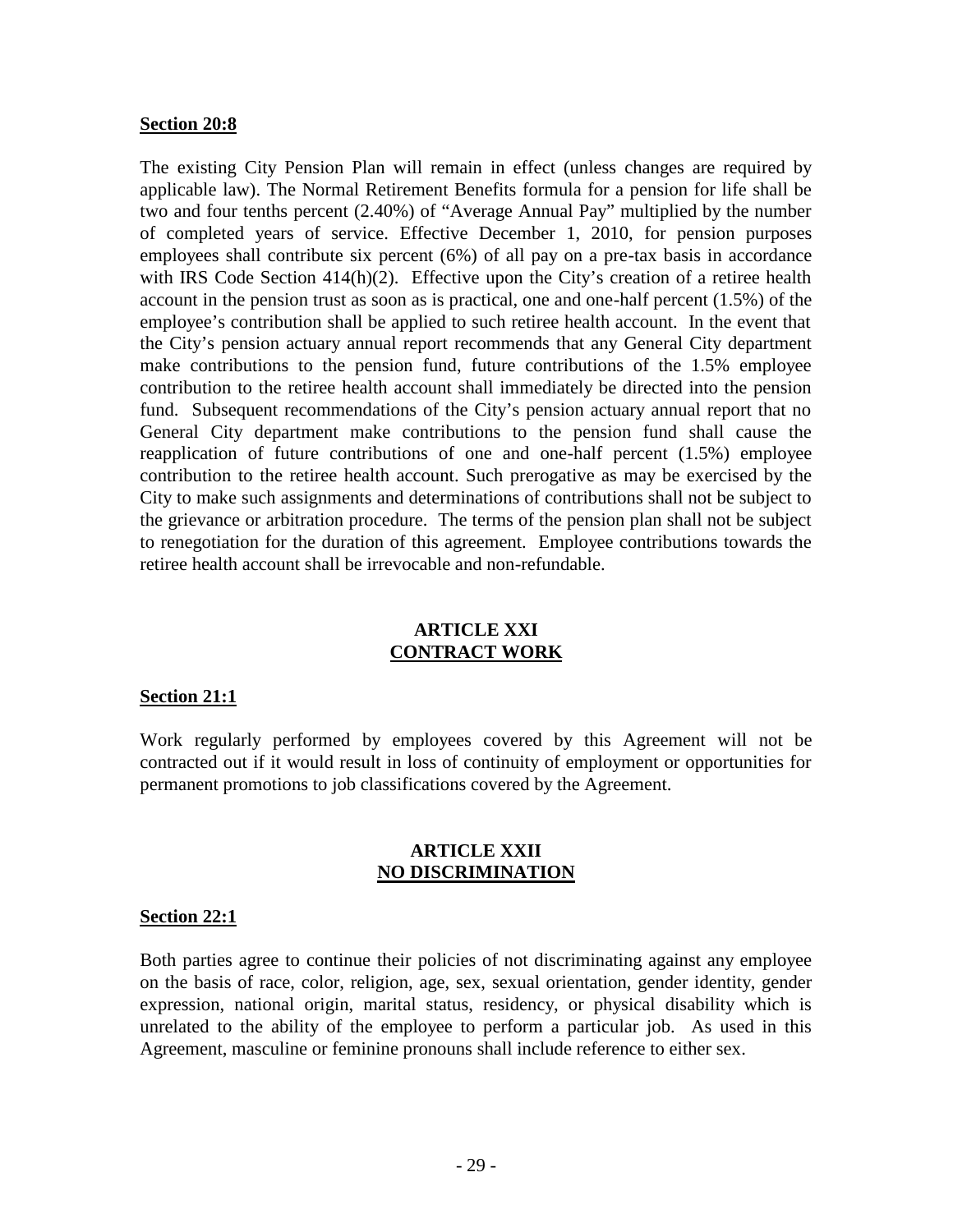## **ARTICLE XXIII MISCELLANEOUS**

#### **Section 23:1**

Whenever it is determined that gloves are necessary to perform job duties, the City shall furnish proper work gloves. The City shall also furnish a rain suit and rubber boots. These items shall be replaced upon inspection if rendered unserviceable because of damage or wear on the job.

#### **Section 23:2**

Seasonal uniforms shall be furnished for the meter technicians, all employees of the Fleet Maintenance Division and all employees of WPC excluding the laboratory technician. All uniforms furnished must be worn.

#### **Section 23:3**

The Union will have representation on the Safety Committee.

## **Section 23:4**

Should an employee's driver's license be suspended for a period of not more than one (1) year for a misdemeanor, he shall be allowed to retain his classification without loss of pay if his/her position does not require regular utilization of a driver's license or CDL as determined by the City. If an employee regularly uses his/her license or CDL as determined by the City, and such employee loses his/her license or CDL, it is understood that such employee's position will be immediately posted, and the employee must immediately post for the next position for which he is qualified. During this period, such employee shall perform work for which he is qualified as determined by the City and shall receive the rate of pay for the classification of work he/she is performing. If such employee cannot successfully post into a position within three (3) months, such employee shall be terminated at the City's discretion. In any case, no employee shall be allowed to avail himself of the above stated accommodations more than once during their employment; a second occurrence of a suspended driver's license will result in termination of employment.

#### **Section 23:5**

The following rules for time clocks shall pertain in general to all departments in which the City may deem it necessary to have time clocks. Should there be any department variation from time to time as it deals with time clocks, said variations shall be posted in a conspicuous place near the time clock.

#### **Section 23:5.1**

Each employee shall punch his own time card or be subject to dismissal.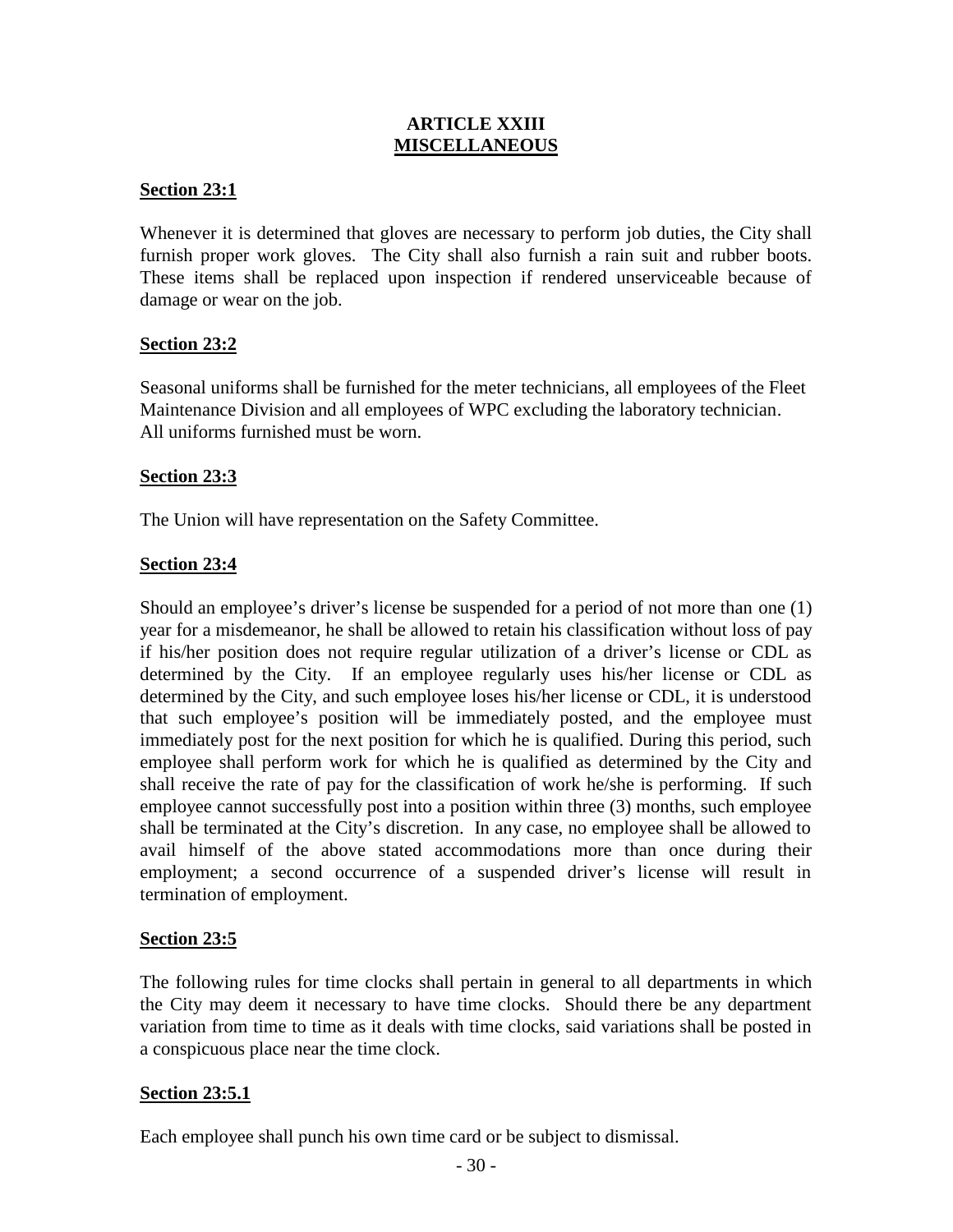## **Section 23:5.2**

Employees can only punch in within the fifteen (15) minutes preceding the start of his shift.

# **Section 23:5.3**

Employees can only punch out within the last three (3) minutes of the shift unless otherwise excused, and shall be considered to be continuously on duty until the end of the shift.

## **Section 23:5.4**

A maximum time of three (3) minutes at the beginning of an employee's shift shall be allowed without loss of pay. However, continued tardiness can be handled by disciplinary action as deemed necessary.

# **Section 23:5.5**

Punching out and in for lunch periods will be at the discretion of the Department Head but shall not exceed thirty (30) minutes.

# **Section 23:5.6**

Time shall be computed in ten (10) equal periods of time per hour of employment.

## **Section 23:5.7**

If a violation or violations exist making any type of disciplinary action necessary by the City, such action will be taken within twenty (20) days from the time the City became aware of such infractions. Upon reasonable request, the City shall be granted an extension if needed in order to investigate the violation(s).

## **Section 23:6**

The cost of the printing of contracts will be divided equally between the City and the Union and printing will be done by a union printer.

## **Section 23:7**

Each employee in the bargaining unit shall be entitled to one coffee break during the first half of his day's assignment, to be scheduled by mutual agreement between the employee and his supervisor. Coffee breaks shall not be less than ten (10) minutes nor more than fifteen (15) minutes in duration, from the time the employee stops work to the time he resumes work.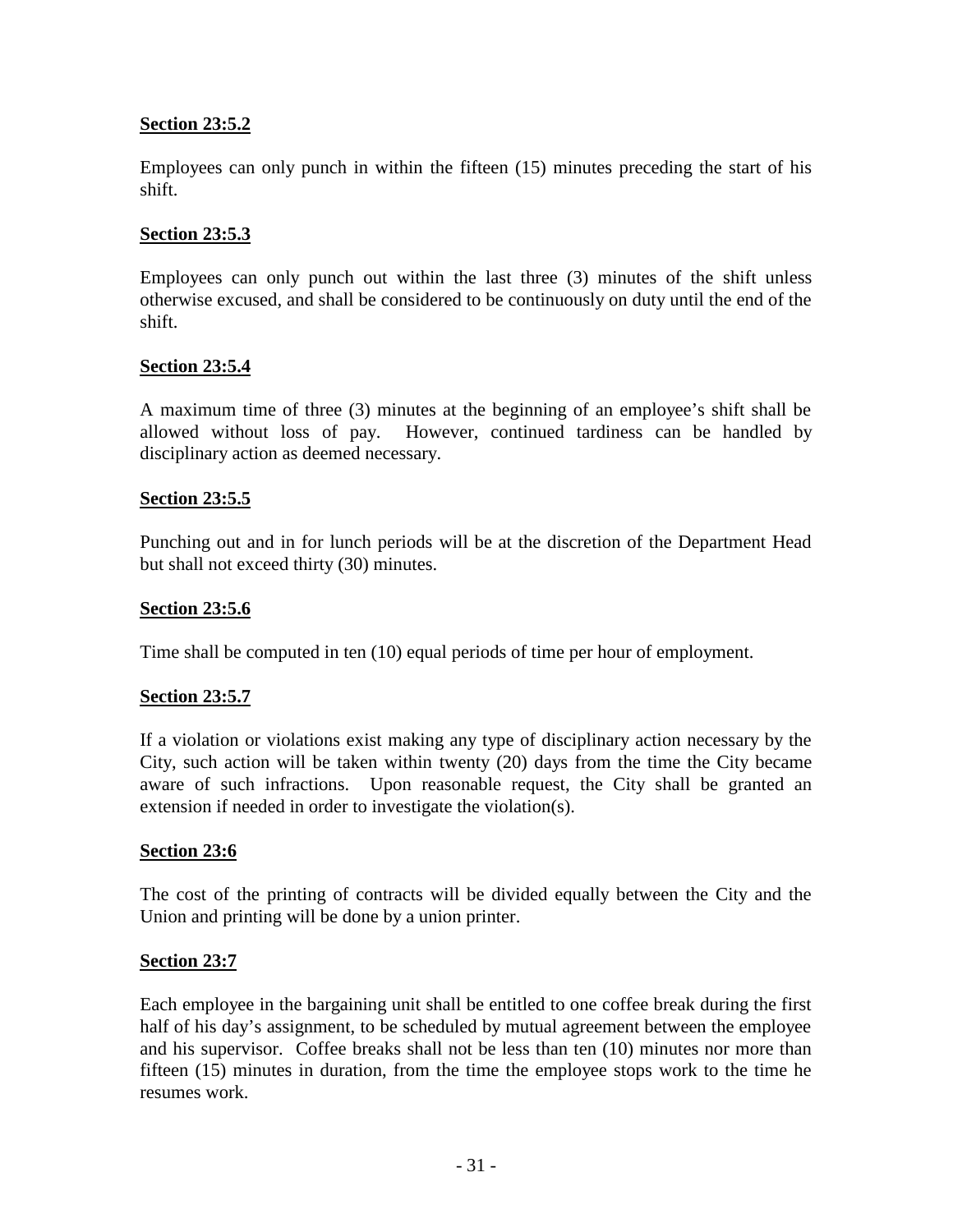#### **Section 23:8**

The Union may designate one representative or alternate to attend Workers' Compensation hearings.

#### **Section 23:9**

All employees shall have the right to review their personnel files within two (2) working days upon written request to the Personnel Director.

#### **Section 23:10**

The Union and the City agree that annually, during the summer months, the City shall place BCO employees in all departments. Placement of BCO employees will be in accordance with AFSCME Council #4 program conditions, however, the parties are not required to endorse a work agreement. (See Appendix A.)

#### **Section 23:11**

The City's "Controlled Substances" Policy shall be implemented in accordance with Appendix B attached.

#### **Section 23:12**

The stipulated award on leaf collection is terminated. All leaf collection shall be performed by the Solid Waste Division, including when performed on overtime.

#### **Section 23:13**

Employees' glasses that are broken in the performance of their duty shall be replaced with comparable glasses (including frames) at the expense of the City. The City shall not be responsible for replacement if glasses are broken through willful or wanton negligence or horseplay.

#### **ARTICLE XXIV DURATION**

#### **Section 24:1**

This contract contains the full and complete Agreement between the parties on all negotiable issues, and neither party shall be required during the term of this contract to negotiate on any issue, whether it is covered or not covered herein. However, if the parties voluntarily elect to enter into such negotiations, any agreement reached shall be reduced to writing, and upon ratification by both parties, shall become a part hereof.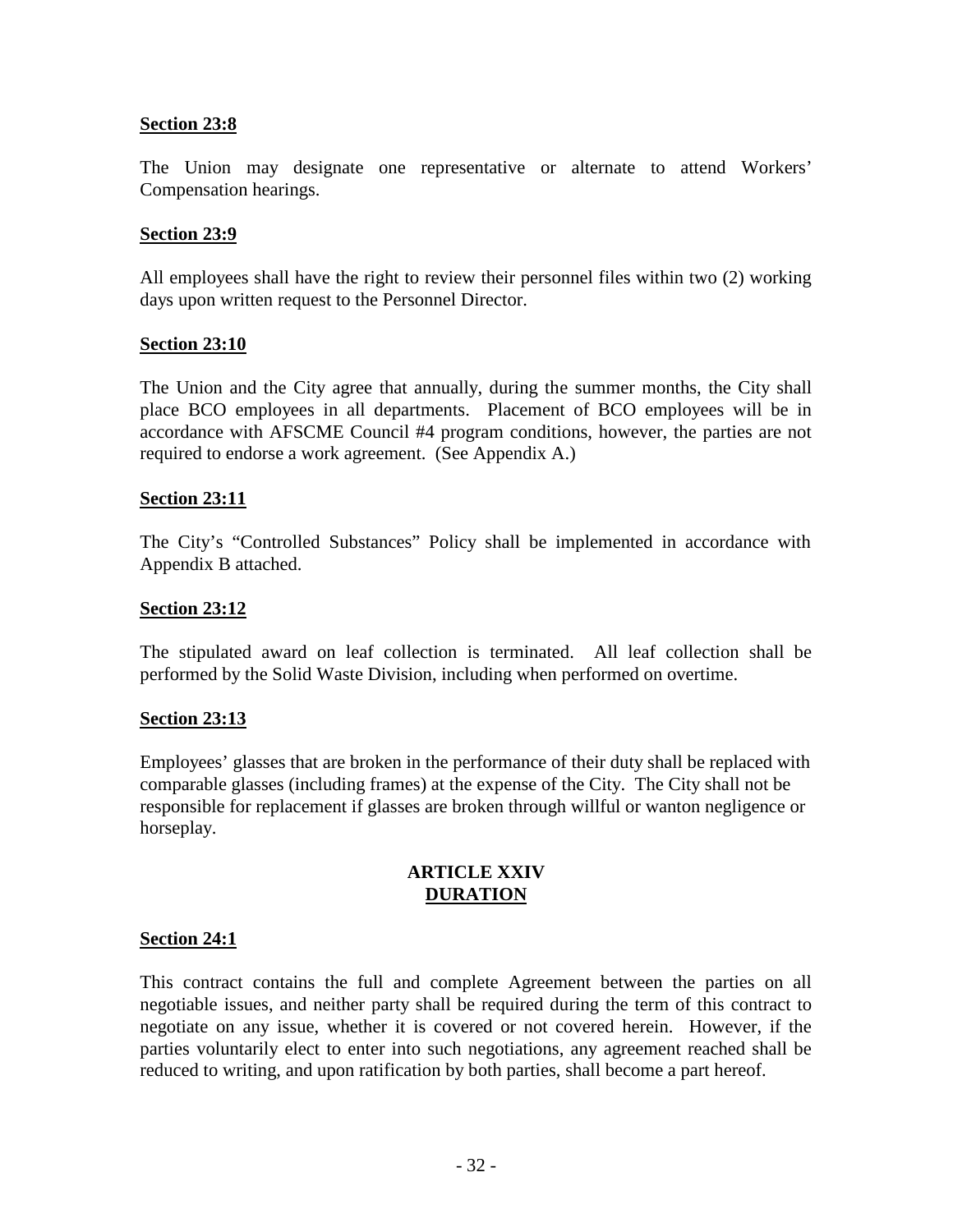#### **Section 24:2**

In the event that any Federal or State Legislation, governmental regulation, or court decision causes invalidation of any article or section of this Agreement, all other articles and sections not so invalidated shall remain in full force and effect.

#### **Section 24:3**

This Agreement shall become effective upon ratification by both parties and shall remain in full force and effect through June 30, 2018 and from year to year thereafter unless modified as provided herein.

#### **Section 24:4**

On or before March 1, 2018, or any March 1 thereafter, either party may give written notice to the other party that it wishes to negotiate a successor Agreement to be effective not earlier than July 1 of the same year.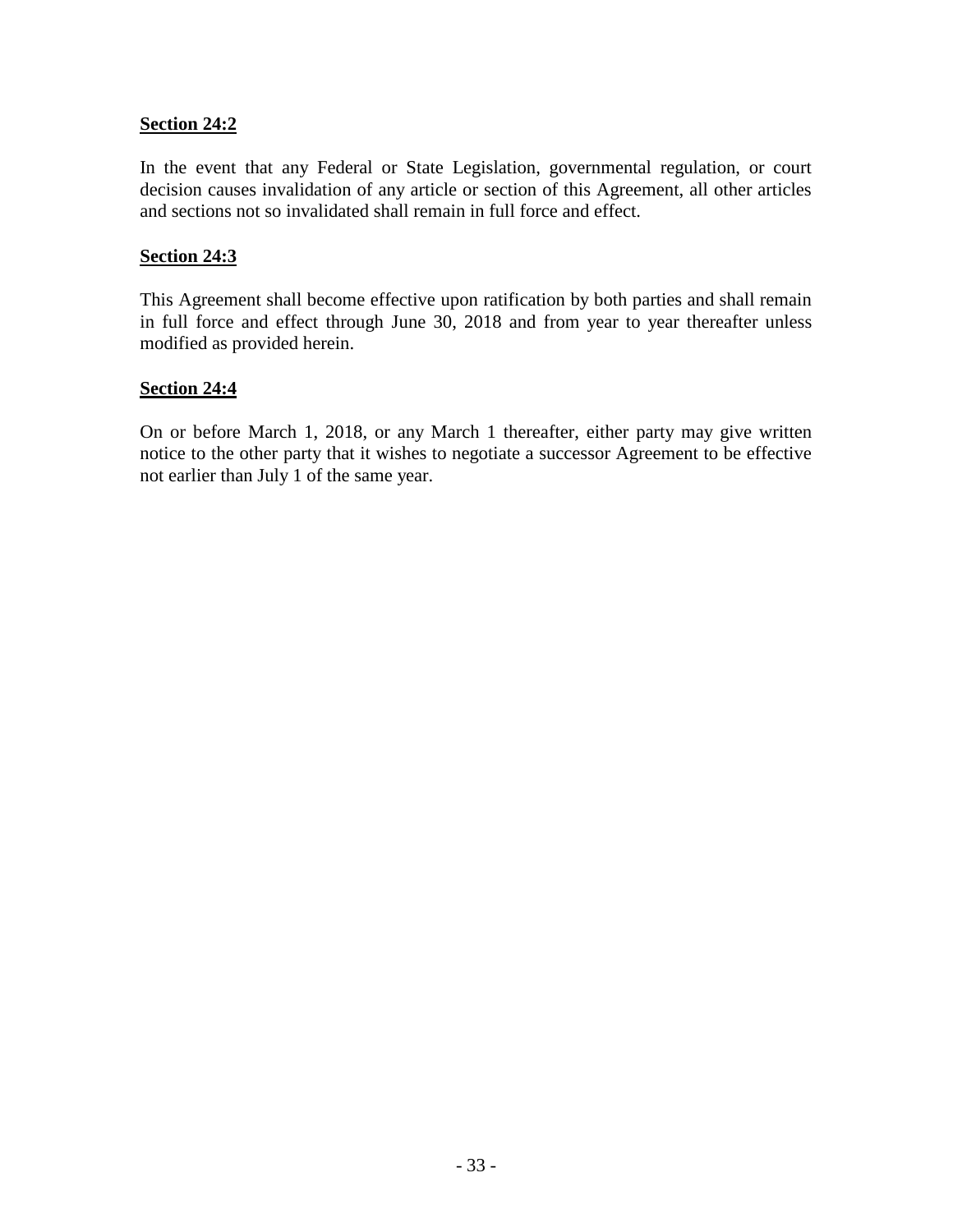#### **ARTICLE XXV SIGNATURE PAGE**

IN WITNESS WHEREOF, the parties have hereunto set their hands and seal this 30<sup>th</sup> day of <u>November</u>, 2017.

**REPRESENTING** THE CITY OF BRISTOL

# **REPRESENTING LOCAL #1338 OF** COUNCIL #4, AFSCME, AFL-CIO

Diane Ferguson, Personnel Director

Patrick Sampson, Staff Rep., AFSCME

٢

Paul Keegan, Union President

Chester Cyr, Negotiating Committee

Walter Kalbach, Negotiating Committee

 $\alpha$ .

Scott Galipo, Negotiating Committee

**ATTEST:** 

Therese Pac, Town and City Clerk

As per vote of the City Council on September 26, 2017.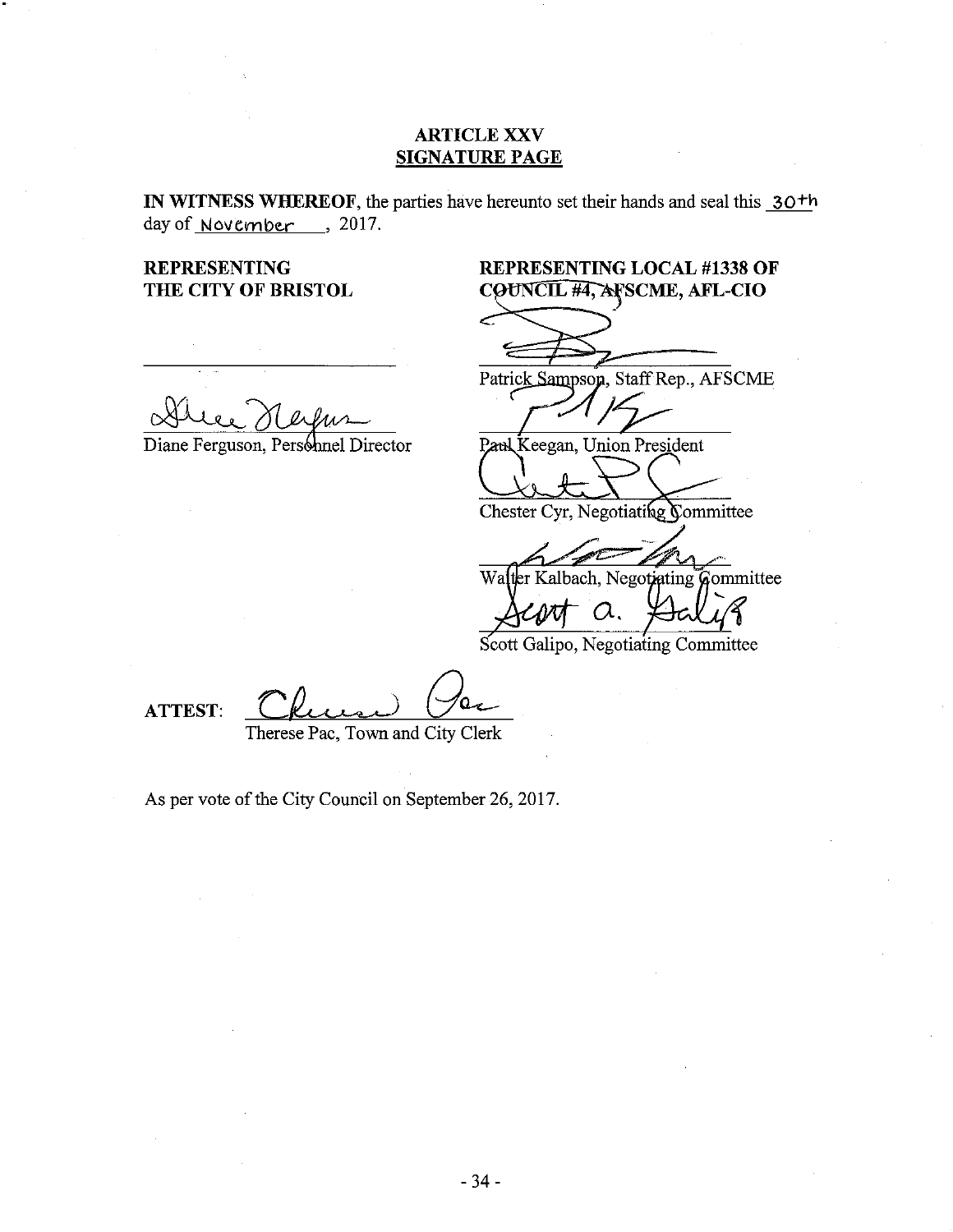## **CODE AND WAGE SCHEDULE EFFECTIVE JULY 1, 2014 BASED ON 40 HOURS RATE, CODE AND RANGE (REFLECTS 1.9% INCREASE)**

| CODE           | <b>GENERAL CLASSIFICATION</b>                                                                                                                                                                                                                                                                                                                                                                                                                                                                                                  | <b>STARTING</b>        | <b>END OF SIX</b><br><b>MONTH'S</b><br><b>SERVICE</b> | <b>END OF ONE</b><br><b>YEAR'S</b><br><b>SERVICE</b> |
|----------------|--------------------------------------------------------------------------------------------------------------------------------------------------------------------------------------------------------------------------------------------------------------------------------------------------------------------------------------------------------------------------------------------------------------------------------------------------------------------------------------------------------------------------------|------------------------|-------------------------------------------------------|------------------------------------------------------|
| 3              | Laborer                                                                                                                                                                                                                                                                                                                                                                                                                                                                                                                        | <b>WAGE</b><br>\$16.94 | \$18.81                                               | \$19.55                                              |
|                |                                                                                                                                                                                                                                                                                                                                                                                                                                                                                                                                |                        |                                                       |                                                      |
| $\overline{4}$ | Helper Craftsman<br>Park Yard Attendant<br>Semi-Skilled Technician<br>Yardman Custodian                                                                                                                                                                                                                                                                                                                                                                                                                                        | \$18.59                | \$20.36                                               | \$20.72                                              |
| 5              | Jeep Operator, Park<br>Laborer Helper<br>Preventative Maintenance Man<br><b>Skilled Laborer</b><br><b>Transfer Station Attendant</b>                                                                                                                                                                                                                                                                                                                                                                                           | \$18.66                | \$20.80                                               | \$21.35                                              |
| 6              | Landscape Gardener<br><b>Sanitation Truck Driver</b><br>Semi-Skilled Craftsman<br><b>Transitional Process Operator</b><br>Truck Driver-Light (Lantern Truck)<br>Truck Driver-Light (Park)<br><b>Truck Driver-Heavy</b><br>Water Treatment Plant Operator<br><b>Water Utility Service Person</b><br>Dispatcher Yardman                                                                                                                                                                                                          | \$19.64                | \$21.62                                               | \$21.94                                              |
| $\tau$         | <b>Aerial Tree Bucket Truck Driver</b><br><b>Construction Coordinator</b><br>Driver/Collector<br>Landfill/Transfer Stations Attendant/Scale Operator<br><b>Light Equipment Operator</b><br>Mechanics Helper/Small Equipment Repairer<br>Meter Technician<br>Meter Technician/Cross Connection Control Inspector<br>Process Operator<br><b>Skilled Craftsman</b><br>Truck Driver (WPC)<br>Truck Driver-Heavy (Park)<br>Truck Driver-Heavy (Tree Crew)<br>Truck Driver-Heavy (Water)<br>Water Treatment Plant Operator-Class III | \$20.76                | \$22.66                                               | \$23.23                                              |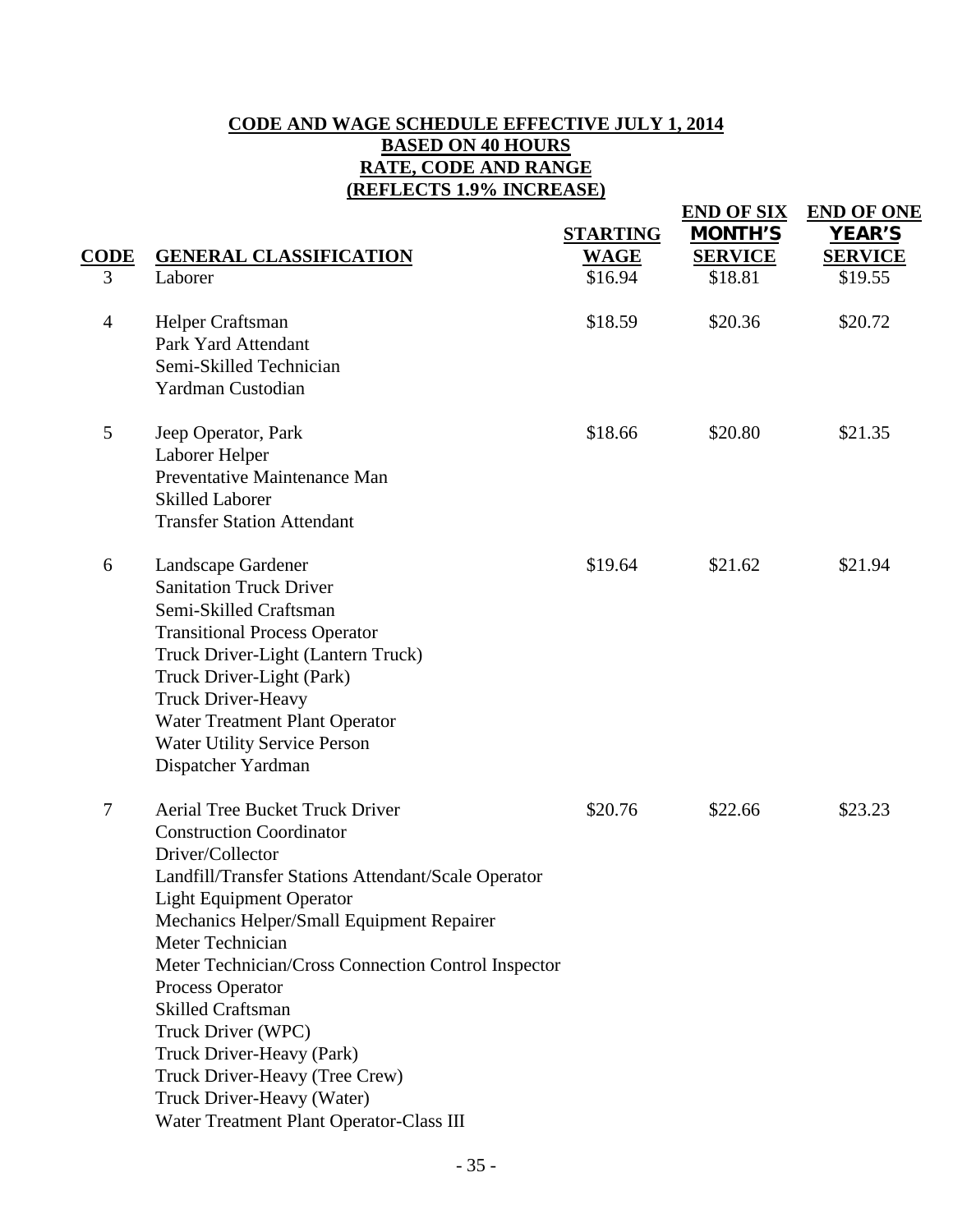## **CODE AND WAGE SCHEDULE EFFECTIVE JULY 1, 2014 BASED ON 40 HOURS RATE, CODE AND RANGE (REFLECTS 1.9% INCREASE)**

|             |                                                                    |                 | <b>END OF SIX</b> | <b>END OF ONE</b> |
|-------------|--------------------------------------------------------------------|-----------------|-------------------|-------------------|
|             |                                                                    | <b>STARTING</b> | <b>MONTH'S</b>    | <b>YEAR'S</b>     |
| <b>CODE</b> | <b>GENERAL CLASSIFICATION</b>                                      | <b>WAGE</b>     | <b>SERVICE</b>    | <b>SERVICE</b>    |
| 8           | <b>Backhoe Operator</b>                                            | \$21.86         | \$24.08           | \$24.45           |
|             | <b>Bulldozer</b>                                                   |                 |                   |                   |
|             | Crew Leader - Water                                                |                 |                   |                   |
|             | <b>Equipment Maintenance Coordinator</b>                           |                 |                   |                   |
|             | Front End Loader Operator                                          |                 |                   |                   |
|             | <b>Grader Operator</b>                                             |                 |                   |                   |
|             | Heavy Equipment Operator                                           |                 |                   |                   |
|             | Laboratory Technician                                              |                 |                   |                   |
|             | Mechanical Maintenance Technician                                  |                 |                   |                   |
|             | Park Tractor Operator (Machine Operator (B)                        |                 |                   |                   |
|             | <b>Skilled Craftsman Operator</b>                                  |                 |                   |                   |
|             | <b>Skilled Utility Craftsman</b>                                   |                 |                   |                   |
|             | Snowblower                                                         |                 |                   |                   |
|             | <b>Sweeper Operator</b>                                            |                 |                   |                   |
|             | Transfer/Landfill/Recycling Truck Driver-Heavy                     |                 |                   |                   |
|             | Truck Driver-Heavy (Class A)                                       |                 |                   |                   |
|             | Vactor Truck Driver-Catch Basin Crew Leader                        |                 |                   |                   |
|             | Water Treatment Plant Operator-Class IV                            |                 |                   |                   |
|             | Water Utility Equipment Operator                                   |                 |                   |                   |
|             | WPC Sewer Rehabilitation & Maintenance Operator                    |                 |                   |                   |
|             |                                                                    |                 |                   |                   |
| 9           | Carpenter                                                          | \$23.01         | \$25.26           | \$25.69           |
|             | Carpenter Maintenance Man                                          |                 |                   |                   |
|             | <b>Chief Water Treatment Plant Operator</b>                        |                 |                   |                   |
|             | Electro Mechanical Maintenance Technician                          |                 |                   |                   |
|             | Group Leader                                                       |                 |                   |                   |
|             | Landfill/Transfer Station Operator<br>Mechanic                     |                 |                   |                   |
|             |                                                                    |                 |                   |                   |
|             | <b>Senior Process Operator</b><br><b>Skilled Mason-Crew Leader</b> |                 |                   |                   |
|             | <b>Street Maintenance Crew Leader</b>                              |                 |                   |                   |
|             |                                                                    |                 |                   |                   |
|             | <b>Street Maintenance Equipment Operator</b>                       |                 |                   |                   |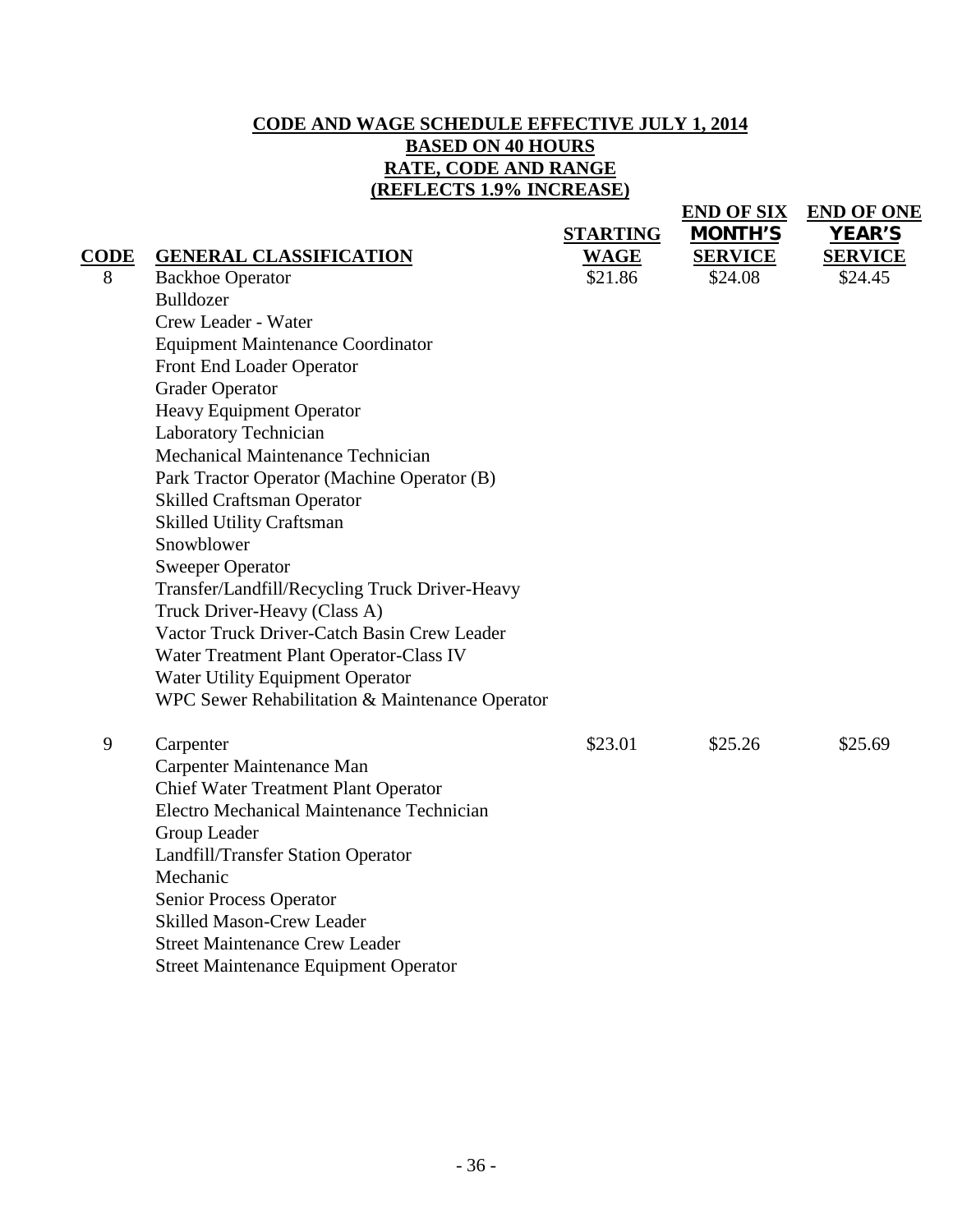# **CODE AND WAGE SCHEDULE EFFECTIVE DECEMBER 9, 2014 BASED ON 40 HOURS RATE, CODE AND RANGE**

| <b>CODE</b><br>9 | <b>GENERAL CLASSIFICATION</b><br><b>Crew Leader WPC</b>                                                                                           | <b>STARTING</b><br><b>WAGE</b><br>\$23.01 | <b>END OF SIX</b><br><b>MONTH'S</b><br><b>SERVICE</b><br>\$25.26 | <b>END OF ONE</b><br><b>YEAR'S</b><br><b>SERVICE</b><br>\$25.69 |
|------------------|---------------------------------------------------------------------------------------------------------------------------------------------------|-------------------------------------------|------------------------------------------------------------------|-----------------------------------------------------------------|
| <b>9A</b>        | Lead Person Assignment<br>Group Leader Class III Water<br>Supervisor of Mechanics                                                                 | \$23.86                                   | \$26.11                                                          | \$26.54                                                         |
| 10               | <b>Chief Water Treatment Plant Operator</b><br>Electro Mechanical Maintenance Technician<br>Process Operator Class III<br>Senior Process Operator | \$24.16                                   | \$26.52                                                          | \$26.97                                                         |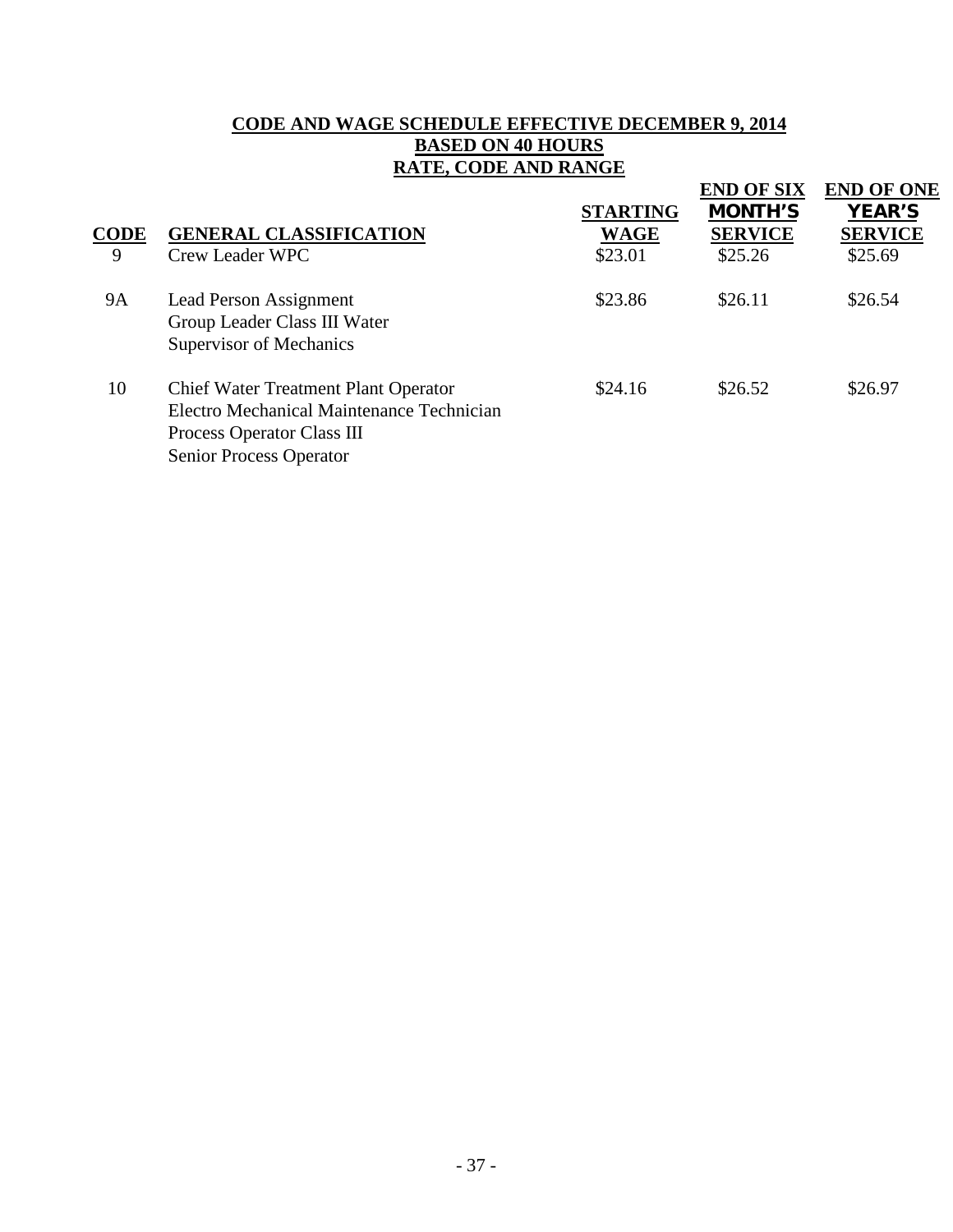# **CODE AND WAGE SCHEDULE EFFECTIVE JULY 1, 2015 BASED ON 40 HOURS RATE, CODE AND RANGE (REFLECTS \$275 PLUS 1.9% INCREASE)**

|                |                                                                                                                                                                                                                                                                                                                                                                                                                                                                                                                               | <b>STARTING</b> | <b>END OF SIX</b><br><b>MONTH'S</b> | <b>END OF ONE</b><br><b>YEAR'S</b> |
|----------------|-------------------------------------------------------------------------------------------------------------------------------------------------------------------------------------------------------------------------------------------------------------------------------------------------------------------------------------------------------------------------------------------------------------------------------------------------------------------------------------------------------------------------------|-----------------|-------------------------------------|------------------------------------|
| CODE           | <b>GENERAL CLASSIFICATION</b>                                                                                                                                                                                                                                                                                                                                                                                                                                                                                                 | <b>WAGE</b>     | <b>SERVICE</b>                      | <b>SERVICE</b>                     |
| 3              | Laborer                                                                                                                                                                                                                                                                                                                                                                                                                                                                                                                       | \$17.40         | \$19.30                             | \$20.06                            |
| $\overline{4}$ | Helper Craftsman<br>Park Yard Attendant<br>Semi-Skilled Technician<br>Yardman/Custodian                                                                                                                                                                                                                                                                                                                                                                                                                                       | \$19.08         | \$20.88                             | \$21.25                            |
| 5              | Jeep Operator, Park<br>Laborer Helper<br>Preventive Maintenance Man<br><b>Skilled Laborer</b><br><b>Transfer Station Attendant</b>                                                                                                                                                                                                                                                                                                                                                                                            | \$19.15         | \$21.33                             | \$21.89                            |
| 6              | Landscape Gardener<br><b>Sanitation Truck Driver</b><br>Semi-Skilled Craftsman<br><b>Transitional Process Operator</b><br>Truck Driver-Light (Lantern Truck)<br>Truck Driver-Light (Park)<br><b>Truck Driver-Heavy</b><br>Water Treatment Plant Operator<br><b>Water Utility Service Person</b><br>Dispatcher Yardman                                                                                                                                                                                                         | \$20.15         | \$22.17                             | \$22.49                            |
| $\overline{7}$ | <b>Aerial Tree Bucket Truck Driver</b><br><b>Construction Coordinator</b><br>Driver/Collector<br>Landfill/Transfer Station Attendant/Scale Operator<br><b>Light Equipment Operator</b><br>Mechanics Helper/Small Equipment Repairer<br>Meter Technician<br>Meter Technician/Cross Connection Control Inspector<br>Process Operator<br><b>Skilled Craftsman</b><br>Truck Driver (WPC)<br>Truck Driver-Heavy (Park)<br>Truck Driver-Heavy (Tree Crew)<br>Truck Driver-Heavy (Water)<br>Water Treatment Plant Operator-Class III | \$21.29         | \$23.22                             | \$23.81                            |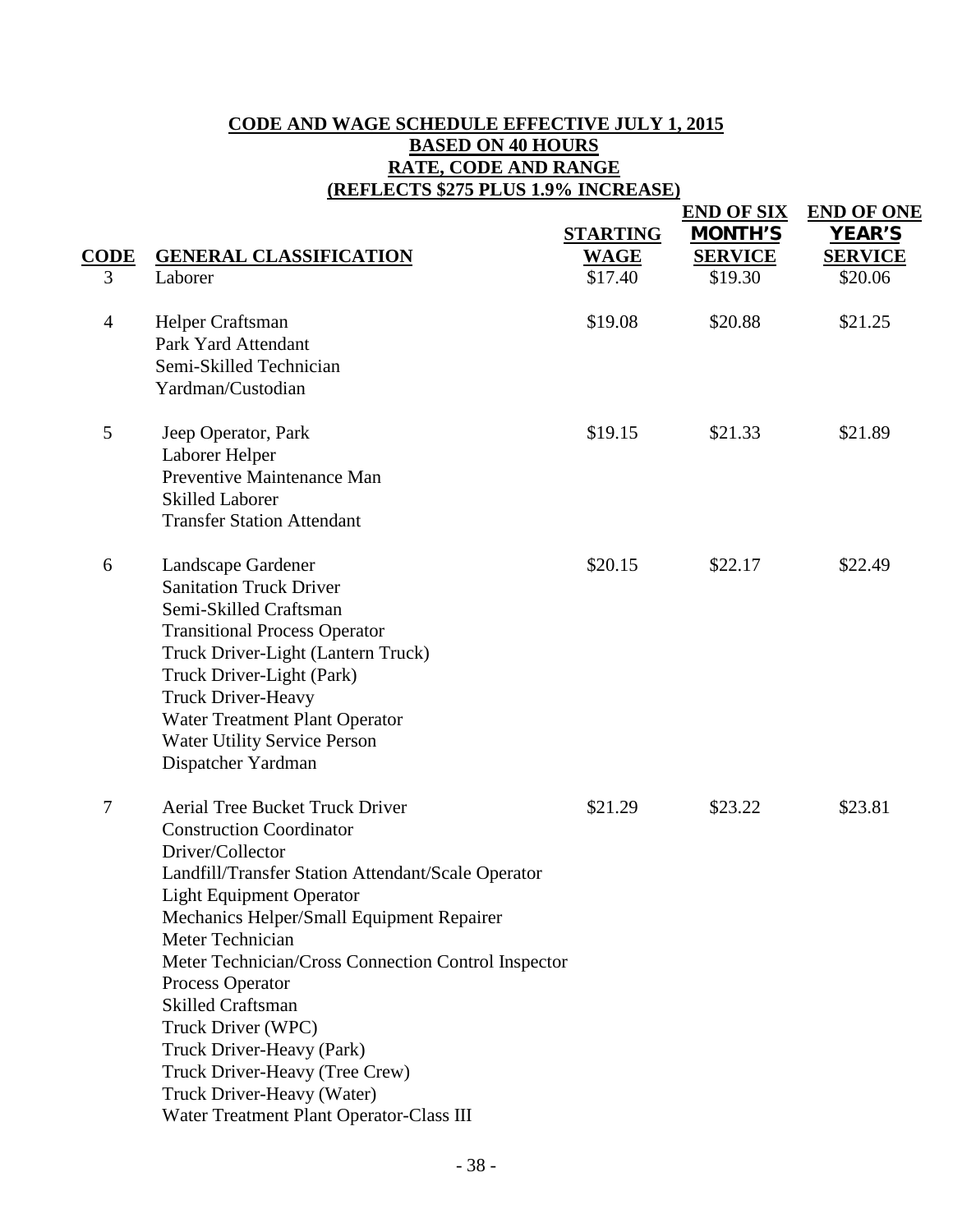# **CODE AND WAGE SCHEDULE EFFECTIVE JULY 1, 2015 BASED ON 40 HOURS RATE, CODE AND RANGE (REFLECTS \$275 PLUS 1.9% INCREASE)**

**END OF SIX END OF ONE**

| CODE      | <b>GENERAL CLASSIFICATION</b>                                                                                                                                                                                                                                                                                                                                                                                                                                                                                                                                                                                                                                                                      | <b>STARTING</b><br><b>WAGE</b> | <b>MONTHS'</b><br><b>SERVICE</b> | <b>YEAR'S</b><br><b>SERVICE</b> |
|-----------|----------------------------------------------------------------------------------------------------------------------------------------------------------------------------------------------------------------------------------------------------------------------------------------------------------------------------------------------------------------------------------------------------------------------------------------------------------------------------------------------------------------------------------------------------------------------------------------------------------------------------------------------------------------------------------------------------|--------------------------------|----------------------------------|---------------------------------|
| 8         | <b>Backhoe Operator</b><br>Bulldozer<br>Crew Leader - Water<br><b>Equipment Maintenance Coordinator</b><br>Front End Loader Operator<br><b>Grader Operator</b><br><b>Heavy Equipment Operator</b><br>Laboratory Technician<br>Mechanical Maintenance Technician<br>Park Tractor Operator (Machine Operator B)<br><b>Skilled Craftsman Operator</b><br><b>Skilled Utility Craftsman</b><br>Snowblower<br><b>Sweeper Operator</b><br>Transfer/Landfill/Recycling Truck Driver-Heavy<br>Truck Driver-Heavy (Class A)<br>Vactor Truck Driver-Catch Basin Crew Leader<br>Water Treatment Plant Operator-Class IV<br>Water Utility Equipment Operator<br>WPC Sewer Rehabilitation & Maintenance Operator | \$22.41                        | \$24.67                          | \$25.05                         |
| 9         | Carpenter<br>Carpenter Maintenance Man<br>Chief Water Treatment Plant Operator (Temp-No Cert)<br><b>Crew Leader WPC</b><br>Group Leader<br>Landfill/Transfer Station Operator<br>Mechanic<br><b>Street Maintenance Crew Leader</b><br><b>Street Maintenance Equipment Operator</b><br><b>Tree Maintenance Crew Leader</b>                                                                                                                                                                                                                                                                                                                                                                          | \$23.58                        | \$25.87                          | \$26.31                         |
| <b>9A</b> | <b>Lead Person Assignment</b><br>Group Leader Class III Water<br><b>Supervisor of Mechanics</b>                                                                                                                                                                                                                                                                                                                                                                                                                                                                                                                                                                                                    | \$24.43                        | \$26.72                          | \$27.16                         |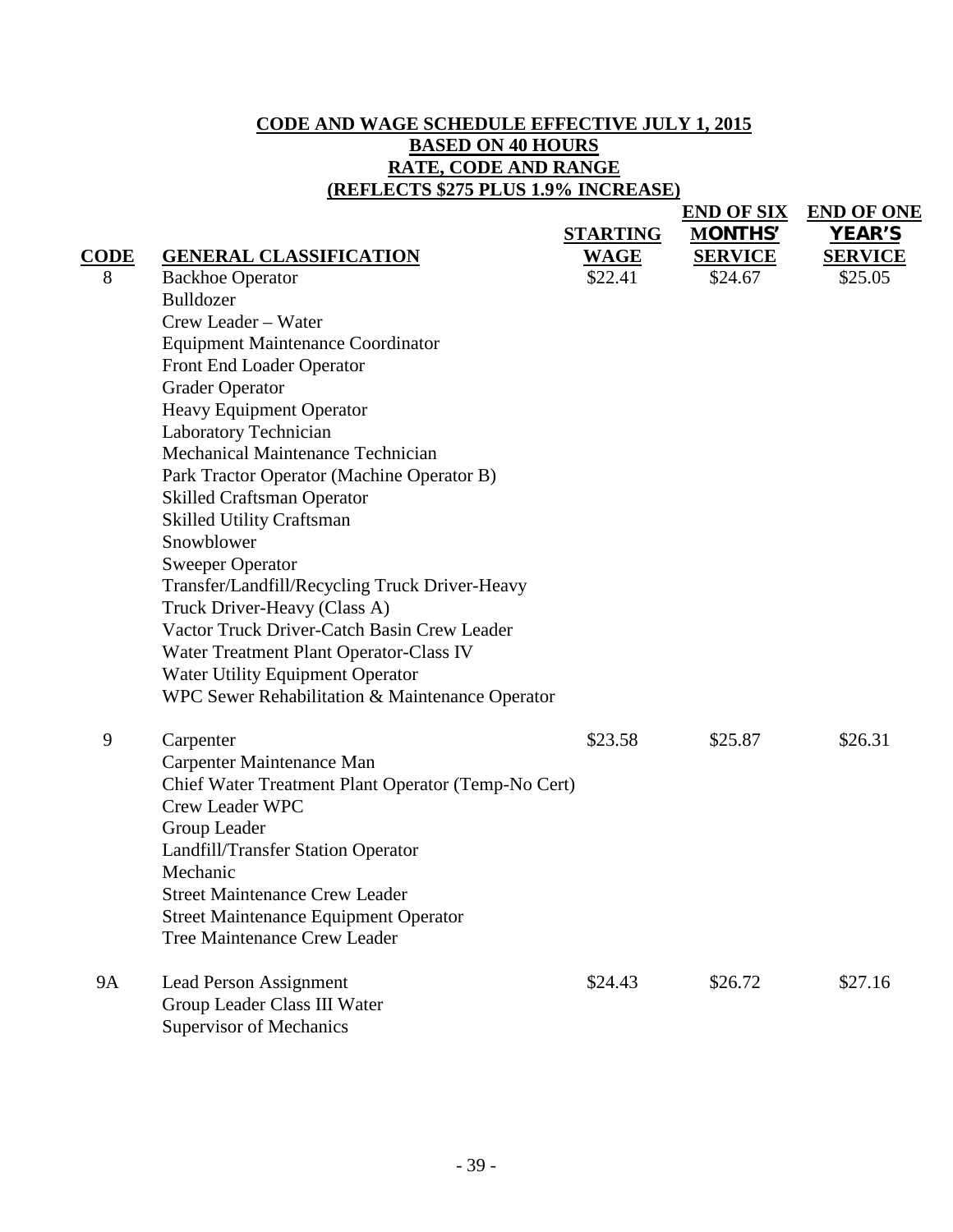# **CODE AND WAGE SCHEDULE EFFECTIVE JULY 1, 2015 BASED ON 40 HOURS RATE, CODE AND RANGE (REFLECTS \$275 PLUS 1.9% INCREASE)**

|                                             |                 | <b>END OF SIX</b> | <b>END OF ONE</b> |
|---------------------------------------------|-----------------|-------------------|-------------------|
|                                             | <b>STARTING</b> | <b>MONTHS'</b>    | <b>YEAR'S</b>     |
| <b>GENERAL CLASSIFICATION</b>               | <b>WAGE</b>     | <b>SERVICE</b>    | <b>SERVICE</b>    |
| <b>Chief Water Treatment Plant Operator</b> | \$24.75         | \$27.16           | \$27.62           |
| Electro-Mechanical Maintenance Technician   |                 |                   |                   |
| Process Operator Class III                  |                 |                   |                   |
| <b>Senior Process Operator</b>              |                 |                   |                   |
|                                             |                 |                   |                   |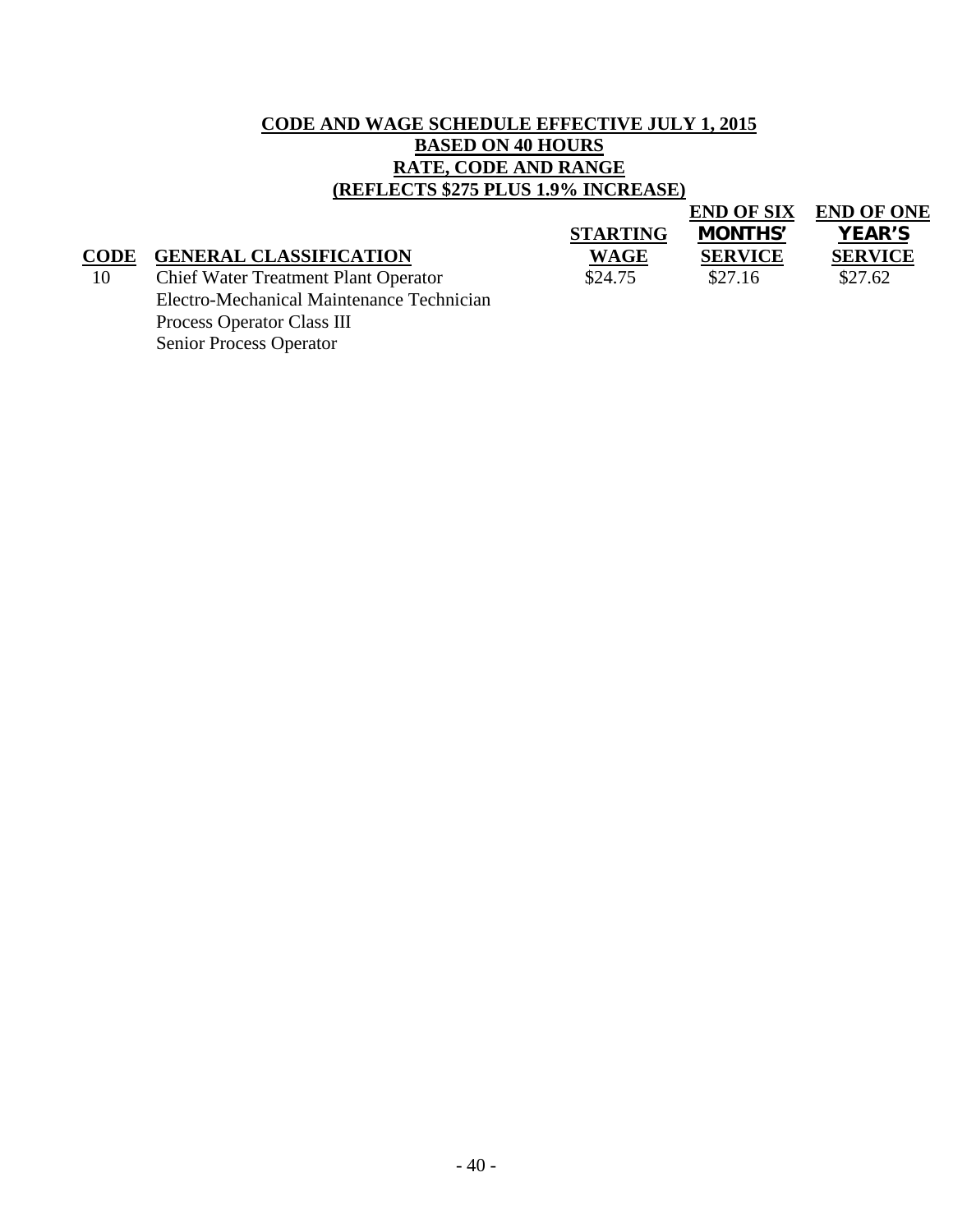## **CODE AND WAGE SCHEDULE EFFECTIVE JULY 1, 2016 BASED ON 40 HOURS RATE, CODE AND RANGE (REFLECTS 2.8% INCREASE)**

|                |                                                                                                                                                                                                                                                                                                                                                                                                                                                                                                                               | <b>STARTING</b> | <b>END OF SIX</b><br><b>MONTH'S</b> | <b>END OF ONE</b><br><b>YEAR'S</b> |
|----------------|-------------------------------------------------------------------------------------------------------------------------------------------------------------------------------------------------------------------------------------------------------------------------------------------------------------------------------------------------------------------------------------------------------------------------------------------------------------------------------------------------------------------------------|-----------------|-------------------------------------|------------------------------------|
| CODE           | <b>GENERAL CLASSIFICATION</b>                                                                                                                                                                                                                                                                                                                                                                                                                                                                                                 | <b>WAGE</b>     | <b>SERVICE</b>                      | <b>SERVICE</b>                     |
| 3              | Laborer                                                                                                                                                                                                                                                                                                                                                                                                                                                                                                                       | \$17.89         | \$19.84                             | \$20.62                            |
| $\overline{4}$ | Park Maintainer<br>Park Yard Attendant<br>Yardman/Custodian                                                                                                                                                                                                                                                                                                                                                                                                                                                                   | \$19.61         | \$21.46                             | \$21.85                            |
| 5              | Jeep Operator, Park<br>Laborer Helper<br>Preventive Maintenance Man<br><b>Skilled Laborer</b><br><b>Transfer Station Attendant</b>                                                                                                                                                                                                                                                                                                                                                                                            | \$19.69         | \$21.93                             | \$22.50                            |
| 6              | Dispatcher Yardman<br>Landscape Gardener<br><b>Sanitation Truck Driver</b><br>Semi-Skilled Craftsman<br><b>Transitional Process Operator</b><br>Truck Driver-Light (Park)<br>Truck Driver-Light (Utility Truck)<br><b>Truck Driver-Heavy</b><br>Water Treatment Plant Operator<br><b>Water Utility Service Person</b>                                                                                                                                                                                                         | \$20.71         | \$22.79                             | \$23.12                            |
| 7              | <b>Aerial Tree Bucket Truck Driver</b><br><b>Construction Coordinator</b><br>Driver/Collector<br>Landfill/Transfer Station Attendant/Scale Operator<br><b>Light Equipment Operator</b><br>Mechanics Helper/Small Equipment Repairer<br>Meter Technician<br>Meter Technician/Cross Connection Control Inspector<br>Process Operator<br><b>Skilled Craftsman</b><br>Truck Driver (WPC)<br>Truck Driver-Heavy (Park)<br>Truck Driver-Heavy (Tree Crew)<br>Truck Driver-Heavy (Water)<br>Water Treatment Plant Operator-Class III | \$21.89         | \$23.87                             | \$24.48                            |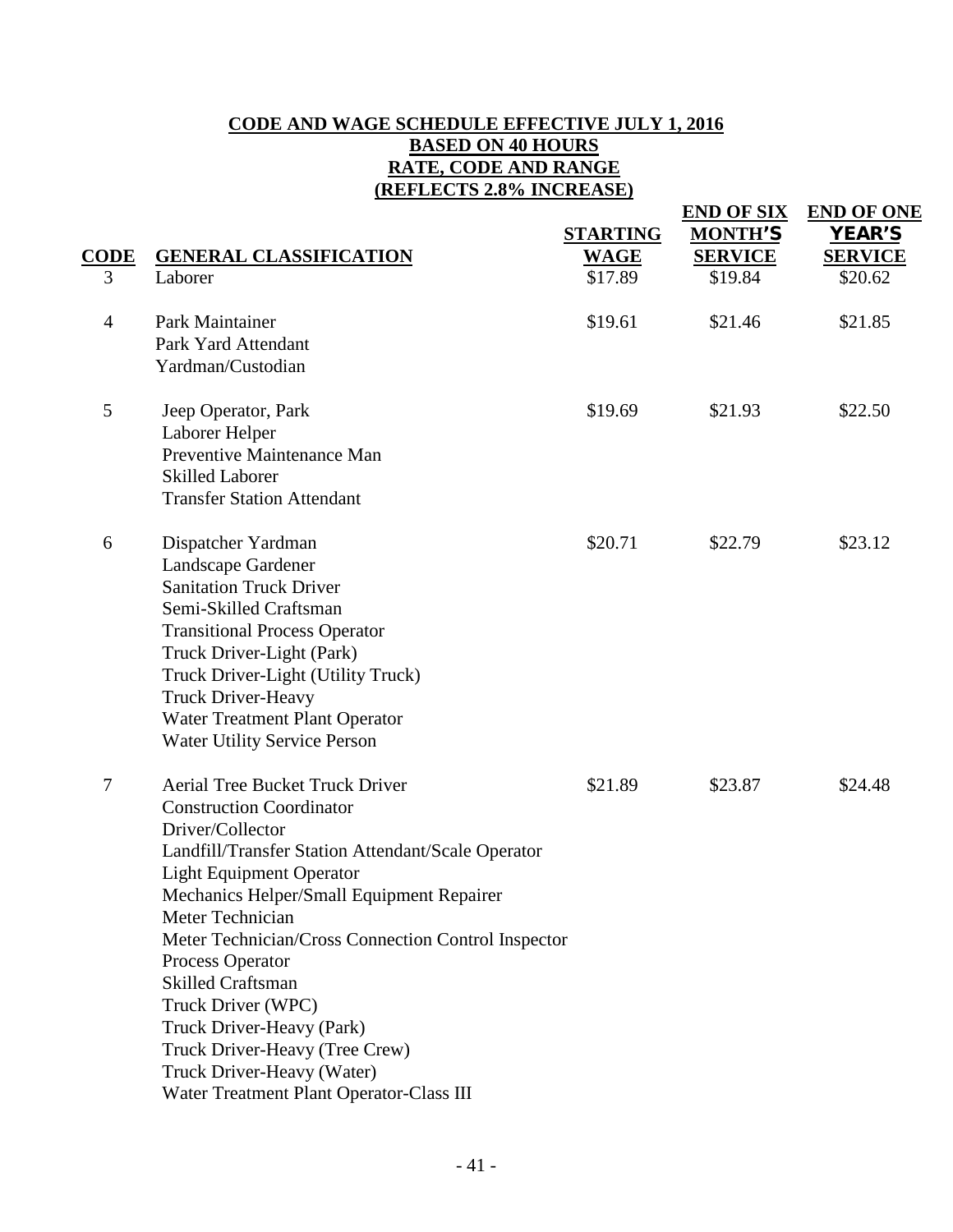# **CODE AND WAGE SCHEDULE EFFECTIVE JULY 1, 2016 BASED ON 40 HOURS RATE, CODE AND RANGE (REFLECTS 2.8% INCREASE)**

**END OF SIX END OF ONE**

|             |                                                     | <b>STARTING</b> | <b>MONTHS'</b> | <b>YEAR'S</b>  |
|-------------|-----------------------------------------------------|-----------------|----------------|----------------|
| <b>CODE</b> | <b>GENERAL CLASSIFICATION</b>                       | <b>WAGE</b>     | <b>SERVICE</b> | <b>SERVICE</b> |
| 8           | <b>Backhoe Operator</b>                             | \$23.04         | \$25.36        | \$25.75        |
|             | Bulldozer                                           |                 |                |                |
|             | Crew Leader - Water                                 |                 |                |                |
|             | <b>Equipment Maintenance Coordinator</b>            |                 |                |                |
|             | Front End Loader Operator                           |                 |                |                |
|             | <b>Grader Operator</b>                              |                 |                |                |
|             | Heavy Equipment Operator                            |                 |                |                |
|             | Laboratory Technician                               |                 |                |                |
|             | Mechanical Maintenance Technician                   |                 |                |                |
|             | Park Tractor Operator (Machine Operator B)          |                 |                |                |
|             | <b>Skilled Craftsman Operator</b>                   |                 |                |                |
|             | <b>Skilled Utility Craftsman</b>                    |                 |                |                |
|             | Snowblower                                          |                 |                |                |
|             | <b>Sweeper Operator</b>                             |                 |                |                |
|             | Transfer/Landfill/Recycling Truck Driver-Heavy      |                 |                |                |
|             | Truck Driver-Heavy (Class A)                        |                 |                |                |
|             | Vactor Truck Driver-Catch Basin Crew Leader         |                 |                |                |
|             | Water Treatment Plant Operator-Class IV             |                 |                |                |
|             | Water Utility Equipment Operator                    |                 |                |                |
|             | WPC Sewer Rehabilitation & Maintenance Operator     |                 |                |                |
| 9           | Carpenter                                           | \$24.24         | \$26.59        | \$27.05        |
|             | Carpenter Maintenance Man                           |                 |                |                |
|             | Chief Water Treatment Plant Operator (Temp-No Cert) |                 |                |                |
|             | <b>Crew Leader WPC</b>                              |                 |                |                |
|             | Group Leader                                        |                 |                |                |
|             | Landfill/Transfer Station Operator                  |                 |                |                |
|             | Mechanic                                            |                 |                |                |
|             | <b>Street Maintenance Crew Leader</b>               |                 |                |                |
|             | <b>Street Maintenance Equipment Operator</b>        |                 |                |                |
|             | <b>Tree Maintenance Crew Leader</b>                 |                 |                |                |
| <b>9A</b>   | <b>Lead Person Assignment</b>                       | \$25.11         | \$27.47        | \$27.92        |
|             | Group Leader Class III Water                        |                 |                |                |
|             | <b>Supervisor of Mechanics</b>                      |                 |                |                |
|             |                                                     |                 |                |                |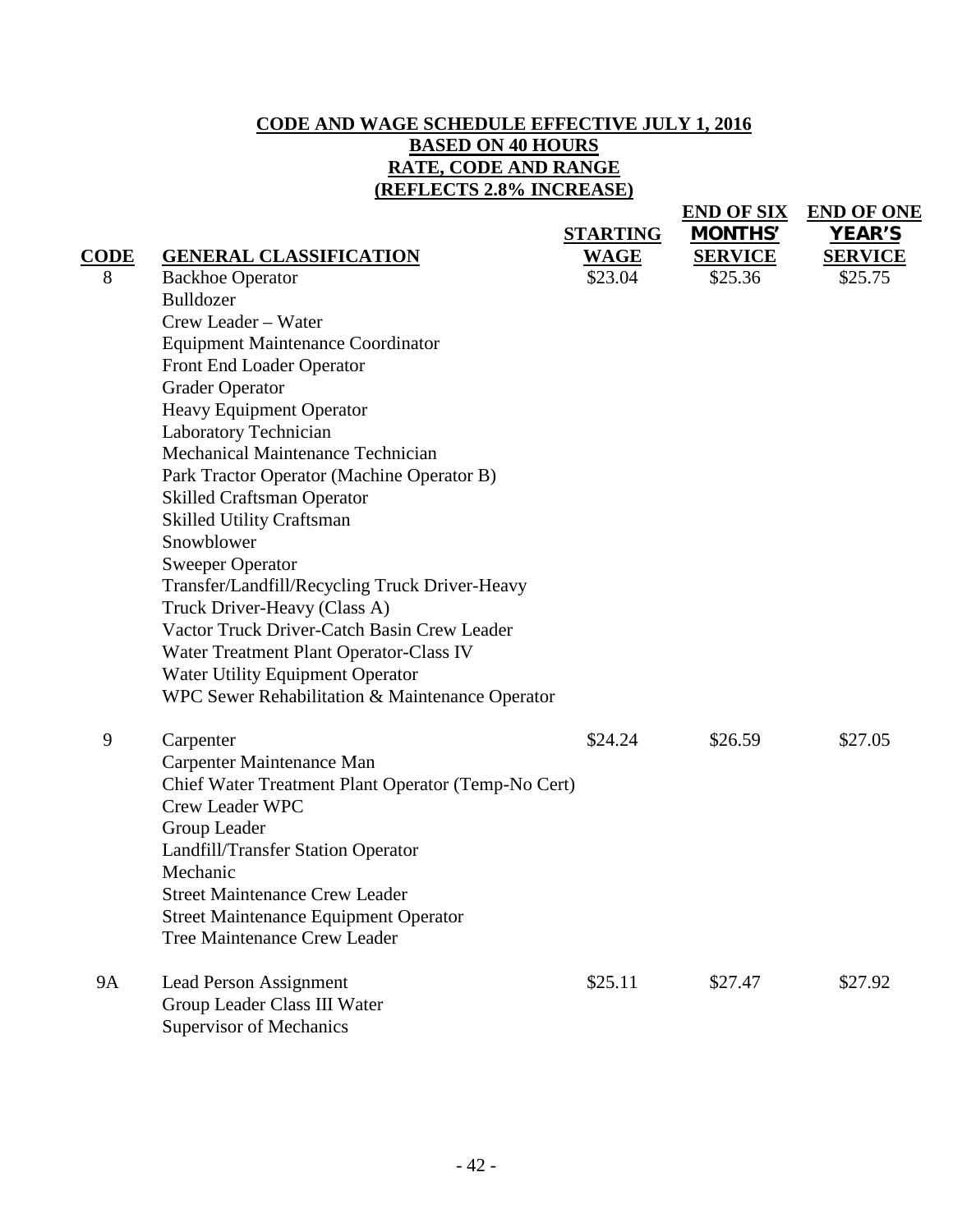## **CODE AND WAGE SCHEDULE EFFECTIVE JULY 1, 2016 BASED ON 40 HOURS RATE, CODE AND RANGE (REFLECTS 2.8% INCREASE)**

|                                             |                 | <b>END OF SIX</b> | <b>END OF ONE</b> |
|---------------------------------------------|-----------------|-------------------|-------------------|
|                                             | <b>STARTING</b> | <b>MONTHS'</b>    | <b>YEAR'S</b>     |
| <b>GENERAL CLASSIFICATION</b>               | <b>WAGE</b>     | <b>SERVICE</b>    | <b>SERVICE</b>    |
| <b>Chief Water Treatment Plant Operator</b> | \$25.44         | \$27.92           | \$28.39           |
| Electro-Mechanical Maintenance Technician   |                 |                   |                   |
| Process Operator Class III                  |                 |                   |                   |
|                                             |                 |                   |                   |

Senior Process Operator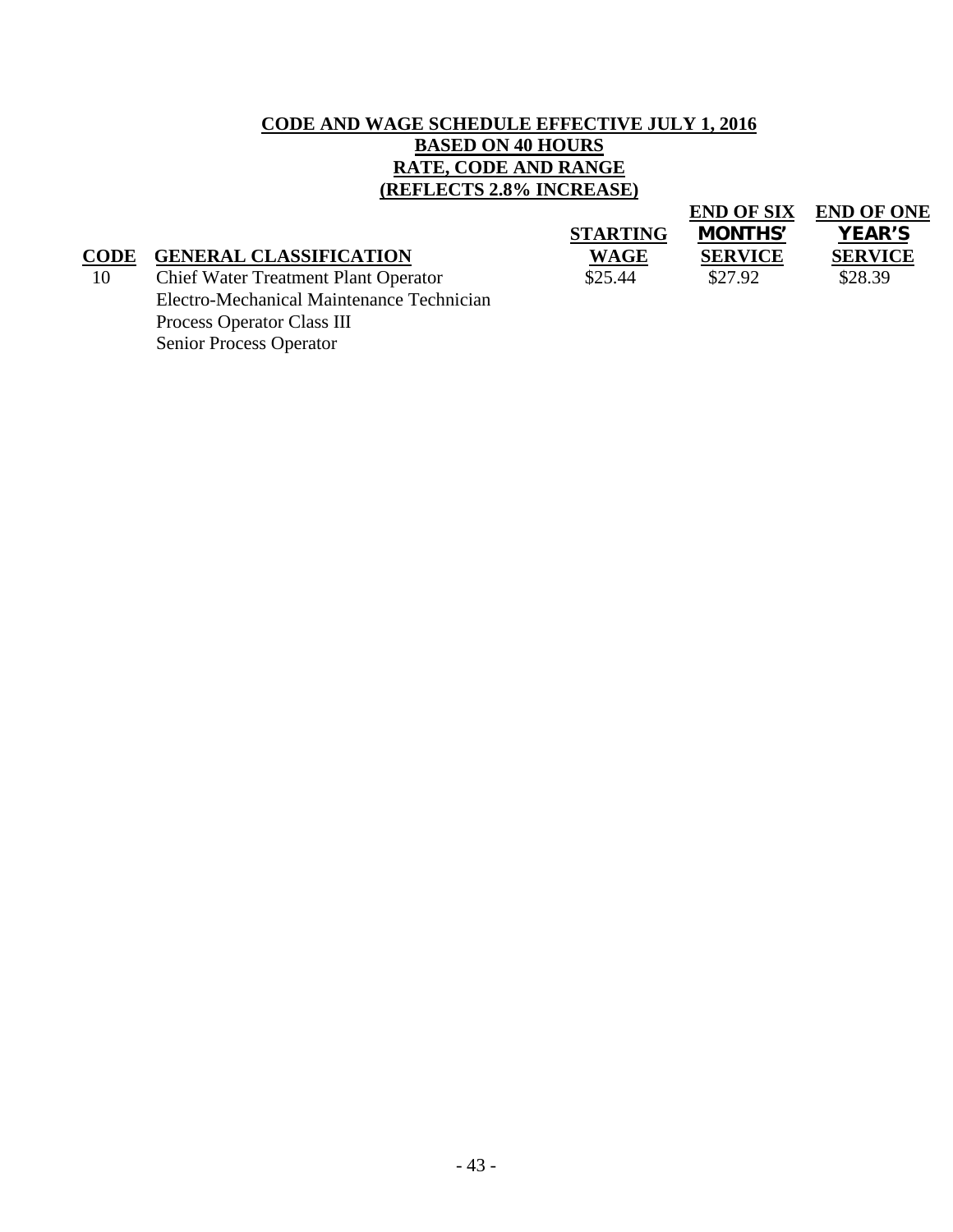## **CODE AND WAGE SCHEDULE EFFECTIVE JULY 1, 2017\* BASED ON 40 HOURS RATE, CODE AND RANGE (REFLECTS 2.5% INCREASE)**

| CODE<br>3      | <b>GENERAL CLASSIFICATION</b><br>Laborer                                                                                                                                                                                                                                                                                                                                                                                                                                                                                      | <b>STARTING</b><br><b>WAGE</b><br>\$18.34 | <b>END OF SIX</b><br><b>MONTH'S</b><br><b>SERVICE</b><br>\$20.34 | <b>END OF ONE</b><br><b>YEAR'S</b><br><b>SERVICE</b><br>\$21.14 |
|----------------|-------------------------------------------------------------------------------------------------------------------------------------------------------------------------------------------------------------------------------------------------------------------------------------------------------------------------------------------------------------------------------------------------------------------------------------------------------------------------------------------------------------------------------|-------------------------------------------|------------------------------------------------------------------|-----------------------------------------------------------------|
| $\overline{4}$ | Park Maintainer<br>Park Yard Attendant<br>Yardman/Custodian                                                                                                                                                                                                                                                                                                                                                                                                                                                                   | \$20.10                                   | \$22.00                                                          | \$22.40                                                         |
| 5              | Jeep Operator, Park<br>Laborer Helper<br>Preventive Maintenance Man<br><b>Skilled Laborer</b><br><b>Transfer Station Attendant</b>                                                                                                                                                                                                                                                                                                                                                                                            | \$20.18                                   | \$22.48                                                          | \$23.06                                                         |
| 6              | Dispatcher Yardman<br>Landscape Gardener<br><b>Sanitation Truck Driver</b><br>Semi-Skilled Craftsman<br><b>Transitional Process Operator</b><br>Truck Driver-Light (Park)<br>Truck Driver-Light (Utility Truck)<br><b>Truck Driver-Heavy</b><br>Water Treatment Plant Operator<br><b>Water Utility Service Person</b>                                                                                                                                                                                                         | \$21.23                                   | \$23.36                                                          | \$23.70                                                         |
| 7              | <b>Aerial Tree Bucket Truck Driver</b><br><b>Construction Coordinator</b><br>Driver/Collector<br>Landfill/Transfer Station Attendant/Scale Operator<br><b>Light Equipment Operator</b><br>Mechanics Helper/Small Equipment Repairer<br>Meter Technician<br>Meter Technician/Cross Connection Control Inspector<br>Process Operator<br><b>Skilled Craftsman</b><br>Truck Driver (WPC)<br>Truck Driver-Heavy (Park)<br>Truck Driver-Heavy (Tree Crew)<br>Truck Driver-Heavy (Water)<br>Water Treatment Plant Operator-Class III | \$22.44                                   | \$24.47                                                          | \$25.09                                                         |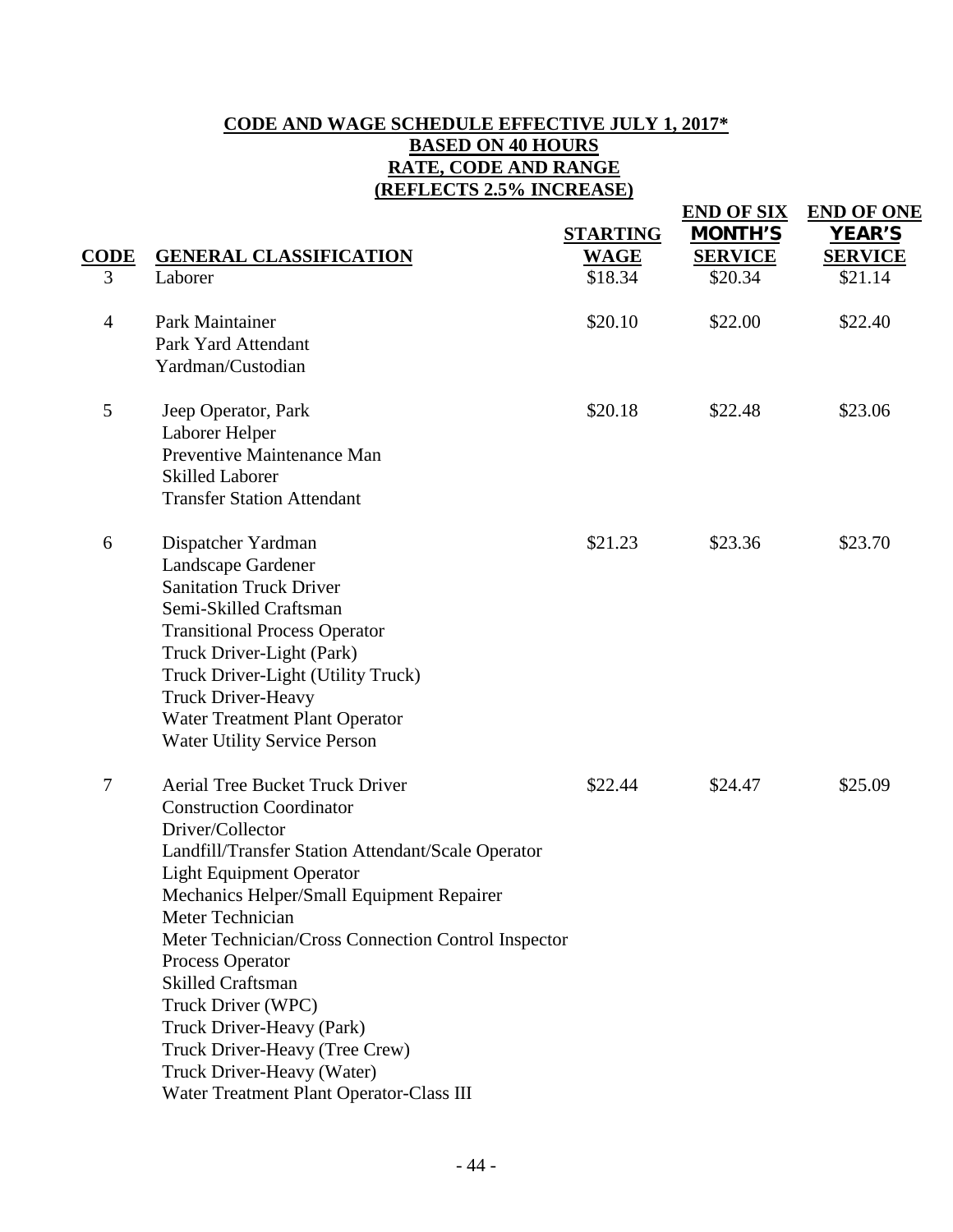# **CODE AND WAGE SCHEDULE EFFECTIVE JULY 1, 2017\* BASED ON 40 HOURS RATE, CODE AND RANGE (REFLECTS 2.5% INCREASE)**

**END OF SIX END OF ONE**

|             |                                                     | <b>STARTING</b> | MONTHS'        | <b>YEAR'S</b>  |
|-------------|-----------------------------------------------------|-----------------|----------------|----------------|
| <b>CODE</b> | <b>GENERAL CLASSIFICATION</b>                       | <b>WAGE</b>     | <b>SERVICE</b> | <b>SERVICE</b> |
| 8           | <b>Backhoe Operator</b>                             | \$23.62         | \$25.99        | \$26.39        |
|             | Bulldozer                                           |                 |                |                |
|             | Crew Leader - Water                                 |                 |                |                |
|             | <b>Equipment Maintenance Coordinator</b>            |                 |                |                |
|             | Front End Loader Operator                           |                 |                |                |
|             | <b>Grader Operator</b>                              |                 |                |                |
|             | Heavy Equipment Operator                            |                 |                |                |
|             | Laboratory Technician                               |                 |                |                |
|             | Mechanical Maintenance Technician                   |                 |                |                |
|             | Park Tractor Operator (Machine Operator B)          |                 |                |                |
|             | <b>Skilled Craftsman Operator</b>                   |                 |                |                |
|             | <b>Skilled Utility Craftsman</b>                    |                 |                |                |
|             | Snowblower                                          |                 |                |                |
|             | <b>Sweeper Operator</b>                             |                 |                |                |
|             | Transfer/Landfill/Recycling Truck Driver-Heavy      |                 |                |                |
|             | Truck Driver-Heavy (Class A)                        |                 |                |                |
|             | Vactor Truck Driver-Catch Basin Crew Leader         |                 |                |                |
|             | Water Treatment Plant Operator-Class IV             |                 |                |                |
|             | Water Utility Equipment Operator                    |                 |                |                |
|             | WPC Sewer Rehabilitation & Maintenance Operator     |                 |                |                |
| 9           | Carpenter                                           | \$24.85         | \$27.25        | \$27.73        |
|             | Carpenter Maintenance Man                           |                 |                |                |
|             | Chief Water Treatment Plant Operator (Temp-No Cert) |                 |                |                |
|             | <b>Crew Leader WPC</b>                              |                 |                |                |
|             | Group Leader                                        |                 |                |                |
|             | Landfill/Transfer Station Operator                  |                 |                |                |
|             | Mechanic                                            |                 |                |                |
|             | <b>Street Maintenance Crew Leader</b>               |                 |                |                |
|             | <b>Street Maintenance Equipment Operator</b>        |                 |                |                |
|             | <b>Tree Maintenance Crew Leader</b>                 |                 |                |                |
| <b>9A</b>   | <b>Lead Person Assignment</b>                       | \$25.74         | \$28.16        | \$28.62        |
|             | Group Leader Class III Water                        |                 |                |                |
|             | <b>Supervisor of Mechanics</b>                      |                 |                |                |
|             |                                                     |                 |                |                |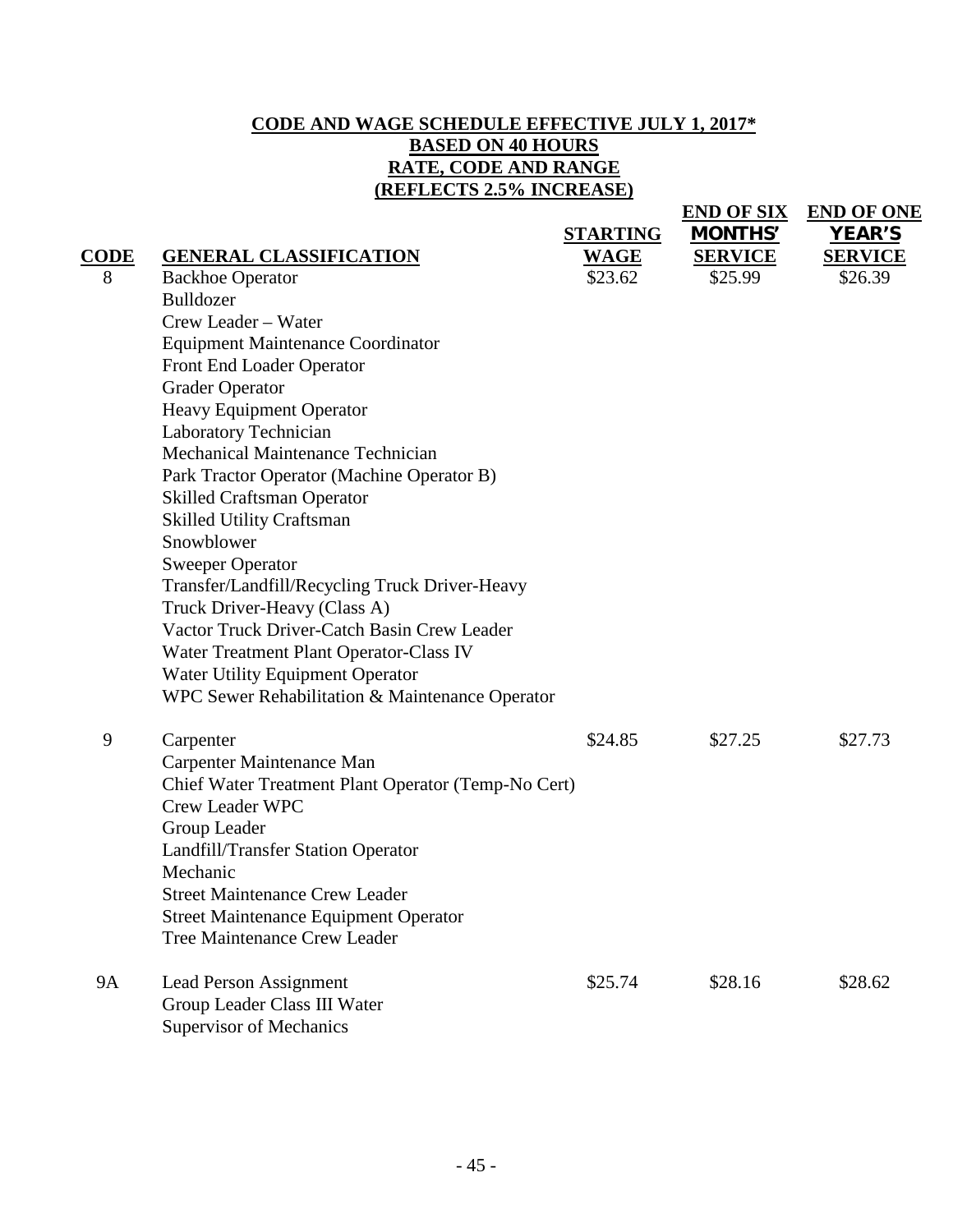## **CODE AND WAGE SCHEDULE EFFECTIVE JULY 1, 2017\* BASED ON 40 HOURS RATE, CODE AND RANGE (REFLECTS 2.5% INCREASE)**

|             |                                             |                 | <b>END OF SIX</b> | <b>END OF ONE</b> |
|-------------|---------------------------------------------|-----------------|-------------------|-------------------|
|             |                                             | <b>STARTING</b> | <b>MONTHS'</b>    | <b>YEAR'S</b>     |
| <b>CODE</b> | <b>GENERAL CLASSIFICATION</b>               | <b>WAGE</b>     | <b>SERVICE</b>    | <b>SERVICE</b>    |
| 10          | <b>Chief Water Treatment Plant Operator</b> | \$26.08         | \$28.62           | \$29.10           |
|             | Electro-Mechanical Maintenance Technician   |                 |                   |                   |
|             | Process Operator Class III                  |                 |                   |                   |

Senior Process Operator

**\*The \$0.85/hour payment for use of a Class A license as described in the August 24, 2005 Memorandum of Agreement is eliminated effective 6/30/2018.**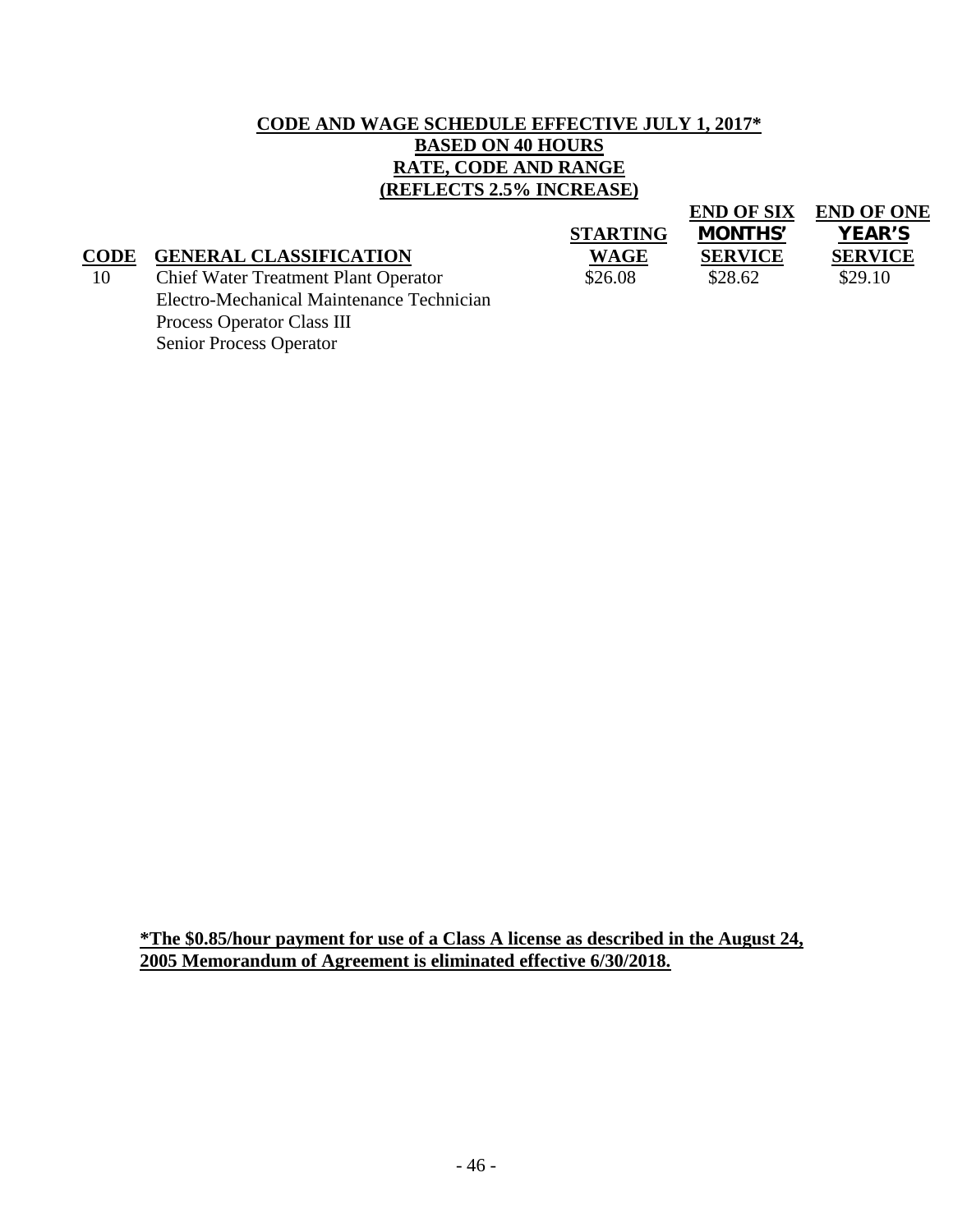#### **MEMORANDUM OF AGREEMENT #1**

**Section 1**. In the event any functions currently performed by members of the bargaining unit are transferred to any multi-town entity (such as regional sanitation facility), and if any member of the Local 1338 bargaining unit is to become an employee of any municipality or entity other than the City of Bristol, the City will comply with its obligations to negotiate the effects of such change with Local 1338 under the Municipal Employee Relations Act.

**Section 2**. With reference to Article VII, Grievance Procedure, Section 1, Step 3, it is understood and agreed that during the term of this Agreement the Personnel Director shall be the Mayor's designee for the purpose of hearing and answering grievances in this bargaining unit.

**Section 3.** In the event the City wishes to make a specific proposal with respect to an incentive system for the sanitation division, then upon request of the City the Union shall reopen negotiations concerning that issue, notwithstanding the provisions of Article XXIV. The obligation of the parties shall be limited to the duty to negotiate in good faith, and to implement any negotiated agreement which may be voluntarily reached. Statutory impasse resolution procedures shall not apply.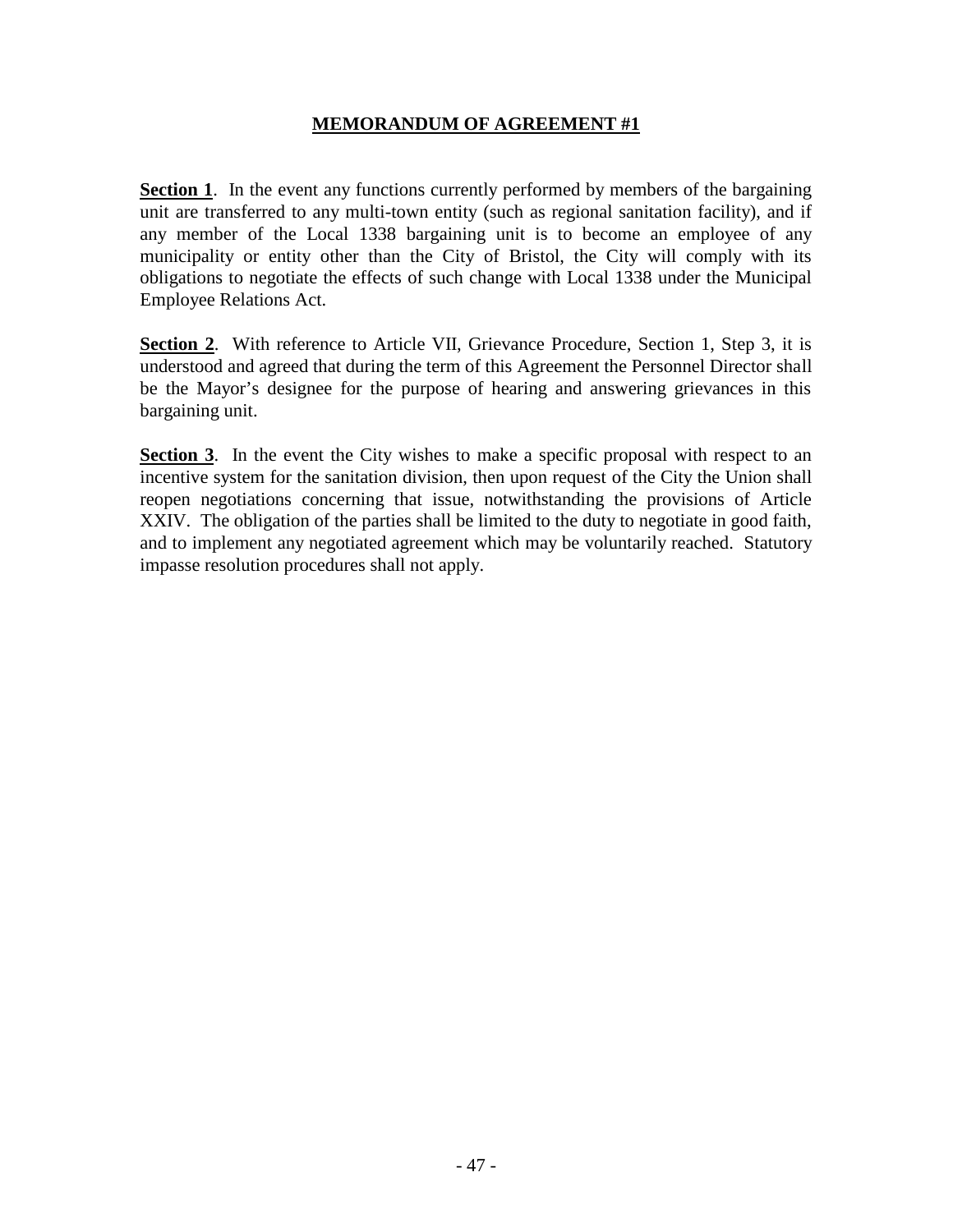## **City of Bristol Water Department and Local #1338 AFSCME, Council #4**

# **MEMORANDUM OF AGREEMENT**

It is hereby stipulated and agreed to on June 10, 1981, by and between the City of Bristol Water Department and Local #1338 AFSCME of Council #4 that the following procedure will be implemented for those employees on call in the Water Department.

- 1. Operators at the Filtration Plant will ask two basic questions of all callers to determine if the call is for the inside or meter shop man, or if it is for the construction crew or outside man:
- a. Is water coming up outside of the building, in which case the call will be referred to the outside man,

#### or

- b. Is water coming into the cellar, in which case the call will be referred to the meter shop man.
- 2. After the above determination has been made, the proper individual "on call" will be called first by beeper and given ten minutes to respond. Secondly, he will be called by phone once, and if he does not respond to this call, the call will go to the other man on call.
- 3. If any assistance is required, it shall be provided by the senior qualified man or men in the division in which the work is to be performed.
- 4. The rate of standby pay for "on call" will be seven hours pay at the employee's regular straight time hourly rate for each tour of on-call duty (from first shift Monday to the first shift in the next work week). The man who is on call over a holiday period will receive his holiday pay plus four hours pay for the holiday on call.

This stipulation will be effective as of June 12, 1981. (Amended December 9, 2014)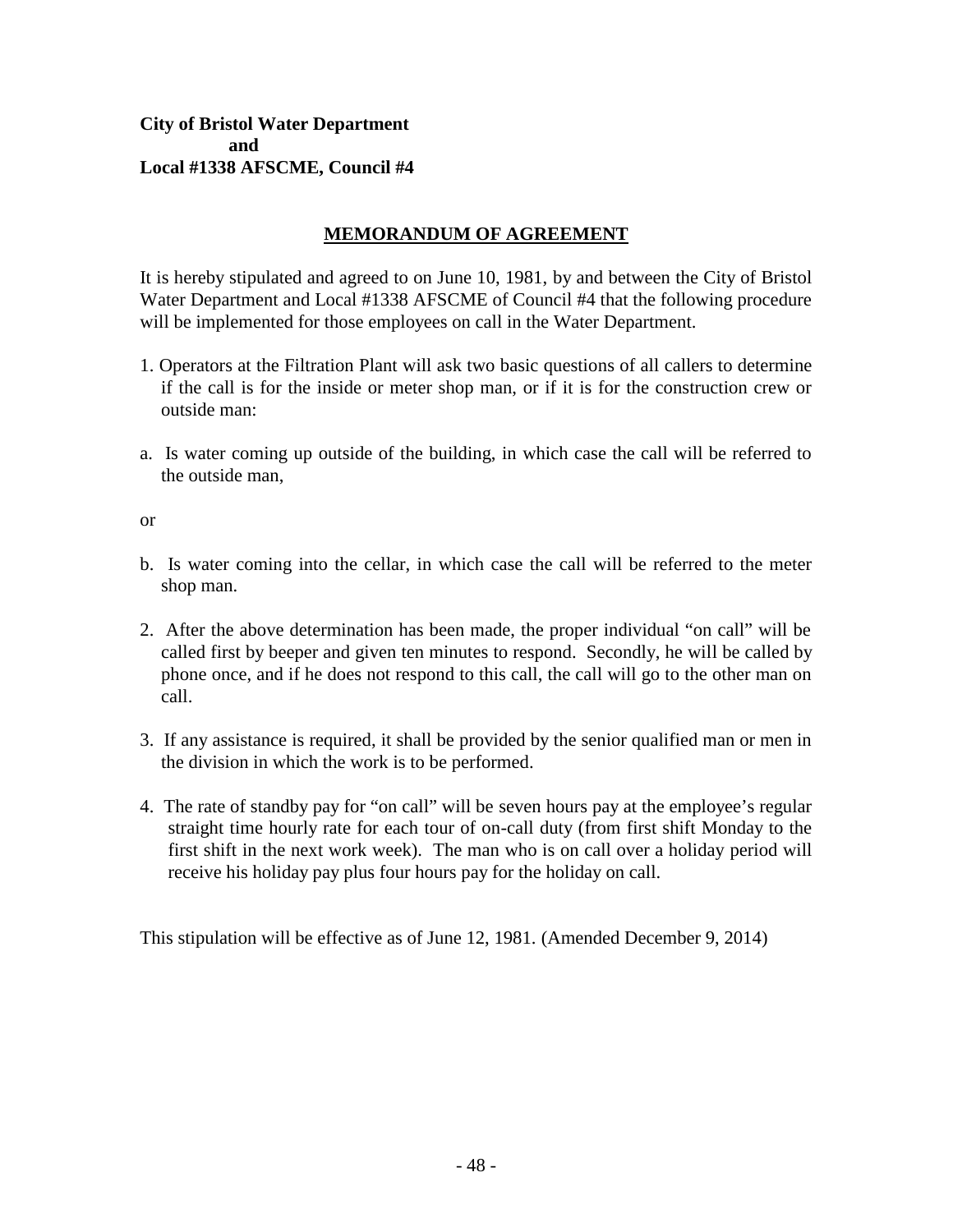## **APPENDIX A**

#### **AFSCME CONNECTICUT COUNCIL #4**

#### **JTPA-SUMMER YOUTH EMPLOYMENT PROGRAM CONDITIONS**

- 1) JTPA/SYEP positions will be only in addition to employment which would be otherwise available, and will not be in areas where positions are vacant or become vacant.
- 2) JTPA/SYEP placements will not result in the displacement of currently employed workers, including partial displacement such as reduction in hours of overtime or non-overtime work, wages or employment benefits.
- 3) JTPA/SYEP positions will not impair existing contracts for services or result in the substitution of federal funds for other funds in connection with work that would otherwise be performed.
- 4) JTPA/SYEP positions will not be substituted for existing federally assisted jobs under federally supported programs.
- 5) The worksite and/or the employing agency will not terminate, layoff, or reduce the working hours, regular or overtime, of an employee in anticipation of hiring an individual with funds available under JTPA. No participant will be used to provide services which are normally provided by permanent, temporary, part-time or seasonal workers. Nor shall participants provide services which are usually contracted out.
- 6) JTPA/SYEP participants will not be placed in bargaining units where employees in the same or similar positions are on layoff. Participants will not perform the same or similar duties of any terminated or laid off employees.
- 7) JTPA/SYEP participants will work only the regularly scheduled hours of currently employed workers on the day shift. They will not work Saturdays, Sundays, holidays or overtime.
- 8) The placement of JTPA/SYEP participants in bargaining unit positions will not prejudice any past, present or future agreements concerning the bargaining unit.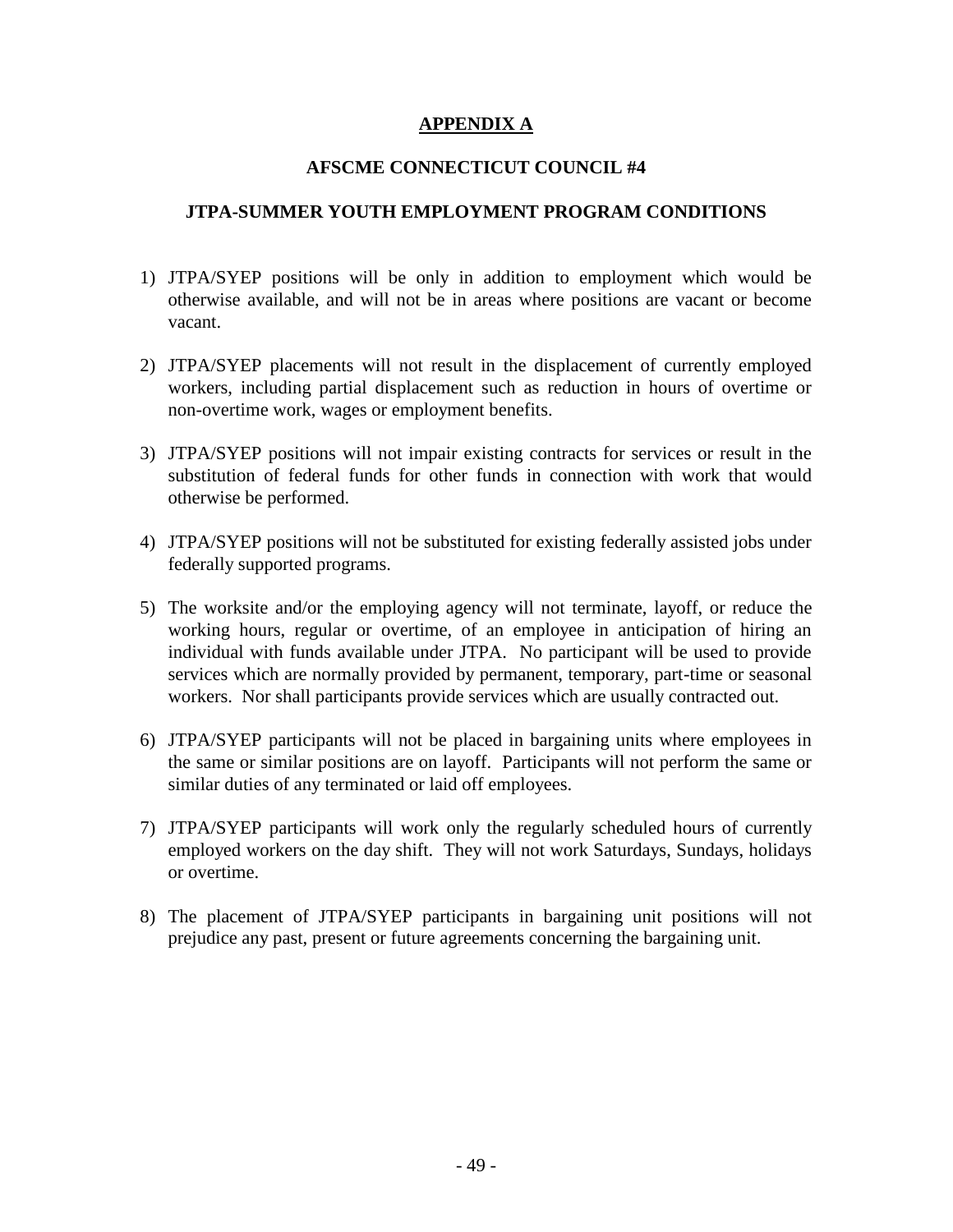#### **APPENDIX B**

#### **CONTROLLED SUBSTANCES**

For purposes of this policy, controlled substances are defined as drugs controlled by the federal or state government to prevent, curtail or limit their distribution and manufacture, including, but not limited to marijuana, cocaine, opiates, amphetamines, hallucinogens, and other stimulants and depressants not prescribed for personal treatment by a physician.

The City has a vital interest in maintaining a safe and healthy work environment in which all employees may perform in a productive manner. The City also has a commitment to its citizens, residents, visitors, and the community in which it operates and where our employees and families live. Therefore, it is unlawful to manufacture and dispense controlled substances; and the illegal use, possession, distribution, purchase, or sale of controlled substances on City premises or while on City business is prohibited. Violation of this policy will subject employees to severe discipline, which may include termination. The matter may also be reported to the appropriate law enforcement agencies. Employees will notify management within five days of conviction for a criminal drug law offense occurring in the workplace.

To protect the vast majority of employees who do not misuse controlled substances and to insure that the City's interests are properly safeguarded, a program which includes detection, awareness training, communication, and employee assistance will be developed. The basis of the program will be:

- 1. No applicant for employment will be placed on the payroll until a pre-employment medical examination is completed and the drug screen results are deemed negative. Employees returning after an extended absence are subject to drug screening before returning to work when there is a prior history of substance abuse or reason to believe that drugs are being used.
- 2. When there is reason to believe that controlled substances may be affecting any employee's safety, health, or productive performance, the City will take action in order to detect or confirm the use or presence of controlled substances. While the City will endeavor to recognize the sensitivity of employee privacy and confidentiality, such action may include surveillance, controlled substance testing, or searches of property under control of the City but used by employees for their personal or other use.
- 3. Employees who are either identified as using controlled substances or voluntarily seek assistance for such a problem, and who are offered and accept an opportunity for treatment by the City, will be afforded this chance for assistance in order to become productive employees and remain free of controlled substance use. Those employees who refuse assistance will be subject to severe discipline which may include termination of employment. During and after participation in the assistance program, the employees will be required to maintain a controlled substance-free status in order to remain employed. The City retains the right to test these employees in order to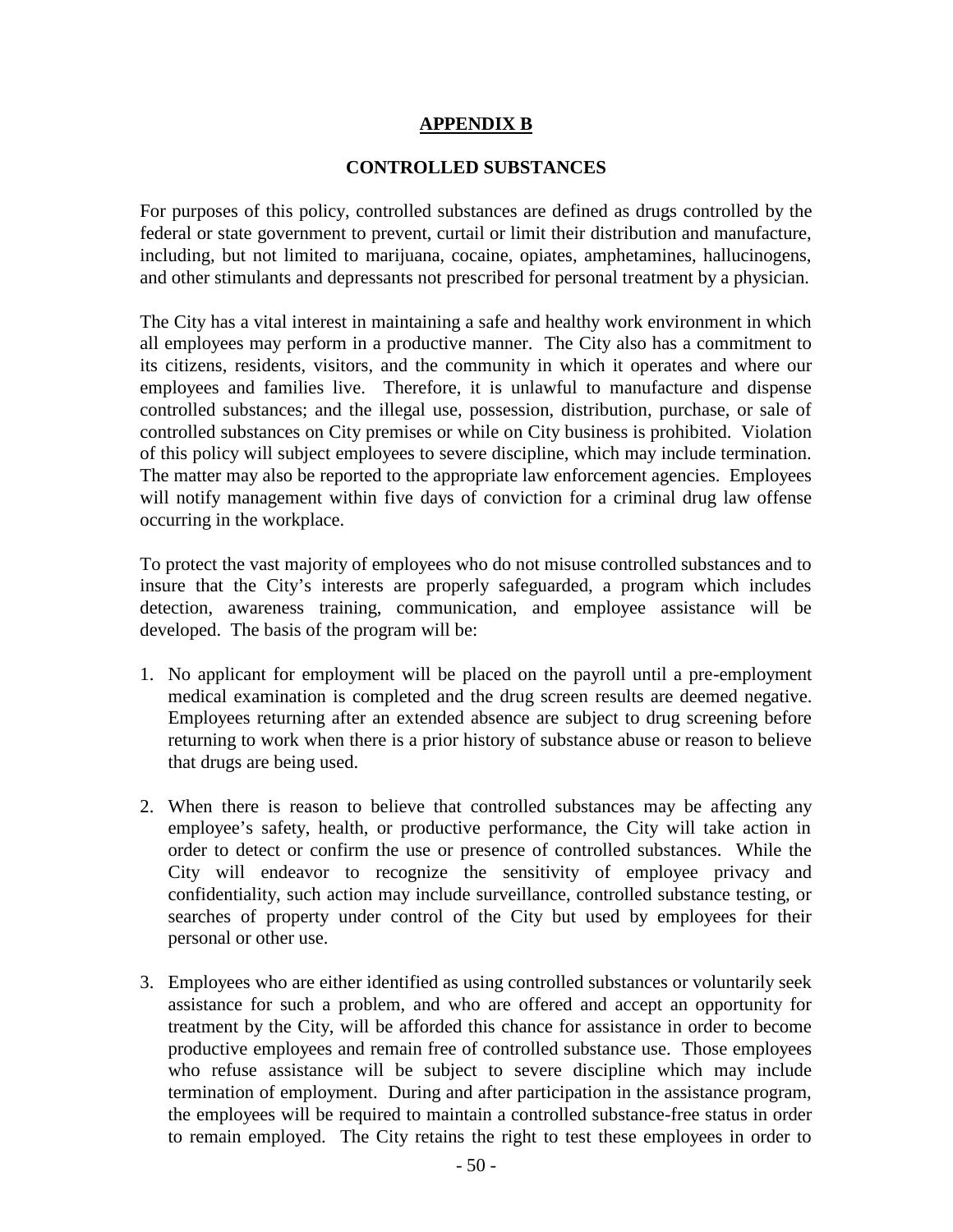confirm their status. The opportunity for assistance will not be afforded to those employees who, in conjunction with the use of controlled substances, engage in other illegal activities or other types of behavior which would subject the employee to termination of employment.

- 4. Employees who refuse to take a drug test or refuse to submit to a search of City property which may be used by employees for their personal or other use, will be subject to severe disciplinary action, including discharge.
- 5. All supervisory and managerial employees will be given awareness training in order to effectively implement this policy. This training will be updated periodically.
- 6. When there are known incidents or reasons to believe that the City's policy on controlled substances has been violated, details concerning such incidents and the individuals involved must be immediately reported to the appropriate Manager or Department Head, and the Personnel Department. An exception to this reporting are those incidents involving employees who, on their own volition, seek and accept treatment for a controlled substance problem.

All visitors, contractors, subcontractors, and their employees are prohibited from the illegal use, possession, distribution, purchase, or sale of controlled substances on City premises or while on business for the City. It is also unlawful to manufacture or dispense controlled substances on City premises or while on business for the City.

It is the responsibility of Supervisors, Managers and Department Heads to ensure that this policy is communicated and implemented throughout the organization for all employees of the City of Bristol.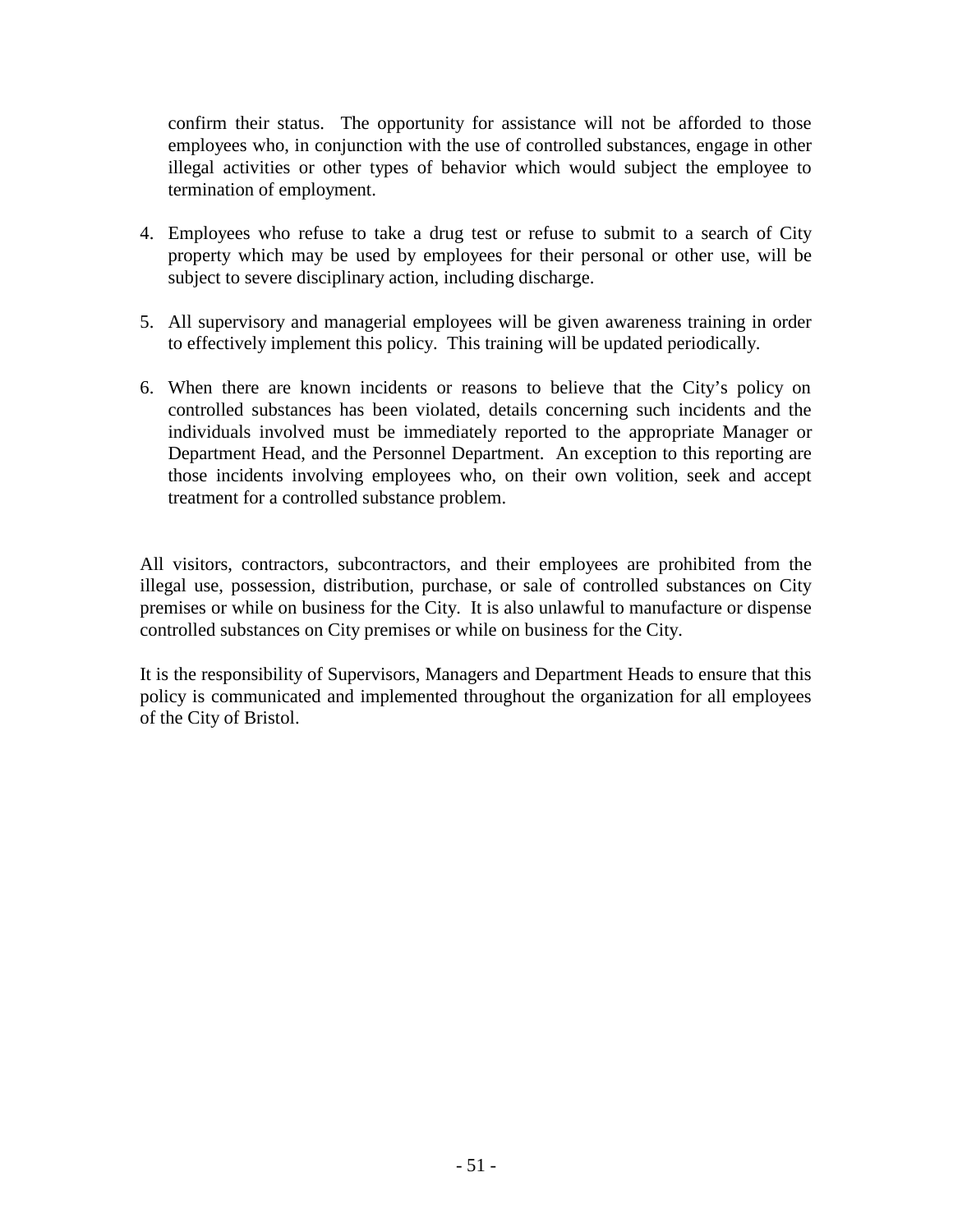# **APPENDIX C**

#### **City of Bristol**

*Benefits at a Glance (Effective through March 31, 2015)*

|                                                         | <b>In Network</b><br>You Pay: | <b>Out-of-Network</b><br>You pay: |
|---------------------------------------------------------|-------------------------------|-----------------------------------|
| <b>Office Visit Copayment</b>                           | \$10                          | You pay 20%                       |
|                                                         |                               | Plan pays 80%                     |
|                                                         |                               | After the deductible is met       |
| Hospital Copayment                                      | No charge                     | You pay 20%                       |
|                                                         |                               | Plan pays 80%                     |
|                                                         |                               | After the deductible is met       |
| <b>Outpatient Surgery Copayment</b>                     | No charge                     | You pay 20%                       |
|                                                         |                               | Plan pays 80%                     |
|                                                         |                               | After the deductible is met       |
|                                                         | \$0                           | You pay 20%                       |
| Coinsurance                                             |                               | Plan pays 80%                     |
|                                                         |                               | After the deductible is met       |
| Calendar year deductible (individual/2-member           | \$250/\$500/\$750*            | \$250/\$500/\$750                 |
| $family/3 + member family)$                             |                               |                                   |
| *In-network calendar year deductible only applies to    |                               |                                   |
| Short Term Rehabilitation in excess of 50 days and      |                               |                                   |
| Pharmacy in excess of pharmacy plan annual maximum      |                               |                                   |
| Calendar year out-of-pocket maximum (individual/2-      | \$750/\$1,500/\$2,250*        | \$750/\$1,500/\$2,250             |
| member family/3+member family)                          |                               |                                   |
| *In-network calendar year out of pocket only applies to |                               |                                   |
| Short Term Rehabilitation in excess of 50 days and      |                               |                                   |
| Pharmacy in excess of separate pharmacy plan annual     |                               |                                   |
| maximum.                                                |                               |                                   |
| Lifetime Maximum                                        |                               | Unlimited                         |

#### **PREVENTIVE CARE**

| Routine Preventive Care – (Routine well child care,<br>routine OB/GYN care, routine health examinations) - | No charge | You pay 20%<br>Plan pays 80% |
|------------------------------------------------------------------------------------------------------------|-----------|------------------------------|
| unlimited                                                                                                  |           | After the deductible is met. |
| Mammograms                                                                                                 | No charge |                              |
| Hearing screenings                                                                                         | No charge |                              |

#### **MEDICAL CARE**

| Office visits                                             | \$10 Copay | You pay 20%                 |
|-----------------------------------------------------------|------------|-----------------------------|
| Specialist consultations                                  | \$10 Copay | Plan pays 80%               |
| OB/GYN care                                               | \$10 Copay | After the deductible is met |
| Maternity care $-$ initial visit subject to copayment, no | \$10 Copay |                             |
| charge thereafter                                         |            |                             |
| Lab and X-ray                                             | No charge  |                             |
| <b>Allergy Services</b>                                   |            |                             |
| Office visits/testing                                     | \$10 Copay |                             |
| <i>Injections</i>                                         | No charge  |                             |

#### **HOSPITAL CARE –** *Prior authorization required.*

| Semi-private room                                       | No charge | You pay 20%                  |
|---------------------------------------------------------|-----------|------------------------------|
| Maternity and newborn care                              | No charge | Plan pays 80%                |
| Skilled nursing facility, Rehabilitation Hospital, Sub- | No charge | After the deductible is met. |
| Acute Facilities – up to 180 days per calendar year     |           |                              |
| Outpatient surgery $-$ in a hospital or surgi-center    | No charge |                              |

#### **EMERGENCY CARE**

| $\mathbf{X}$           | charac | charge             |
|------------------------|--------|--------------------|
| aantara                | Nc     | ΝC                 |
| спеть                  | ~      | $\sim$ 110 $\cdot$ |
| $ -$<br>care<br>.<br>◡ | Nο     | ΝC<br>um           |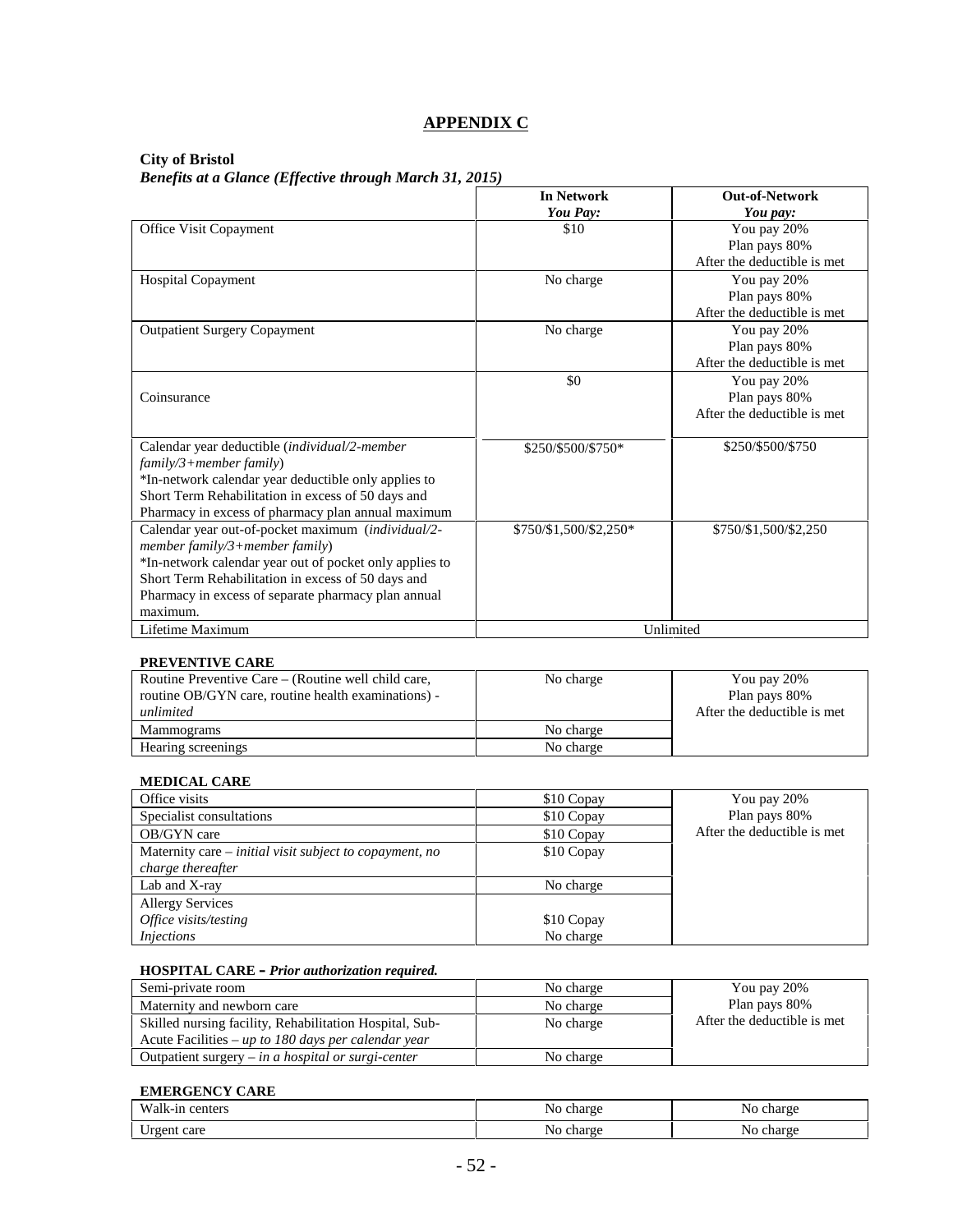| $-$<br>н.<br>room<br>admiti<br>$.$ wa $\sim$<br>1200<br><b>F</b><br>,,,,, | . ona "<br>ור | opay |
|---------------------------------------------------------------------------|---------------|------|
|                                                                           |               |      |

#### **OTHER HEALTH CARE**

| OTHER HEALTH CARE<br>Outpatient rehabilitative services:                                                   |                                                                            | You pay 20%                                                      |
|------------------------------------------------------------------------------------------------------------|----------------------------------------------------------------------------|------------------------------------------------------------------|
| 50 days maximum for PT, OT, ST and Chiro. per year,                                                        | No charge after \$10 per office                                            | Plan pays 80%                                                    |
| excess covered as out of network                                                                           | visit Copay for $1st 50$ days                                              | After the deductible is met                                      |
|                                                                                                            | After 50 days, You pay 20%<br>Plan pays 80%<br>After the deductible is met |                                                                  |
| Cardiac Rehab – unlimited days per calendar year                                                           | No charge                                                                  |                                                                  |
| Pulmonary rehab – unlimited days per calendar year<br>Cognitive therapy – unlimited days per calendar year | No charge after \$10 per office<br>visit Copay                             |                                                                  |
| Prosthetic devices                                                                                         | No charge                                                                  | You pay 20%<br>Plan pays 80%<br>After the deductible is met      |
| Durable medical equipment                                                                                  | No charge                                                                  | You pay 20%<br>Plan pays 80%<br>After the deductible is met.     |
| Hospice Care                                                                                               | No charge                                                                  | You pay 20%<br>Plan pays 80%<br>After the deductible is met      |
| Home Health Care unlimited days per cal year                                                               | No charge                                                                  | You pay 20%<br>Plan pays 80%<br>After the \$50 deductible is met |
| Routine eye exams – Coverage under CIGNA Vision Care<br>$Network - 1$ exam annually                        | No charge                                                                  | Coinsurance<br>Plan reimburses 80% to<br>maximum of \$170        |

#### **MENTAL HEALTH/SUBSTANCE ABUSE CARE**

| Inpatient                          | No charge     | You pay 20%                  |
|------------------------------------|---------------|------------------------------|
| Outpatient physician office visits | 510C<br>Copav | Plan pays 80%                |
| Outpatient facility visits         | No charge     | After the deductible is met. |

#### **The prescription plan is a fully-managed formulary prescription plan with \$5/\$10/\$15 co-pays. Prescription drugs covered subject to deductible and coinsurance once annual maximum under pharmacy plan is met.**

**Note:** In situations where the member is responsible for obtaining the necessary pre-certification or prior authorization and fails to do so, benefits may be reduced or denied.

This summary outlines some highlights of your plan. For a complete list of both covered and not covered services, see your employer's summary plan description –the official plan document. If there are any differences between this summary and the plan document, the information in the plan document takes precedence.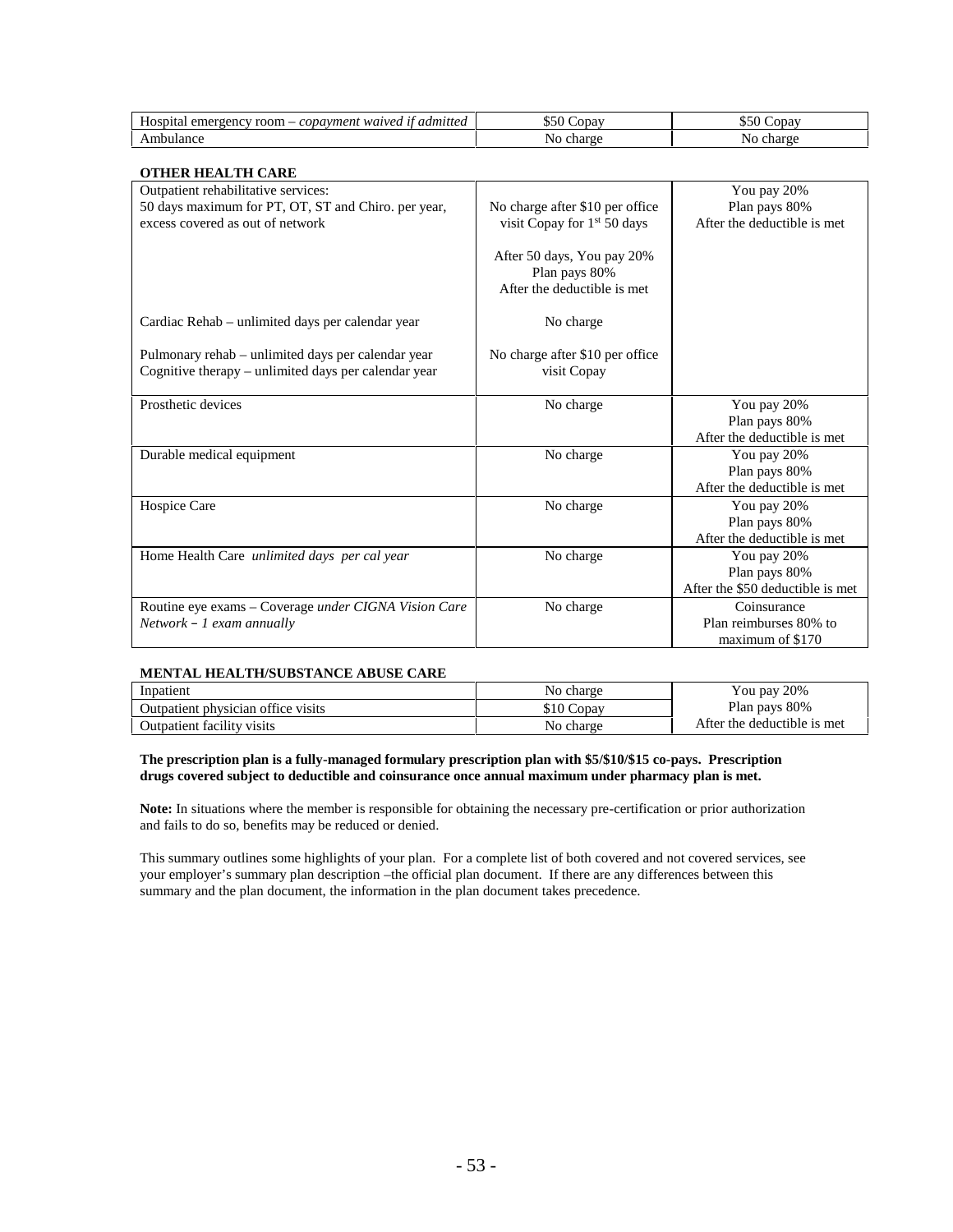# **APPENDIX D**

# **City of Bristol**

**CIGNA** *Benefits at a Glance (Effective April 1, 2015)*

|                                                         | <b>In Network</b>      | <b>Out-of-Network</b>       |
|---------------------------------------------------------|------------------------|-----------------------------|
|                                                         | You Pay:               | You pay:                    |
| Office Visit Copayment                                  | \$30                   | You pay 20%                 |
|                                                         |                        | Plan pays 80%               |
|                                                         |                        | After the deductible is met |
| <b>Hospital Copayment</b>                               | \$250                  | You pay 20%                 |
|                                                         |                        | Plan pays 80%               |
|                                                         |                        | After the deductible is met |
| <b>Outpatient Surgery Copayment</b>                     | \$100                  | You pay 20%                 |
|                                                         |                        | Plan pays 80%               |
|                                                         |                        | After the deductible is met |
| Coinsurance                                             | \$0                    | You pay 20%                 |
|                                                         |                        | Plan pays 80%               |
|                                                         |                        | After the deductible is met |
| Calendar year deductible (individual/2-member           | \$250/\$500/\$750*     | \$500/\$1,000/\$1,500       |
| family/3+member family)                                 |                        |                             |
| *In-network calendar year deductible only applies to    |                        |                             |
| Short Term Rehabilitation in excess of 50 days and      |                        |                             |
| Pharmacy in excess of pharmacy plan annual maximum      |                        |                             |
| Calendar year out-of-pocket maximum (individual/2-      | \$750/\$1,500/\$2,250* | \$1,500/\$3,000/\$4,500     |
| member $family/3 + member$ family)                      |                        |                             |
| *In-network calendar year out of pocket only applies to |                        |                             |
| Short Term Rehabilitation in excess of 50 days and      |                        |                             |
| Pharmacy in excess of separate pharmacy plan annual     |                        |                             |
| maximum.                                                |                        |                             |
| Lifetime Maximum                                        |                        | Unlimited                   |

#### **PREVENTIVE CARE**

| Routine Preventive Care – (Routine well child care,<br>routine OB/GYN care, routine health examinations) -<br>unlimited | No charge | You pay 20%<br>Plan pays 80%<br>After the deductible is met |
|-------------------------------------------------------------------------------------------------------------------------|-----------|-------------------------------------------------------------|
| <b>Mammograms</b>                                                                                                       | No charge |                                                             |
| Hearing screenings                                                                                                      | No charge |                                                             |

#### **MEDICAL CARE**

| Office visits                                                | \$30 Copay  | You pay 20%                 |
|--------------------------------------------------------------|-------------|-----------------------------|
| Specialist consultations                                     | \$30 Copay  | Plan pays 80%               |
| OB/GYN care                                                  | \$30 Copay  | After the deductible is met |
| Maternity care – initial visit subject to copayment, no      | \$30 Copay  |                             |
| charge thereafter                                            |             |                             |
| Lab and X-ray                                                | \$30 Copay  |                             |
| High cost diagnostics <i>(includes CAT, CTA, PET, SPECT,</i> | \$100 Copay |                             |
| MRA,MRI)                                                     |             |                             |
| <b>Allergy Services</b>                                      |             |                             |
| Office visits/testing                                        | \$30 Copay  |                             |
| <i>Injections</i>                                            | No charge   |                             |

#### **HOSPITAL CARE –** *Prior authorization required.*

| Semi-private room                                       | \$250 Copay | You pay 20%                  |
|---------------------------------------------------------|-------------|------------------------------|
| Maternity and newborn care                              | \$250 Copay | Plan pays 80%                |
| Skilled nursing facility, Rehabilitation Hospital, Sub- | \$250 Copay | After the deductible is met. |
| Acute Facilities – up to 180 days per calendar year     |             |                              |
| Outpatient surgery $-$ in a hospital or surgi-center    | \$100 Copay |                              |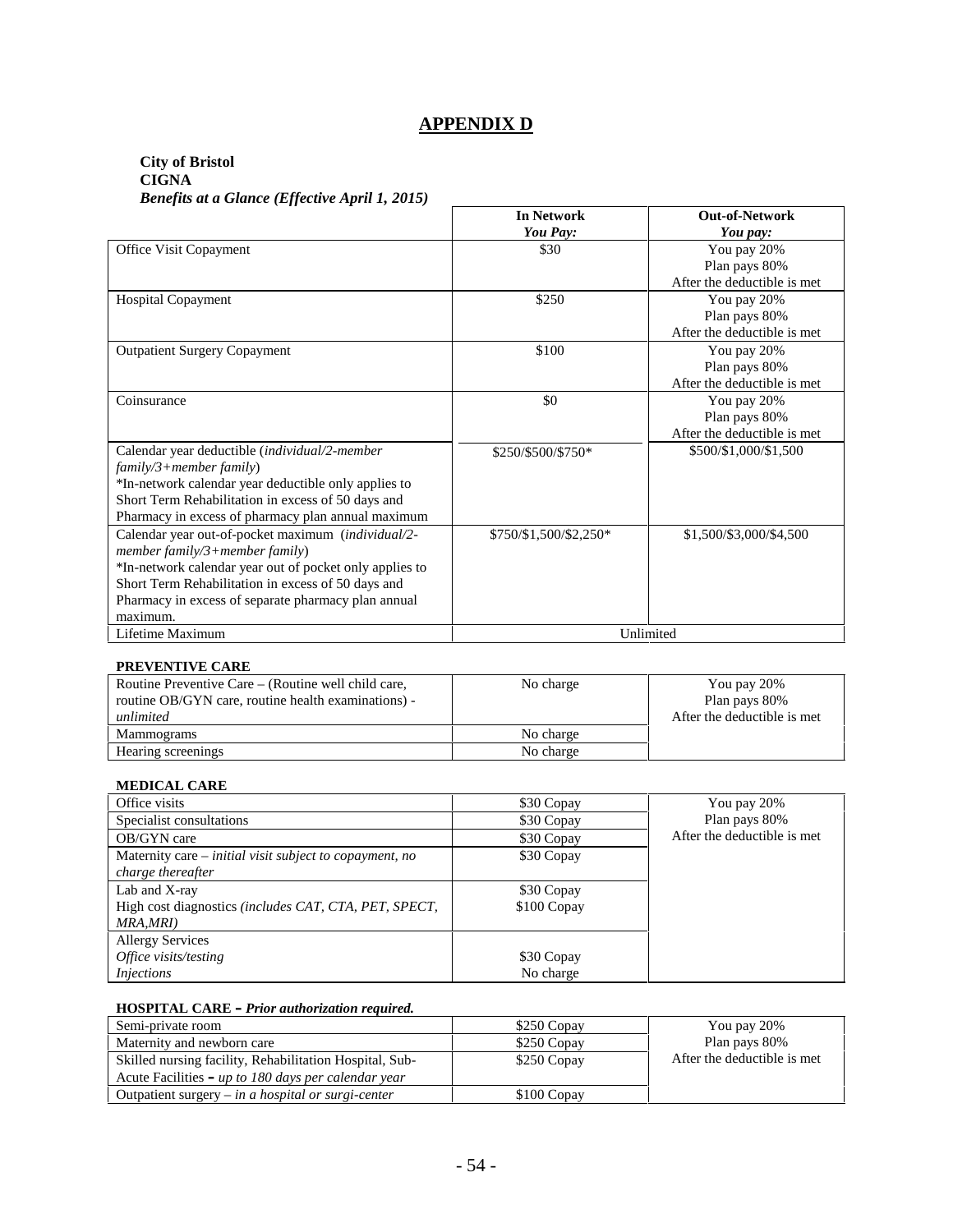#### **EMERGENCY CARE**

| Walk-in/Urgent Care                                           | \$50 Copay  | \$50 Copay |
|---------------------------------------------------------------|-------------|------------|
| Hospital emergency room – <i>copayment</i> waived if admitted | \$100 Copay | 100 Copav  |
| Ambulance                                                     | \$50 Copav  | \$50 Copay |

#### **OTHER HEALTH CARE**

| Outpatient rehabilitative services:                                                                        |                                                                            | You pay 20%                      |
|------------------------------------------------------------------------------------------------------------|----------------------------------------------------------------------------|----------------------------------|
| 50 days maximum for PT, OT, ST and Chiro. per year,                                                        | No charge after \$20 per office                                            | Plan pays 80%                    |
| excess covered as out of network                                                                           | visit Copay for 1 <sup>st</sup> 50 days                                    | After the deductible is met      |
|                                                                                                            | After 50 days, You pay 20%<br>Plan pays 80%<br>After the deductible is met |                                  |
| Cardiac Rehab – unlimited days per calendar year                                                           | No charge                                                                  |                                  |
| Pulmonary rehab - unlimited days per calendar year<br>Cognitive therapy – unlimited days per calendar year | No charge after \$20 per office<br>visit Copay                             |                                  |
| Prosthetic devices                                                                                         | No charge                                                                  | You pay 20%                      |
|                                                                                                            |                                                                            | Plan pays 80%                    |
|                                                                                                            |                                                                            | After the deductible is met      |
| Durable medical equipment                                                                                  | No charge                                                                  | You pay 20%                      |
|                                                                                                            |                                                                            | Plan pays 80%                    |
|                                                                                                            |                                                                            | After the deductible is met      |
| Hospice Care                                                                                               | No charge                                                                  | You pay 20%                      |
|                                                                                                            |                                                                            | Plan pays 80%                    |
|                                                                                                            |                                                                            | After the deductible is met      |
| Home Health Care unlimited days per calendar year                                                          | No charge                                                                  | You pay 20%                      |
|                                                                                                            |                                                                            | Plan pays 80%                    |
|                                                                                                            |                                                                            | After the \$50 deductible is met |
| Routine eye exams - Coverage under CIGNA Vision Care                                                       | No charge                                                                  | Coinsurance                      |
| $Network - 1$ exam annually                                                                                |                                                                            | Plan reimburses 80% to           |
|                                                                                                            |                                                                            | maximum of \$170                 |

#### **MENTAL HEALTH/SUBSTANCE ABUSE CARE**

| Inpatient                          | \$250 Copay | You pay 20%                 |
|------------------------------------|-------------|-----------------------------|
| Outpatient physician office visits | \$30 Copay  | Plan pays 80%               |
| Outpatient facility visits         | No charge   | After the deductible is met |

#### **PRESCRIPTION BENEFITS\***

| Retail Generic                     | \$10      |                      |
|------------------------------------|-----------|----------------------|
| <b>Retail Brand Formulary</b>      | \$25      |                      |
| <b>Retail Brand Non-Formulary</b>  | \$40      |                      |
| Mail Order Generic                 | \$20      | 20% after deductible |
| Mail Order Brand Formulary         | \$50      |                      |
| Mail Order Brand Non-Formulary     | \$80      |                      |
| <b>Prescription Annual Maximum</b> | Unlimited |                      |

#### **\*Assumes mandatory generic substitution**

**Note:** In situations where the member is responsible for obtaining the necessary pre-certification or prior authorization and fails to do so, benefits may be reduced or denied.

This summary outlines some highlights of your plan. For a complete list of both covered and not covered services, see your employer's summary plan description –the official plan document. If there are any differences between this summary and the plan document, the information in the plan document takes precedence.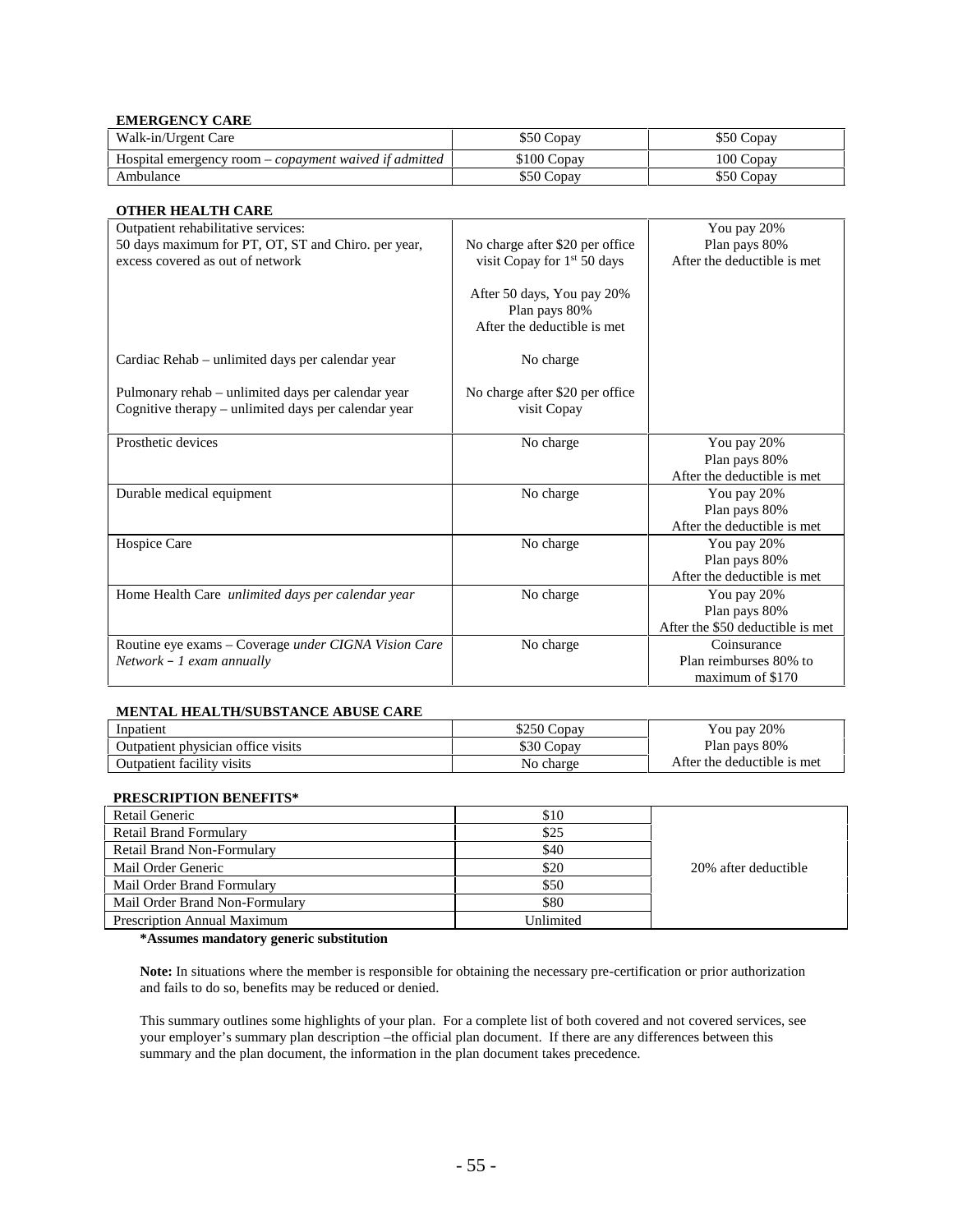# **APPENDIX E**

#### **City of Bristol**

**CIGNA** *Benefits at a Glance (Effective January 1, 2018)*

|                                                                                      | <b>In Network</b><br>You Pay: | <b>Out-of-Network</b><br>You pay:                           |
|--------------------------------------------------------------------------------------|-------------------------------|-------------------------------------------------------------|
| Office Visit Copayment                                                               | \$30                          | You pay 20%<br>Plan pays 80%<br>After the deductible is met |
| <b>Hospital Copayment</b>                                                            | \$300                         | You pay 20%<br>Plan pays 80%<br>After the deductible is met |
| <b>Outpatient Surgery Copayment</b>                                                  | \$150                         | You pay 20%<br>Plan pays 80%<br>After the deductible is met |
| Coinsurance                                                                          | \$0                           | You pay 20%<br>Plan pays 80%<br>After the deductible is met |
| Calendar year deductible (individual/2-member<br>$family/3 + member family)$         | \$0                           | \$1000/\$2000/\$3000                                        |
| Calendar year out-of-pocket maximum (individual/2-<br>member family/3+member family) | \$3000/\$6000/\$9000          | \$3000/\$6000/\$9000                                        |
| Lifetime Maximum                                                                     | Unlimited                     |                                                             |

#### **PREVENTIVE CARE**

| Routine Preventive Care – (Routine well child care,   | No charge | You pay 20%                 |
|-------------------------------------------------------|-----------|-----------------------------|
| routine OB/GYN care, routine health examinations) $-$ |           | Plan pays 80%               |
| <i>unlimited</i> , DOT Physical                       |           | After the deductible is met |
| Mammograms                                            | No charge |                             |
| Hearing screenings                                    | No charge |                             |

#### **MEDICAL CARE**

| Office visits                                           | \$30 Copay  | You pay 20%                  |
|---------------------------------------------------------|-------------|------------------------------|
| Specialist consultations                                | \$30 Copay  | Plan pays 80%                |
| OB/GYN care                                             | \$30 Copay  | After the deductible is met. |
| Maternity care – initial visit subject to copayment, no | \$30 Copay  |                              |
| charge thereafter                                       |             |                              |
| Lab and X-ray                                           | \$25 Copay  |                              |
| High cost diagnostics (includes CAT, CTA, PET, SPECT,   | \$100 Copay |                              |
| MRA, MRI) Copay capped at 4 tests                       |             |                              |
| <b>Allergy Services</b>                                 |             |                              |
| Office visits/testing                                   | \$30 Copay  |                              |
| <i>Injections</i>                                       | No charge   |                              |

#### **HOSPITAL CARE –** *Prior authorization required.*

| Semi-private room                                       | \$300 Copay | You pay 20%                  |
|---------------------------------------------------------|-------------|------------------------------|
| Maternity and newborn care                              | \$300 Copay | Plan pays 80%                |
| Skilled nursing facility, Rehabilitation Hospital, Sub- | \$300 Copay | After the deductible is met. |
| Acute Facilities – up to 180 days per calendar year     |             |                              |
| Outpatient surgery $-$ in a hospital or surgi-center    | \$150 Copay |                              |

#### **EMERGENCY CARE**

| Walk-in/Urgent Care                                           | \$50 Copay   | \$50 Copay |
|---------------------------------------------------------------|--------------|------------|
| Hospital emergency room – <i>copayment waived if admitted</i> | $$150$ Copay | 100 Copav  |
| Ambulance                                                     | \$50 Copay   | \$50 Copay |